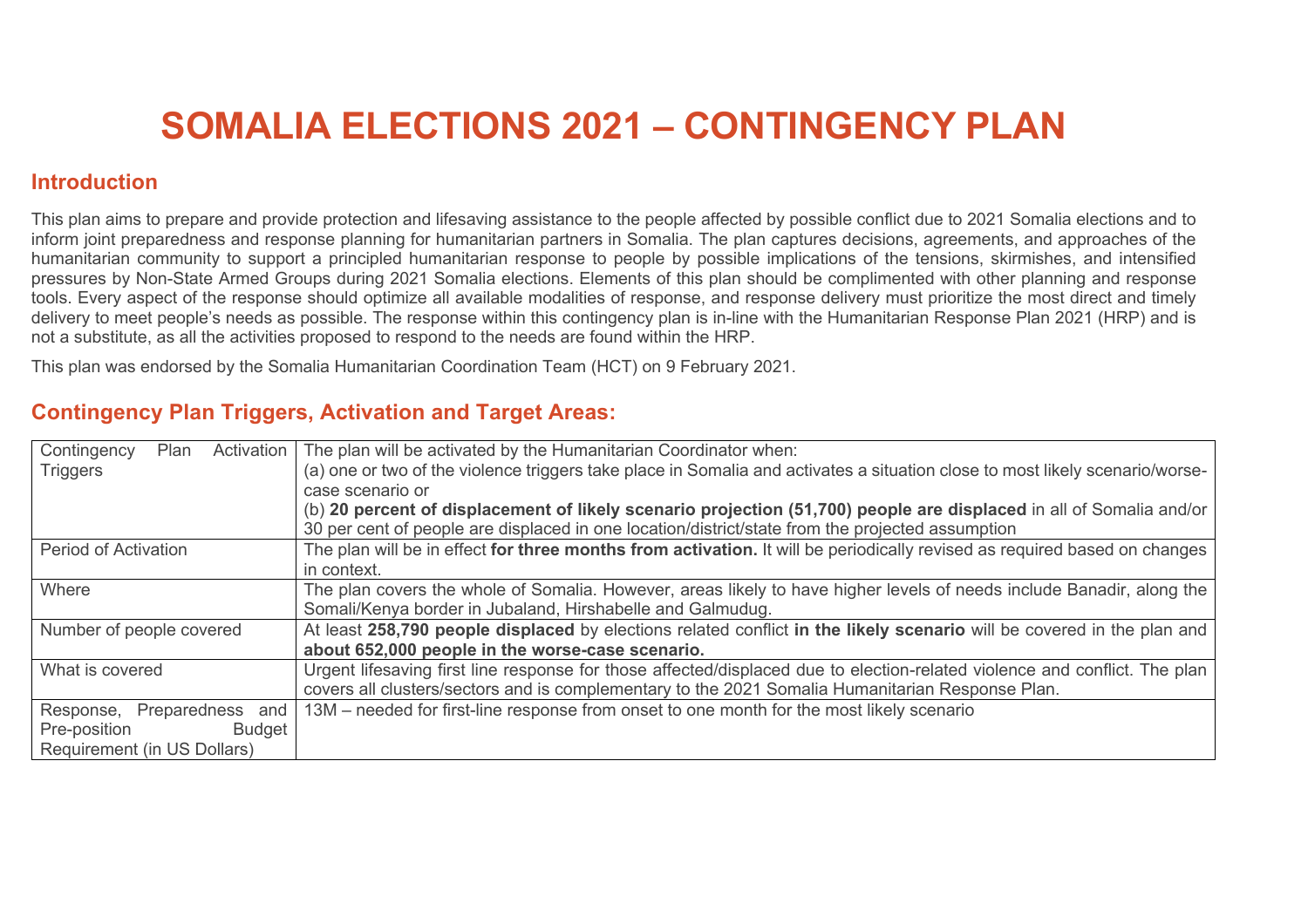# **PART 1: CONTEXT ANALYSIS SUMMARY**

Somalia's prolonged humanitarian crisis is characterised by ongoing conflicts, climate shocks including floods and drought, communicable disease outbreaks and weak social protection. In the past year, three additional shocks desert locust infestation, the impact of the COVID-19 pandemic and intensive flooding coupled with the depreciation of the Somali Shilling have contributed to a deterioration of humanitarian conditions across the country. As a result of these drivers of humanitarian needs, the overall number of people in need has consistently increased over the last three years from 4.2 million people in 2019 to 5.2 million in 2020 and 5.9 million in 2021. This is further reflected in the numbers of displacements in 2020. Somalia recorded the highest number of displacements over the past three years with 1.2 million people displaced, compared to 569,000 in 2018 and 770,000 in 2019.

The 2020 one-person one-vote elections had come with high expectations to further advance Somalia along the path of democratisation and shift away from the clan-based election system. In September 2020, following an agreement between the Federal Government of Somalia (FGS) and Member States, the Government began organising parliamentary and presidential elections for 2020/2021. However, it was decided that indirect voting would be undertaken, whereby candidates for each parliamentary seat are elected by a selected group of clan representatives. This is essentially the same model used for the 2016 elections with some adjustments. Key deadlines in the election process have since been missed. Political tensions are high in Somalia, and the upcoming elections risk exacerbating the country's polarised landscape, increasing instability as well as insecurity.

# **PART 2: SITUATION ANALYSIS AND PLANNING**

## **2.1 Key statistics**

|                                                                                                    | All of<br><b>Somalia</b> | <b>Jubaland</b> | <b>Puntland</b> | Galmudug | <b>South West</b> | <b>Banadir</b> | <b>Hirshabelle</b> |
|----------------------------------------------------------------------------------------------------|--------------------------|-----------------|-----------------|----------|-------------------|----------------|--------------------|
| People in Need (HNO 2020)                                                                          | 5.2M                     | 518,000         | 828,000         | 299,377  | 1,108,394         | 466,261        | 447,000            |
| <b>Targeted population for the</b><br>state/region for humanitarian aid<br>as per revised HRP 2020 | .8M                      | 221,374         | 434,000         | 214,491  | 667,531           | 554,426        | 193,011            |
| <b>FSNAU Food Insecure (Jan-Jun</b><br>2021)                                                       | 2.7M                     | 290,100         | 435,700         | 284,200  | 393,400           | 260,600        | 159,600            |
| <b>IDPs (DSA 2020)</b>                                                                             | 1.7M                     | 352,000         | 300,000         | 299,000  | 546,631           | 800,000        | 100,000            |
| Number of IDP sites (DSA 2020)                                                                     | 2,344                    | 168             | 76              | 200      | 632               | 1082           | 87                 |
| Number of partners in the state<br>(as of Aug'20)                                                  | 144                      | 66              | 81              | 62       | 72                | 189            |                    |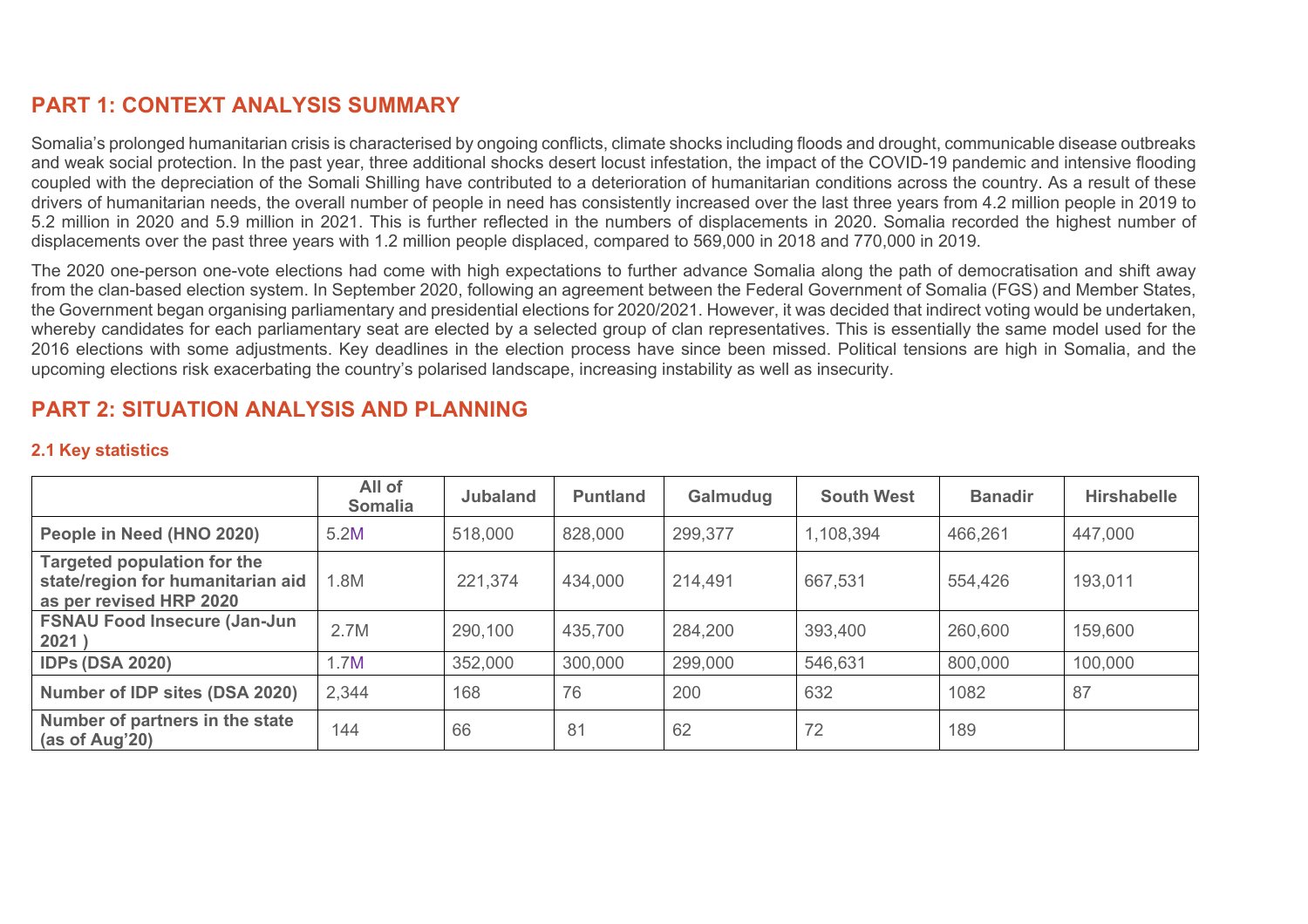# **PART 3: PREPAREDNESS AND RESPONSE**

The tables below detail the possible displacement and affected population expected due to elections related tensions and violence in Somalia.

## **3.1 Planning Assumptions Summary Table**

|              |                          | <b>Scenario 1: Most likely</b> |                            | <b>Scenario 2: Worse Case Scenario</b> |                          |                                         |
|--------------|--------------------------|--------------------------------|----------------------------|----------------------------------------|--------------------------|-----------------------------------------|
| <b>State</b> | <b>District Affected</b> | and affected                   | Number of people displaced | <b>District Affected</b>               |                          | Number of people displaced and affected |
|              |                          | <b>IDPs</b>                    | HC                         |                                        | <b>IDPs</b>              | HC                                      |
|              | <b>Belet Xaawo</b>       | 16,843                         | 16,623                     | <b>Belet Xaawo</b>                     | 18,000                   | 25,000                                  |
|              | Doolow                   | 4,552                          | 2,886                      | Doolow                                 | 5,500                    | 4,000                                   |
|              | Ceel Waaq                | 3,503                          | 3,603                      | Ceel Waaq                              | 6,000                    | 7,000                                   |
|              | Garbahaarey              | 1,553                          | 1,539                      | Garbahaarey                            | 3,000                    | 5,000                                   |
| Jubaland     | Kismayo                  | 1,006                          | 11,391                     | Kismayo                                | 3,000                    | 20,000                                  |
|              | Afamdow                  | 25                             | 3,450                      | Afmadow                                | 100                      | 6,000                                   |
|              | Jamaame                  |                                | 16,645                     | Jamaame                                | $\overline{\phantom{a}}$ | 20,000                                  |
|              | Sakow                    |                                | $\overline{\phantom{0}}$   | Sakow                                  | 3,092                    |                                         |
|              | <b>Buale</b>             |                                | $\overline{\phantom{a}}$   | <b>Buale</b>                           | 13,078                   |                                         |
|              | South Gaalkayo           | 6,500                          | 3,500                      | South Gaalkacyo                        | 8,500                    | 7,500                                   |
| Galmuduug    | Dhuusamareb              | 6,000                          | 5,600                      | Dhuusamareb                            | 6,500                    | 7,500                                   |
|              | Guriceel                 | 4,500                          | 3,500                      | Guriceel                               | 6,300                    | 6,500                                   |
|              | Cadaado                  | 4,300                          | 3,000                      | Cadaado                                | 6,500                    | 5,200                                   |
| Puntland     | n/a                      |                                |                            | North Gaalkacyo                        | 30,000                   | 20,000                                  |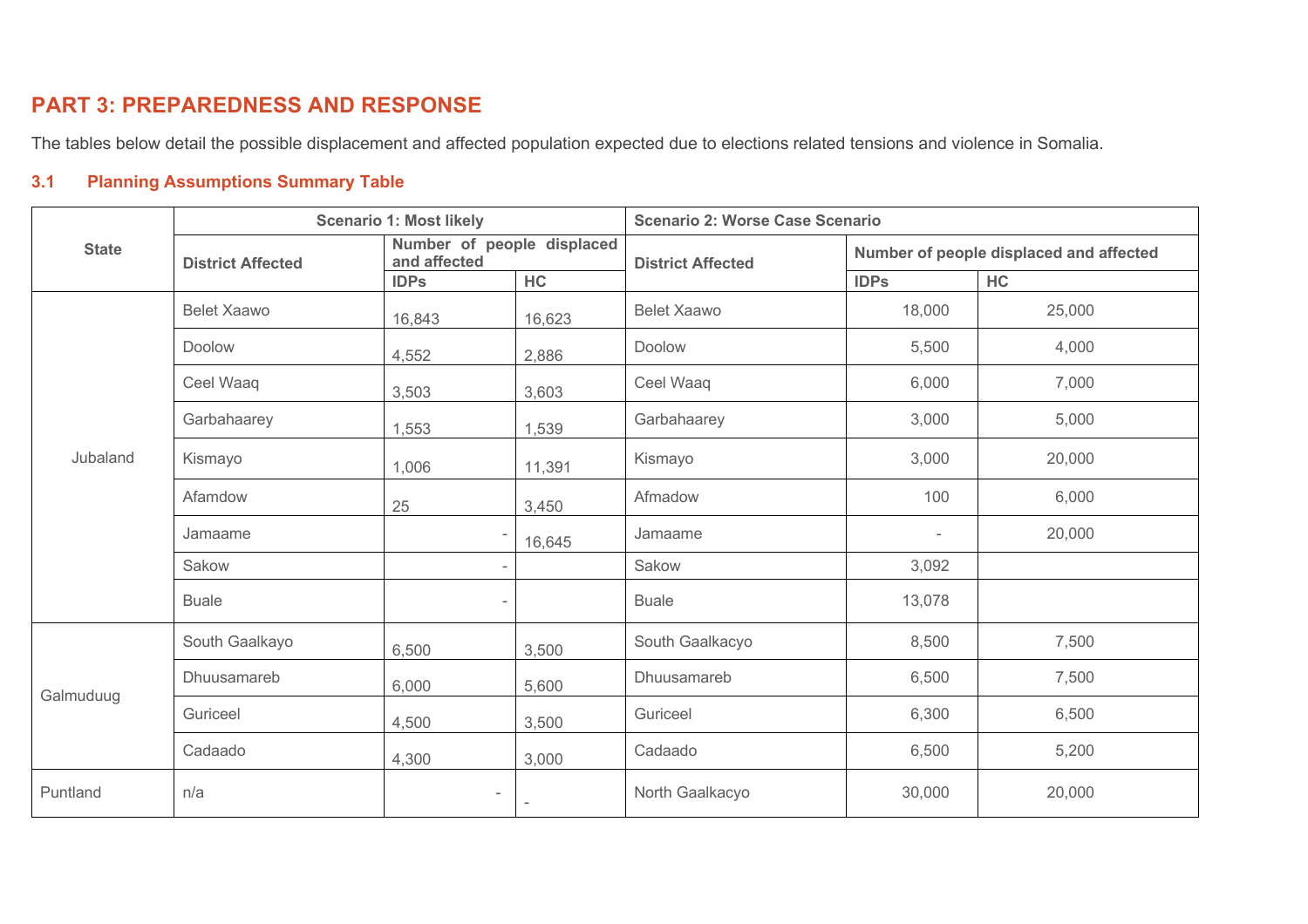| Scenario Totals               | <b>Scenario 1: Most likely</b>                | 258,791                  |         | <b>Scenario 2: Worse Case</b><br><b>Scenario</b>                                               |                          | 652,060                  |
|-------------------------------|-----------------------------------------------|--------------------------|---------|------------------------------------------------------------------------------------------------|--------------------------|--------------------------|
| <b>TOTAL</b><br>displacements |                                               | 156,795                  | 101,996 | ۰                                                                                              | 458,709                  | 193,351                  |
|                               | Baidoa district                               | $\overline{\phantom{0}}$ |         | Baidoa district                                                                                | $\overline{\phantom{a}}$ | $\overline{\phantom{a}}$ |
|                               | <b>Qansax Dheere</b>                          | 1,128                    |         | <b>Qansax Dheere</b>                                                                           | 1,238                    | $\overline{\phantom{a}}$ |
| South West                    | <b>Diinsoor</b>                               | 1,135                    | 259     | <b>Diinsoor</b>                                                                                | 2,212                    | 506                      |
|                               | Waajid                                        | $\overline{\phantom{a}}$ |         | Waajid                                                                                         | 2,878                    | 496                      |
|                               | Xudur                                         | $\overline{\phantom{0}}$ |         | Xudur                                                                                          | 2,811                    | 1,149                    |
|                               | Afgooye, Marka                                | 750                      |         | Afgooye, Marka                                                                                 | 30,000                   | 2,500                    |
| Hirshabelle                   | Jowhar, Belet Weyne,<br>Cadale and Bulo Burto | 5,000                    | 15,000  |                                                                                                | 10,000                   | 30,000                   |
| <b>Banadir</b>                | Daynille, Kahda, Heliwa,<br>Dharkeynley,      | 100,000                  | 15,000  | Hodan, Hawlwadag,<br>Wardhigley, Waberi, Wadajir,<br>Bondhere, Shibis, Yaaqshid<br>and Karaan. | 300,000                  | 25,000                   |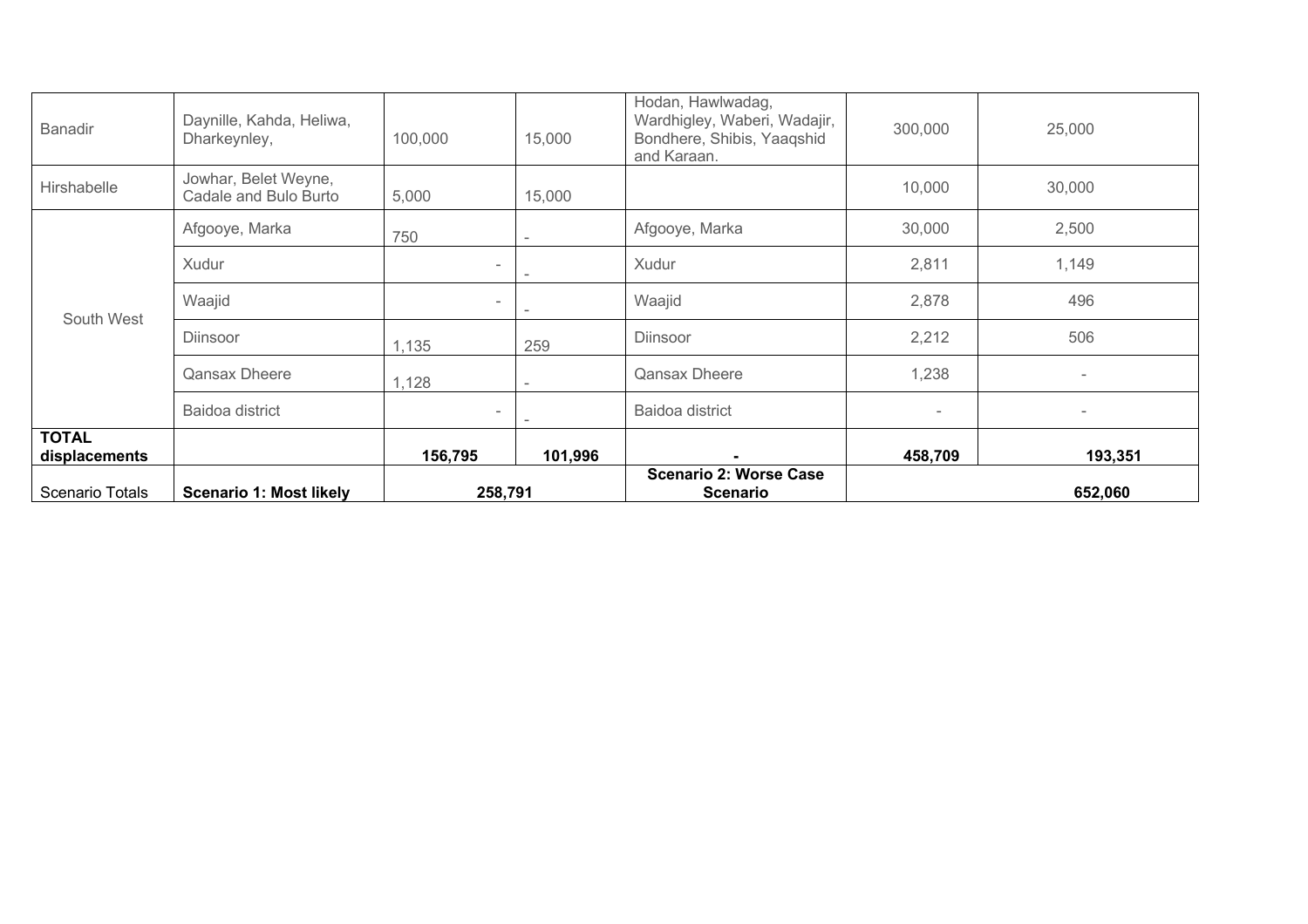## **3.2 Response Strategy**

The following response strategy has been formulated on the assumption that the context will be dynamic, and the two scenarios formulated in section 2 will not take place in isolation, and that the projected scenarios may develop together and/or lead from most likely to worsecase scenario actively. As such, the response is planned with Scenario 1 (most likely scenario) as the primary response scenario and Scenario 2 (worst-case scenario) includes scale-up activities building on Scenario 1.

#### **3.2.1 Considerations for centrality of protection**

In 2016, the international community expressed concerns over human rights violations in the wake of the elections with an escalation in forced evictions and series rights violations (i.e. rape, kidnapping, physical abuse, property destruction) reported against people living in informal settlements and displacement camps in 2016. Journalists reporting on these and other related human rights violations or issues continue to be threatened, arbitrarily detained, and denied due process or fair trial guarantees. Such actions continued unabated, and with impunity since most Government institutions often function less effectively during the election period.



*Figure 1:Map of attached map show how locations in the plan can be reached (via air / road / sea) and from which hub (Credit: Somalia Logistics Cluster)*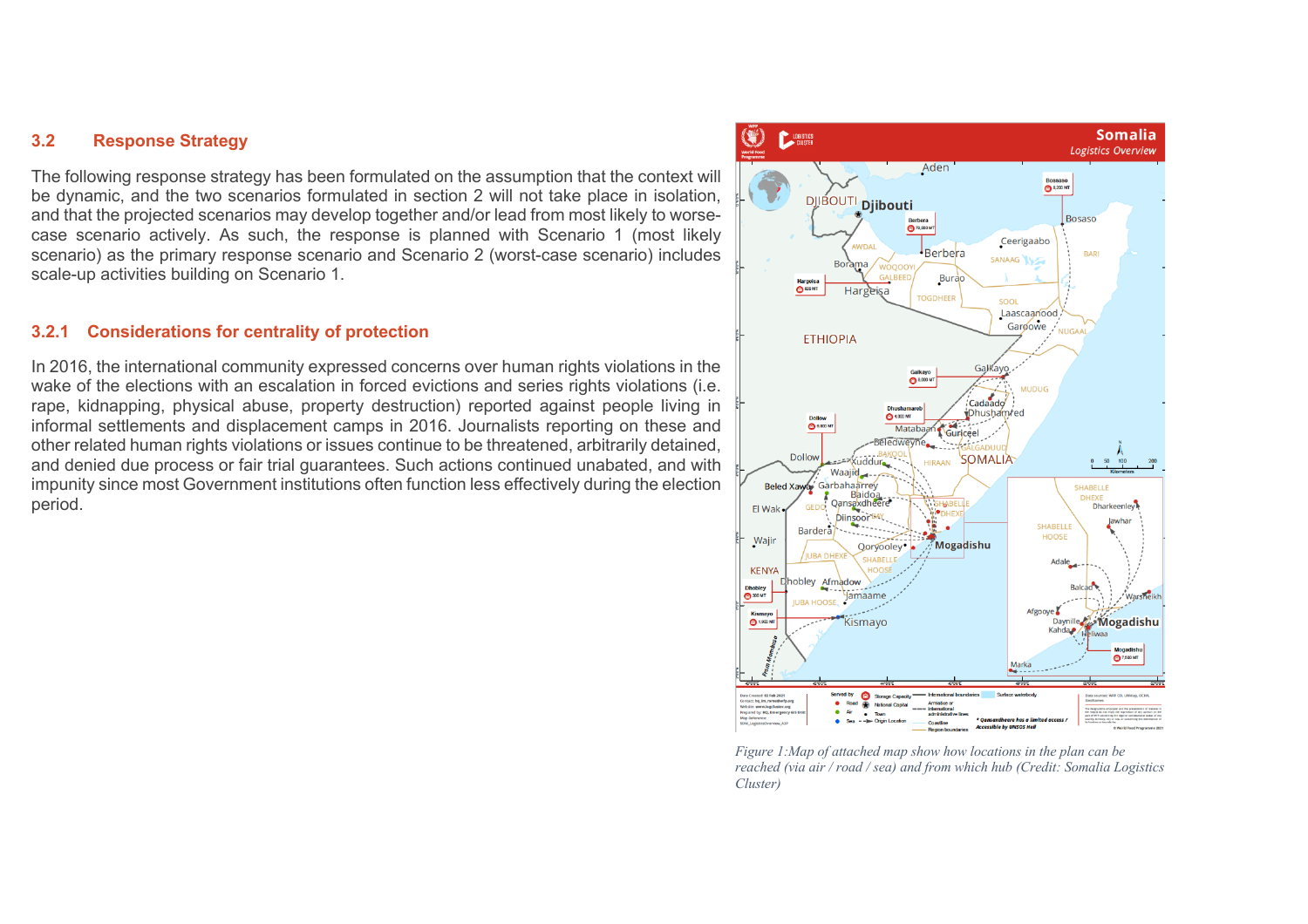# **3.2.2 Most likely scenario multi-sector response strategy**

| <b>Scenario</b><br><b>Most</b><br>1:<br>Likely | Puntland.                              | An estimated 258,790 people are displaced in the hotspot areas of Mogadishu, Jubaland, South West State, Hirshabelle, Galmudug and                                                                                                                                                                                          |                                   |  |  |  |
|------------------------------------------------|----------------------------------------|-----------------------------------------------------------------------------------------------------------------------------------------------------------------------------------------------------------------------------------------------------------------------------------------------------------------------------|-----------------------------------|--|--|--|
| <b>Cluster</b>                                 | <b>Response</b><br><b>Timeframe</b>    | <b>Activities</b>                                                                                                                                                                                                                                                                                                           | <b>Locations Targeted</b>         |  |  |  |
| <b>OCHA</b><br>Sub-<br><b>Offices</b>          | From onset - 1<br>week                 | • Convene ad-hoc Regional/State-level Inter-Cluster Coordination Group to<br>coordinate multi-cluster/sector assessment<br>• Monitor the developing situation as per the scenarios                                                                                                                                          | All states and districts affected |  |  |  |
|                                                | From $1 - 2$<br>weeks                  | " Follow-up response, monitor the activities, gap analysis<br>• Provide inputs to flash alerts                                                                                                                                                                                                                              |                                   |  |  |  |
|                                                | From 3 weeks<br>- 3 months             | • Follow-up response, monitor the activities, gap analysis<br>• Provide inputs to flash alerts                                                                                                                                                                                                                              |                                   |  |  |  |
| <b>FSL</b>                                     | From onset - 1<br>week<br>From $1 - 2$ | . Objective: To improve immediate access to food through mostly<br>unconditional transfers (e.g., cash/food assistance), to displaced<br>populations for three months.                                                                                                                                                      | All states and districts affected |  |  |  |
|                                                | weeks<br>From 3 weeks                  | Prioritize those experiencing significant consumption gaps. This will<br>$\circ$<br>be established through rapid food security assessments.                                                                                                                                                                                 |                                   |  |  |  |
|                                                | - 3 months                             | Ensure market analysis, harmonised transfer values and local<br>$\circ$<br>coordination guide partners' cash and market-based responses.                                                                                                                                                                                    |                                   |  |  |  |
|                                                |                                        | Regularly adapt the type and scale of response based on the severity<br>$\circ$<br>of food insecurity. Particular attention needs to be paid to households<br>with at-risk members like persons with disability or older persons<br>through interventions which are safe, appropriate and accessible, and<br>minimise risk. |                                   |  |  |  |
|                                                |                                        | Strengthen partners' ability to target people most in need, including<br>$\circ$<br>socially marginalised groups, and their accountability to affected<br>populations. The cluster is working with partners to strengthen                                                                                                   |                                   |  |  |  |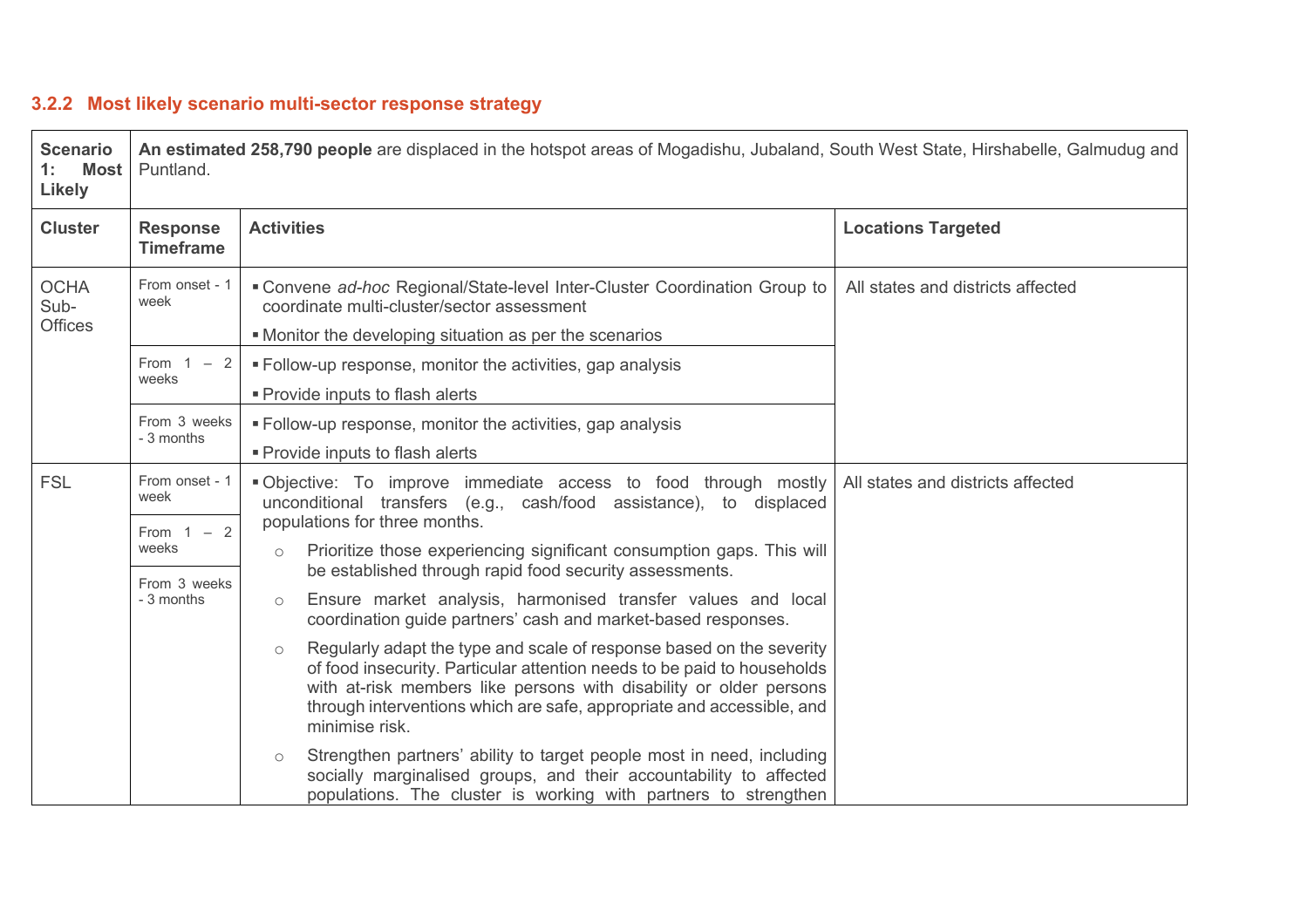|             |                        | inclusion, including through the use of community-based targeting<br>approaches, to ensure targeting is inclusive of marginalised groups.<br>Promote the common use of tools that facilitate beneficiary<br>$\circ$<br>information management and coordination of assistance to those<br>most in need (e.g., SCOPE platform and mobile money transfer).<br>Jointly analyse, plan and integrate food security responses with<br>$\circ$<br>Nutrition, WASH and Health Clusters.                                               |                                                                                                                                                                         |
|-------------|------------------------|------------------------------------------------------------------------------------------------------------------------------------------------------------------------------------------------------------------------------------------------------------------------------------------------------------------------------------------------------------------------------------------------------------------------------------------------------------------------------------------------------------------------------|-------------------------------------------------------------------------------------------------------------------------------------------------------------------------|
| <b>WASH</b> | Within<br>72<br>hours  | <b>Emergency water trucking to affected population.</b><br>. Hygiene promotion campaigns focusing on hand washing with soap and<br>hygiene kits distribution.<br>"Caseload: 222,712 (reach 60 per cent in Banadir, Kismayo, Dhusamareeb,<br>Adado, and 40 per cent the rest.<br>IDPs: 141,116<br>$\circ$<br>Host: 81,596<br>$\circ$                                                                                                                                                                                          | <b>Belet</b><br>Doolow,<br>Xaawo,<br>Luuq,<br>Garbahaarey<br>,Kismayo,<br>Afmadow,<br>Galkacyo, Dhusamareeb, Aaddo, Banadir,<br>Afgooye, Diinsor, Qansax Dheere, Xudur, |
|             | $1 -$<br>From<br>weeks | "Improve access to safe sites /settlements/ communities' installation/<br>rehabilitation of temporary water points<br><b>Emergency water trucking to affected population.</b><br>• Construction of emergency sanitation facilities<br>. Hygiene promotion campaigns focusing on hand washing with soap and<br>hygiene kits distribution.<br>" Caseload 222,712 (reach 100 per cent in Banadir. 80 per cent in Kismayo,<br>Dhusamareeb, Adado, and 60 percent the rest<br>IDPs: 141,116<br>$\circ$<br>Host: 81,596<br>$\circ$ | <b>Belet</b><br>Doolow.<br>Xaawo,<br>Luuq,<br>Afmadow,<br>Garbahaarey<br>,Kismayo,<br>Galkacyo, Dhusamareeb, Aaddo, Banadir,<br>Afgooye, Diinsor, Qansax Dheere, Xudur, |
|             | 2 weeks $-3$<br>months | Rehabilitation and/or extension water infrastructures.<br>■ Construction of new water infrastructures<br><b>Establishment of water management structures</b>                                                                                                                                                                                                                                                                                                                                                                 | <b>Belet</b><br>Doolow,<br>Xaawo,<br>Luuq,<br>Garbahaarey<br>,Kismayo,<br>Afmadow,<br>Galkacyo, Dusamareb, Aaddo, Banadir,<br>Afgooye, Diinsor, Qansax Dheere, Xudur,   |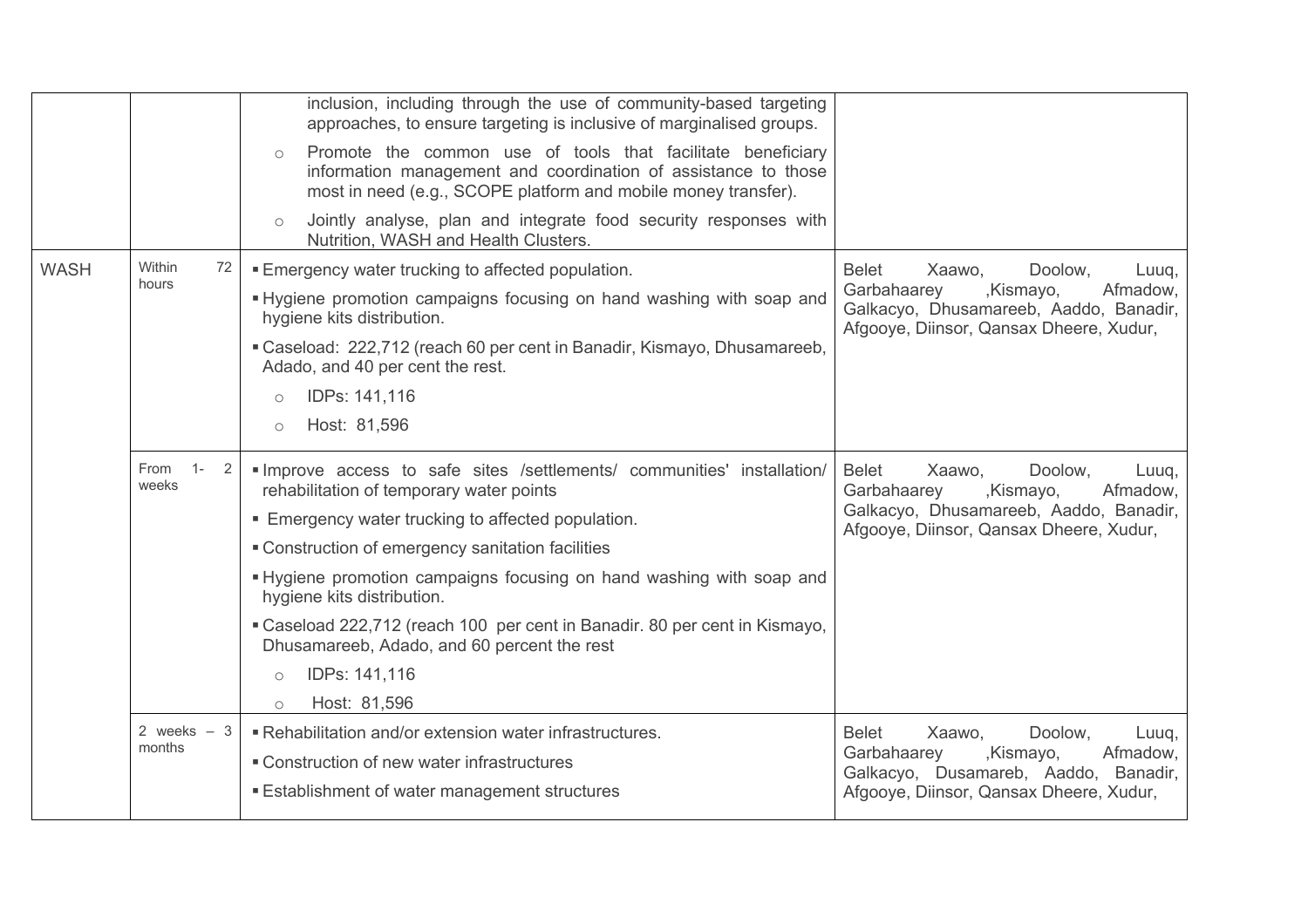|                  |                            | "Construction of new sanitation facilities in settlements hosting new<br>displaced population.<br>• Hygiene promoters training and hygiene promotion<br>"Caseload 222,712 (reach 100 per cent in Banadir, Kismayo, Dusamareb,<br>Adado, Afgoye and 80 per cent the rest<br>IDPs: 141,116<br>$\circ$<br>Host: 81,596<br>$\circ$                                                   |                                                                                                                                                                                                                                          |
|------------------|----------------------------|----------------------------------------------------------------------------------------------------------------------------------------------------------------------------------------------------------------------------------------------------------------------------------------------------------------------------------------------------------------------------------|------------------------------------------------------------------------------------------------------------------------------------------------------------------------------------------------------------------------------------------|
| <b>Nutrition</b> | From onset - 1<br>week     | <b>Blanket Supplementary Feeding Program (BSFP), Infant &amp; Young Child</b><br>Feeding (IYCF), Community mobilisation (and rapid assessment – if<br>required)<br>. IDP: U5: 23,519, Pregnant & Lactating Women (PLWs): 10,583<br>- HC: U5: 15,299 PLW: 6884<br>. Will reach 75 per cent of target group with BSFP and IYCF counselling                                         | Doolow, Ceel Waaq,<br>Belet Xaawo,<br>Garbahaarey, Kismayo, Afamdow, South<br>Dhuusamareb,<br>Gaalkayo,<br>Guriceel,<br>Daynille,<br>Cadaado,<br>Kahda,<br>Heliwa,<br>Dharkeynley,, Afgooye, Marka, Diinsoor,<br><b>Qansax Dheere</b>    |
|                  | From $1 - 2$<br>weeks      | <b>BSFP</b> provision, IYCF, Community mobilisation, Mid Upper Arm<br>Circumference (MUAC) screening and referral and management of acute<br>malnourished children in TSFP, OTPs and SCs (and rapid assessment – if<br>required)<br>· IDP: U5: 28,223, PLW: 12,700<br>- HC: U5: 18,359 PLW: 8261<br>. Will reach 90 per cent of target group with BSFP and IYCF counselling      | Belet Xaawo, Doolow, Ceel<br>Waaq,<br>Garbahaarey, Kismayo, Afamdow, South<br>Dhuusamareb,<br>Gaalkayo,<br>Guriceel,<br>Cadaado,<br>Daynille,<br>Kahda,<br>Heliwa,<br>Dharkeynley,, Afgooye, Marka, Diinsoor,<br><b>Qansax Dheere</b>    |
|                  | From 3 weeks<br>- 3 months | IYCF, Community mobilization, MUAC screening and referral and<br>management of acute malnourished children in Targeted Supplementary<br>Feeding Program (TSFP), Out Therapeutic Program (OTPs) and<br><b>Stabilization Centre (SC)</b><br>· IDP: U5: 31359, PLW: 14111<br>■ HC: U5: 20,399 PLW: 9179<br>. Will reach 100 per cent of target group with BSFP and IYCF counselling | Doolow, Ceel<br>Belet Xaawo,<br>Waaq,<br>Garbahaarey, Kismayo, Afamdow, South<br>Gaalkayo,<br>Dhuusamareb,<br>Guriceel,<br>Kahda,<br>Cadaado,<br>Daynille,<br>Heliwa,<br>Dharkeynley,, Afgooye, Marka, Diinsoor,<br><b>Qansax Dheere</b> |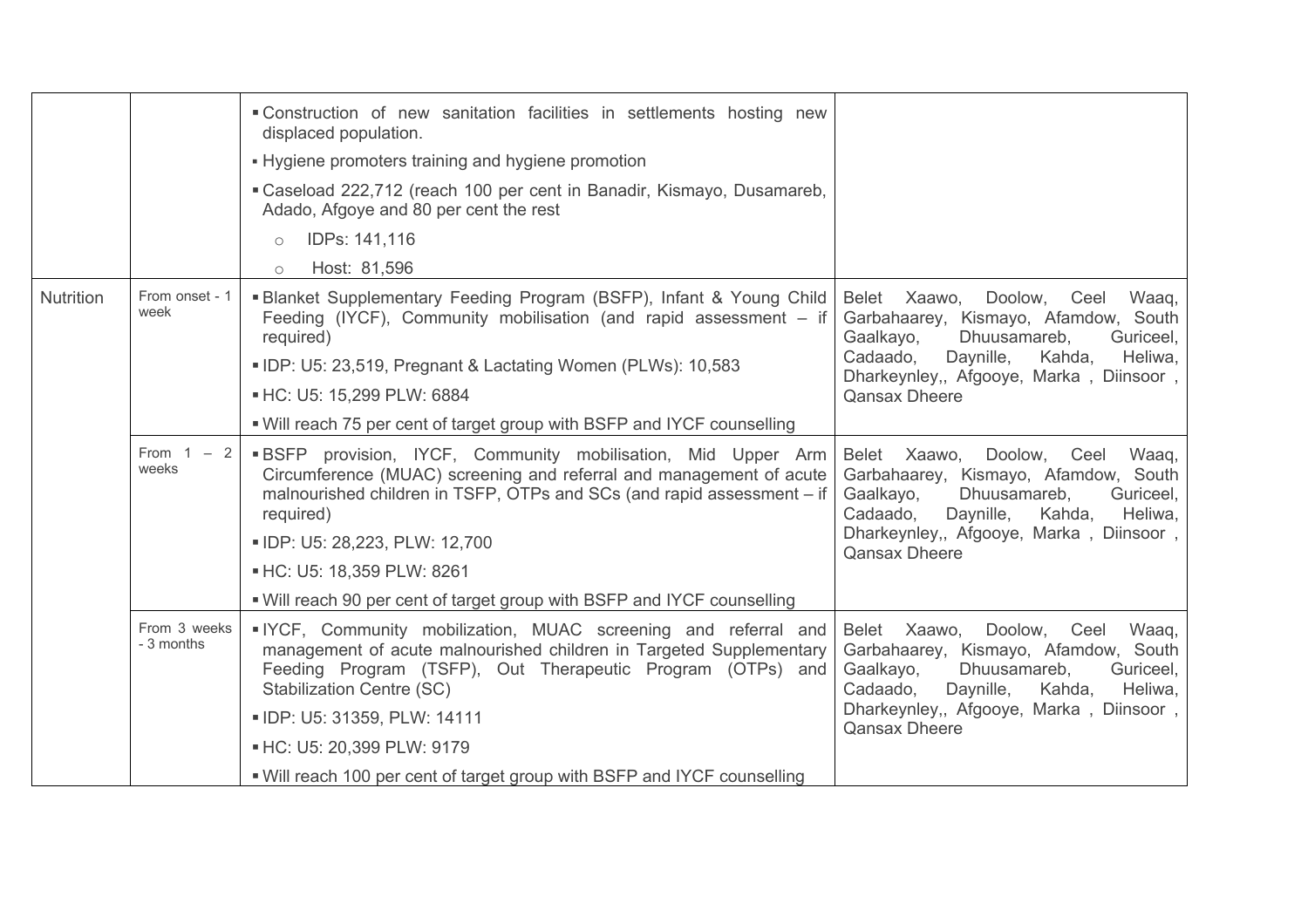| Shelter | From onset - 1          | " Rapid assessment (cluster specific/multi-cluster).                                         | Daynille, Kahda, Heliwa, Dharkeynley                                         |
|---------|-------------------------|----------------------------------------------------------------------------------------------|------------------------------------------------------------------------------|
|         | week                    | Registration of beneficiaries.                                                               |                                                                              |
|         |                         | " Distribution of Non- Food Item kits to 6,000 people.                                       |                                                                              |
|         | From $1 - 2$            | " Rapid assessment (cluster specific/multi-cluster).                                         | Kahda, Heliwa,<br>Daynille,<br>Dharkeynley,                                  |
|         | weeks                   | Registration of beneficiaries.                                                               | Kismayo, South Gaalkacyo, Belet Weyne,<br>Doolow                             |
|         |                         | . Distribution of NFI kits to 30,000 people.                                                 |                                                                              |
|         |                         | . Distribution of shelter kits to 12,000 people with basic sit planning where<br>feasible.   |                                                                              |
|         | From 3 weeks            | " Rapid assessment (sector specific/multi-cluster).                                          | Daynille, Kahda, Heliwa, Dharkeynley, Belet                                  |
|         | - 3 months              | Registration of beneficiaries.                                                               | Xaawo, Kismayo, Dhusamareeb, South<br>Gaalkacyo, Jowhar, Belet Weyne, Cadale |
|         |                         | Distribution of NFI kits to 200,000 people.                                                  | and Bulo Burto                                                               |
|         |                         | . Distribution of shelter kits to 150,000 people with basic site planning where<br>feasible. |                                                                              |
| Health  | From onset - 1          | Ambulance services referrals for 470 likely to affected to nearest HCF                       | All districts in 3.1                                                         |
|         | week                    | • Mass causality management (MCM) and trauma care for 4,200                                  |                                                                              |
|         |                         | "Rapid response teams (RRT) deployment                                                       |                                                                              |
|         |                         | • Medical supplies dispatch from warehouses                                                  |                                                                              |
|         |                         | " Local actor's coordination meeting                                                         |                                                                              |
|         |                         | • Gender Based Violence (GBV/) and Clinical management of rape (CMR)<br>referral;            |                                                                              |
|         |                         | MHPSS-PFA for 470 beneficiaries                                                              |                                                                              |
|         | From 1<br>$-2$<br>weeks | " PHC - Case Management through Mobile medical team for 1,100                                | All districts in 3.1                                                         |
|         |                         | "Rapid response teams (RRT) deployment for referrals and active case<br>surveillance         |                                                                              |
|         |                         | • Mass causality management (MCM) and trauma care                                            |                                                                              |
|         |                         | • ambulance services for referral                                                            |                                                                              |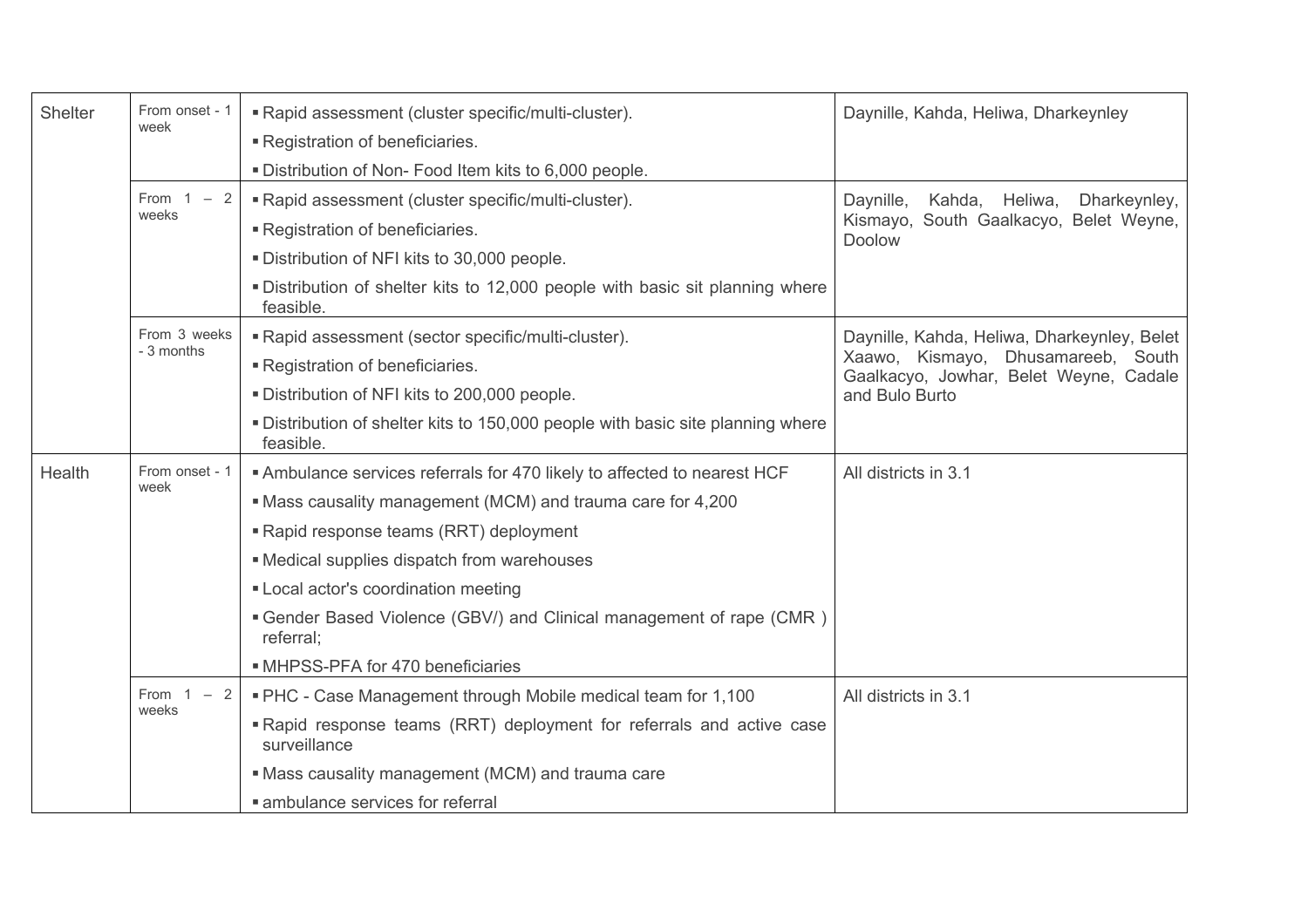|             |                        | <b>MHPSS-PFA</b>                                                                                                                                                                                                                        |                                                                                                                                                                                             |
|-------------|------------------------|-----------------------------------------------------------------------------------------------------------------------------------------------------------------------------------------------------------------------------------------|---------------------------------------------------------------------------------------------------------------------------------------------------------------------------------------------|
|             | From 3 weeks           | . PHC - Case Management through Mobile medical team for 47,500                                                                                                                                                                          | All districts in 3.1                                                                                                                                                                        |
|             | - 3 months             | Surveillance -early warning, response (EWAR) activation                                                                                                                                                                                 |                                                                                                                                                                                             |
|             |                        | • Physical rehabilitation                                                                                                                                                                                                               |                                                                                                                                                                                             |
|             |                        | Vaccination campaigns                                                                                                                                                                                                                   |                                                                                                                                                                                             |
|             |                        | $\blacksquare$ RCCE                                                                                                                                                                                                                     |                                                                                                                                                                                             |
|             |                        | <b>MHPSS-PFA</b>                                                                                                                                                                                                                        |                                                                                                                                                                                             |
|             |                        | COVID-19 screen                                                                                                                                                                                                                         |                                                                                                                                                                                             |
| <b>CCCM</b> | From onset - 1<br>week | "Conduct remote service monitoring assessment to capture the evolving<br>needs of all targeted IDP sites (96).                                                                                                                          | Kabasa/Qansaxley IDP sites, Doollow,<br>Gedo, Jubaland                                                                                                                                      |
|             |                        | Receive situation updates on the number of new arrivals, age/gender<br>demographic data and specific vulnerabilities of this caseload. This<br>information will be reported back to service providers to prompt a targeted<br>response. | Kismayo IDP sites (all four sectors of the<br>city), Lower Juba, Jubaland, Daynile/Kahda<br><b>IDP</b><br>Banadir,<br>sites,<br>Galkaayo,<br>Dhusamareeb,<br>Cadado,<br><b>IDP</b><br>sites |
|             |                        | Service mapping/service monitoring capturing changes to the IDP site<br>landscape.                                                                                                                                                      | Galmudug, Afgooye IDP sites, Afgooye,<br>Lower Shabelle, South West State, Xudur,<br>Diinsoor IDP sites, Bay/Bakool, South West                                                             |
|             |                        | . Meet with local authorities to agree on locations and advocate for secured<br>land tenure for plots allocated to new arrivals on the periphery of established<br><b>IDP</b> sites                                                     | State,<br><b>Belet</b><br>Weyne,<br>Hirshabelle,<br>Garbahaarey IDP sites, Jubaland                                                                                                         |
|             |                        | Retrieve contact points of site focal points for efficient coordination and<br>communication                                                                                                                                            |                                                                                                                                                                                             |
|             |                        | " Targeting 85,824 IDPs, or 96 IDP sites                                                                                                                                                                                                |                                                                                                                                                                                             |
|             | From $1 - 2$<br>weeks  | Site-level coordination meetings held allowing for camp management<br>committees, service providers and local authorities to further discuss<br>systemic gaps and plans for responding to these challenges                              | Kabasa/Qansaxley IDP<br>sites,<br>Doollow,<br>Gedo, Jubaland                                                                                                                                |
|             |                        | · Joint assessment conducted to determine specific needs and challenges<br>affecting new arrivals                                                                                                                                       | Kismayo IDP sites (all four sectors of the<br>city), Lower Juba, Jubaland, Daynile/Kahda<br><b>IDP</b><br>Banadir,<br>Galkaayo,<br>sites,                                                   |
|             |                        | ■ Targeting 85,824 IDPs, or 96 IDP sites                                                                                                                                                                                                | Dhusamareeb,<br>Cadado,<br><b>IDP</b><br>sites<br>Galmudug, Afgooye IDP sites, Afgooye,                                                                                                     |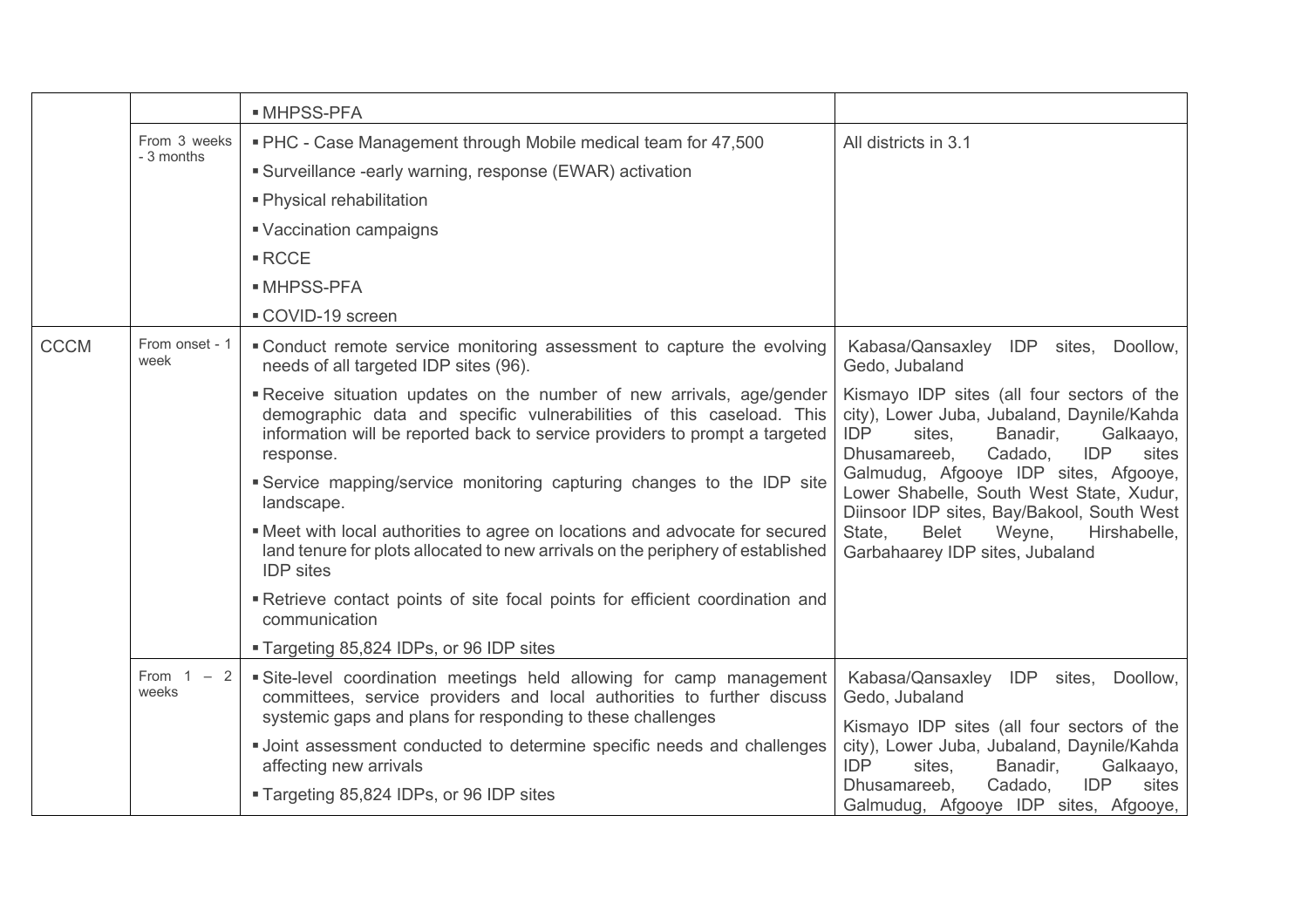|           |                            |                                                                                                                                                                                                               | Lower Shabelle, South West State, Xudur,<br>Diinsoor IDP sites, Bay/Bakool, South West<br>State,<br><b>Belet</b><br>Weyne,<br>Hirshabelle,<br>Garbahaarey IDP sites, Jubaland                                          |
|-----------|----------------------------|---------------------------------------------------------------------------------------------------------------------------------------------------------------------------------------------------------------|------------------------------------------------------------------------------------------------------------------------------------------------------------------------------------------------------------------------|
|           | From 3 weeks<br>- 3 months | . Toolkits and equipment are provided by the CCCM partner to administer<br>community-led site improvement activities.                                                                                         | Kabasa/Qansaxley IDP sites, Doollow,<br>Gedo, Jubaland                                                                                                                                                                 |
|           |                            | -Site decongestion activities to be planned and implemented based on<br>increased overcrowding that may have been caused by new arrivals to the<br><b>IDP</b> site                                            | Kismayo IDP sites (all four sectors of the<br>city), Lower Juba, Jubaland, Daynile/Kahda<br><b>IDP</b><br>sites,<br>Banadir,<br>Galkaayo,<br>Dhusamareeb,<br>Cadado,<br><b>IDP</b><br>sites                            |
|           |                            | " Targeting 85,824 IDPs, or 96 IDP sites                                                                                                                                                                      | Galmudug, Afgooye IDP sites, Afgooye,<br>Lower Shabelle, South West State, Xudur,<br>Diinsoor IDP sites, Bay/Bakool, South West<br>State,<br><b>Belet</b><br>Weyne,<br>Hirshabelle,<br>Garbahaarey IDP sites, Jubaland |
| Education | From onset - 1<br>week     | <b>NA</b>                                                                                                                                                                                                     | <b>NA</b>                                                                                                                                                                                                              |
|           | From $1 - 2$<br>weeks      | · Distribution of recreational materials<br>. Distribution of teaching and learning materials<br>• Provision of safe drinking water<br>• Provision of emergency school feeding<br>■ 103,588 learners targeted | Hawa,<br>Doloow,<br>Garbahaarey,<br><b>Belet</b><br>Afmadow, Baidoa, Xudur, Daynille, Kahda,<br>Heliwa, Dharkeynley, Lafoole and Afgooye,<br>South Galkayo, Dhusamareeb, Cadaado,<br>Jowhar, Belet Weyn, Bulo Burte    |
|           | From 3 weeks<br>- 3 months | -Rehabilitation of existing classrooms or add additional classrooms to<br>accommodate displaced learners<br>■ Construction of school latrines<br>• Provision of safe drinking water                           | Doloow,<br>Garbahaarey,<br><b>Belet</b><br>Hawa,<br>Afmadow, Baidoa, Xudur, Daynille, Kahda,<br>Heliwa, Dharkeynley, Lafoole and Afgooye,<br>South Galkayo, Dhusamareeb, Cadaado,<br>Jowhar, Belet Weyn, Bulo Burte    |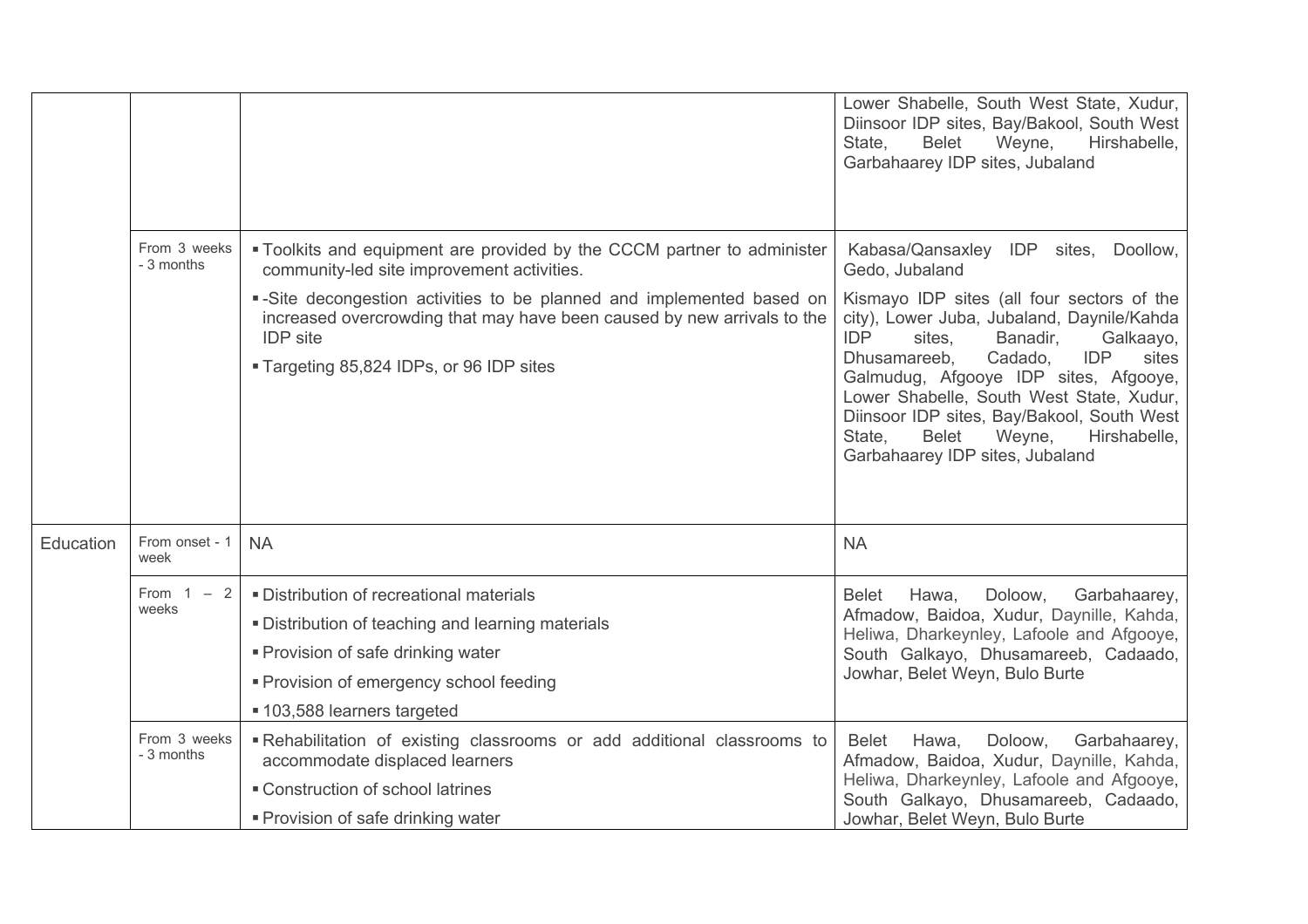|                     |                            | • Provision of emergency school feeding                                                                                                                                                                                                                       |                                                                              |
|---------------------|----------------------------|---------------------------------------------------------------------------------------------------------------------------------------------------------------------------------------------------------------------------------------------------------------|------------------------------------------------------------------------------|
|                     |                            | • Provision of emergency teacher incentives                                                                                                                                                                                                                   |                                                                              |
|                     |                            | ■ 103,588 learners targeted                                                                                                                                                                                                                                   |                                                                              |
| Protection          | From onset - 1<br>week     | Six rapid assessments conducted within 72 hours by the 24 protection<br>monitors (4 monitors and one team leader in the 6 target districts/hotspots)                                                                                                          | Mogadishu, Jubaland, South West State,<br>Hirshabelle, Galmudug and Puntland |
|                     | From $1 - 2$<br>weeks      | • Protection monitoring activities are initiated within the first two-weeks to<br>monitor trends and patterns of violation of rights.                                                                                                                         |                                                                              |
|                     |                            | <b>Approximately 300 key informants will be interviewed across the six target</b><br>districts/hotspots by the 24 protection monitors.                                                                                                                        |                                                                              |
|                     |                            | " Provision of Psychological First Aid (PFA) by protection monitors to respond<br>to individuals in mental distress due to the recent displacement; referral to<br>basic and specialized services; cash grant for extremely vulnerable<br>individuals (EVIs). |                                                                              |
|                     | From 3 weeks<br>- 3 months | • Protection monitoring activities continue to monitor trends and patterns of<br>violation of rights and protection risk for the population of concern to inform<br>effective programming and advocacy.                                                       |                                                                              |
|                     |                            | <b>Approximately 600 key informants will be interviewed across the target</b><br>districts/hotspots by the 24 protection monitors.                                                                                                                            |                                                                              |
|                     |                            | • Provision of Psychological First Aid (PFA) by protection monitors to respond<br>to individuals in mental distress due to the recent displacement; referral to<br>basic and specialized services; cash grant for extremely vulnerable<br>individuals (EVIs). |                                                                              |
| Child<br>Protection | From onset - 1<br>week     | • Support distribution of key protection messaging (specifically ensuring that<br>women/children/mobility restrictions are specifically targeted)                                                                                                             | Mogadishu, Jubaland, South West State,<br>Hirshabelle, Galmudug and Puntland |
|                     |                            | • Monitor, report and respond to the needs of survivors of grave child rights<br>violations.                                                                                                                                                                  |                                                                              |
|                     |                            | . Mobilize community first-responders for rapid PFA; assessment;<br>identification and basic support to children at risk.                                                                                                                                     |                                                                              |
|                     |                            | " Activate Child Protection screening desks at the different distribution points,<br>IDP sites.                                                                                                                                                               |                                                                              |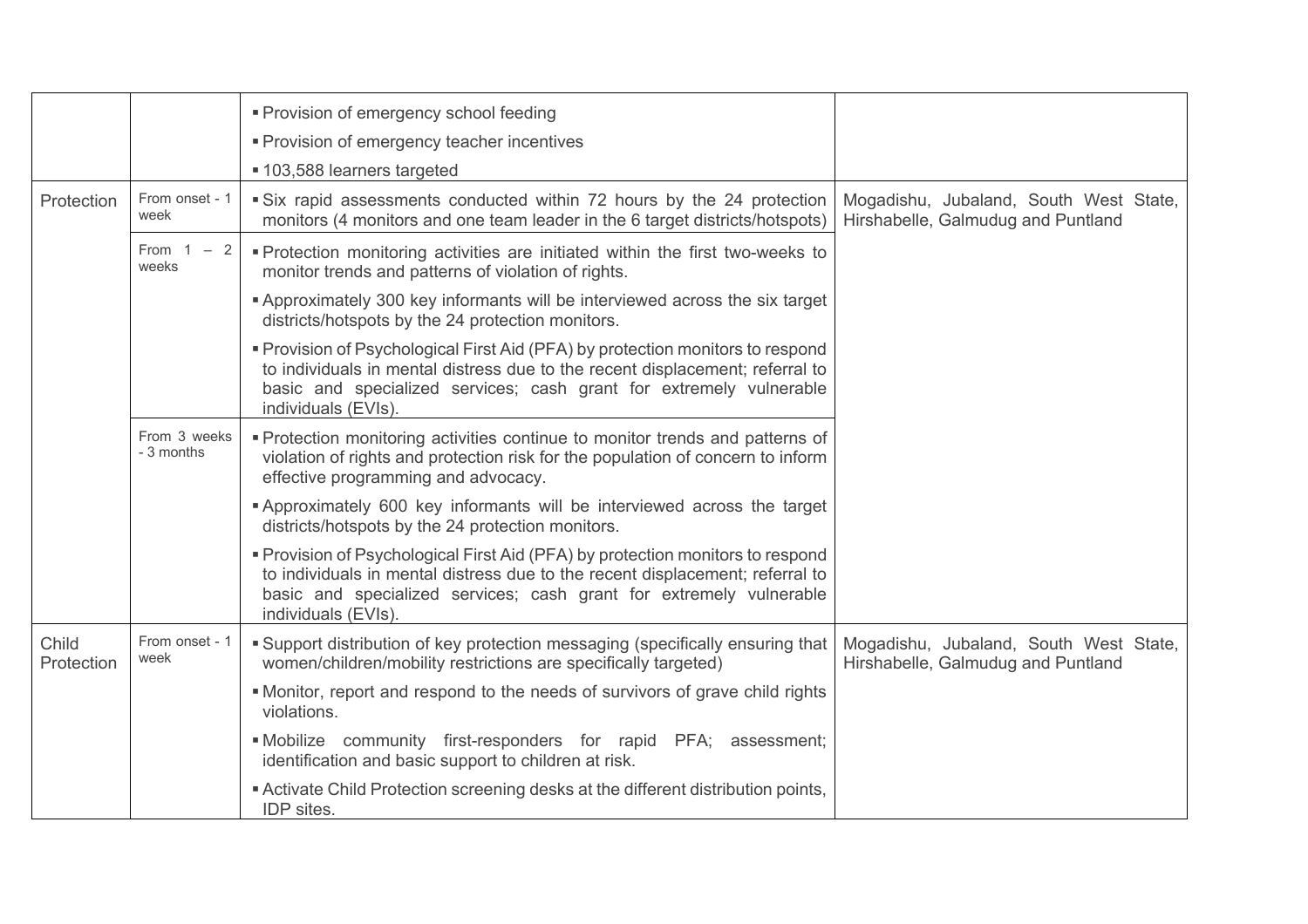|                            | • Conduct family tracing and reunification for Unaccompanied and Separated<br>Children (UASC) & referral to interim care                                                                                                                       |                                                                               |
|----------------------------|------------------------------------------------------------------------------------------------------------------------------------------------------------------------------------------------------------------------------------------------|-------------------------------------------------------------------------------|
|                            | " Provision of Psychosocial Support (PSS) and Psychological First Aid (PFA)<br>by child protection staff to respond to children and families in mental distress<br>due to the recent displacement; referral to basic and specialized services; |                                                                               |
| From 1<br>$-2$<br>weeks    | Assess, identify and reinforce safe spaces and outreach for those most<br>vulnerable children in locations of displacement.                                                                                                                    | Mogadishu, Jubaland, South West State,<br>Hirshabelle, Galmudug and Puntland  |
|                            | • Monitor, report and respond to the needs of survivors of grave child rights<br>violations.                                                                                                                                                   |                                                                               |
|                            | . Children at risk, including unaccompanied and separated children, are<br>identified, and provided case management services as required.                                                                                                      |                                                                               |
|                            | • Children, women, adolescent girls and other vulnerable people are provided<br>with psychosocial support services through structured community-based<br>psychosocial support interventions and through trained social/case<br>workers.        |                                                                               |
| From 3 weeks<br>- 3 months | . Re-establish links to community structures and mechanisms, in addition to<br>links with emergency service points                                                                                                                             | Mogadishu, Jubaland, South West State,<br>Hirshabelle, Galmudug and Puntland. |
|                            | • Monitor, report and respond to the needs of survivors of grave child rights<br>violations                                                                                                                                                    |                                                                               |
|                            | Support community mechanisms focused on rapid child protection<br>response and life-saving assistance                                                                                                                                          |                                                                               |
|                            | . Children at risk, including unaccompanied and separated children, are<br>identified, and provided case management services as required.                                                                                                      |                                                                               |
|                            | . Children, women, adolescent girls, and other vulnerable people are<br>provided with psychosocial support services through structured community-<br>based psychosocial support interventions and through trained social/case<br>workers       |                                                                               |
|                            | . Child Survivors of GBV, including SEA, are identified and referred for multi-<br>sector response services as required                                                                                                                        |                                                                               |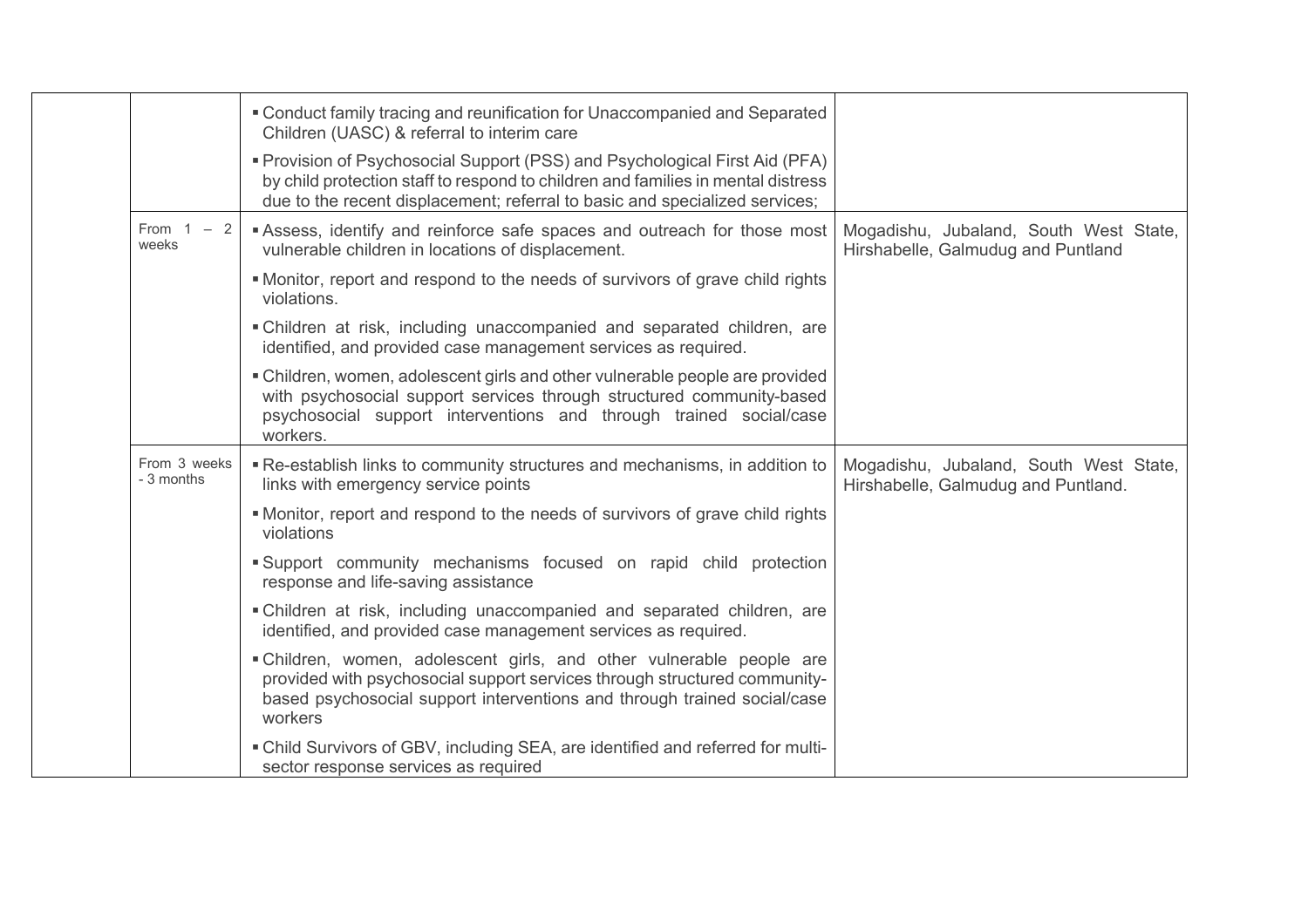| Gender-<br><b>Based</b><br>Violence | From onset - 1<br>week     | ■ Rapid GBV assessments undertaken by the GBV AOR cluster members at<br>locations to determine impact and immediate needs.<br>. Mobilize GBV partners to participate in joint assessments to ensure that<br>tools utilize integrate GBV concerns.<br>• Mobilize GBV partners to conduct safety audit in the target locations within<br>72hrs to ensure safe access to services for GBV survivors and vulnerable<br>women and girls.<br>. Disseminate results of assessment and follow up on actors to implement<br>recommendations | Mogadishu, Baidoa, Belet Weyn, Belet<br>Xaawo, Doolow, Ceel Waaq, Garbahaarey,<br>Kismayo, Afamdow, South Gaalkayo<br>Dhuusamareeb, Waajid and Xudur |
|-------------------------------------|----------------------------|------------------------------------------------------------------------------------------------------------------------------------------------------------------------------------------------------------------------------------------------------------------------------------------------------------------------------------------------------------------------------------------------------------------------------------------------------------------------------------------------------------------------------------|------------------------------------------------------------------------------------------------------------------------------------------------------|
|                                     | From 1<br>$-2$<br>weeks    | • Clinical management of rape and PSS actors mobilized and deployed to<br>provide services at GBV one stop centres, family centres/maternity homes<br>and GBV partners in locations.                                                                                                                                                                                                                                                                                                                                               | Mogadishu, Baidoa, Belet Weyn, Belet<br>Xaawo, Doolow, Ceel Waaq, Garbahaarey,<br>Kismayo, Afamdow, South Gaalkayo                                   |
|                                     |                            | . Work with other clusters to identify vulnerable women and girls and<br>distribute dignity kits and re-usable sanitary pads and other material items<br>for dignity protection.                                                                                                                                                                                                                                                                                                                                                   | Dhuusamareeb, Waajid and Xudur                                                                                                                       |
|                                     |                            | • Undertake mapping in locations affected, update and disseminate referral<br>pathways to provide information on available services and promote timely<br>access                                                                                                                                                                                                                                                                                                                                                                   |                                                                                                                                                      |
|                                     | From 3 weeks<br>- 3 months | <b>Provision of specialized services including GBV case management</b><br>continues. Support for transport for referrals for higher levels of care for<br>severely traumatised women and girls;                                                                                                                                                                                                                                                                                                                                    | Mogadishu, Baidoa, Belet Weyn, Belet<br>Xaawo, Doolow, Ceel Waaq, Garbahaarey,<br>Kismayo, Afamdow, South Gaalkayo                                   |
|                                     |                            | Education and sensitization sessions for women and girls on how to prevent<br>and protect themselves from GBV                                                                                                                                                                                                                                                                                                                                                                                                                      | Dhuusamareeb, Waajid and Xudur                                                                                                                       |
|                                     |                            | • Support community structures and mechanisms for protection against GBV                                                                                                                                                                                                                                                                                                                                                                                                                                                           |                                                                                                                                                      |
|                                     |                            | • Support safe spaces for women and girls for recreation, gbv sensitization<br>and life skills                                                                                                                                                                                                                                                                                                                                                                                                                                     |                                                                                                                                                      |
|                                     |                            | Support to GBV one centres and GBV partners to undertake service<br>mobilization using existing referral pathways                                                                                                                                                                                                                                                                                                                                                                                                                  |                                                                                                                                                      |
| Explosive<br>Hazards/               | From 1 week -<br>3 months  | " Community-based teams to deliver Explosive Ordnance Risk Education to<br>communities gathered in the target locations, to enhance their safety<br>awareness regarding explosive hazards/threats.                                                                                                                                                                                                                                                                                                                                 | Based on current deployment locations of<br>clearance and EORE assets.                                                                               |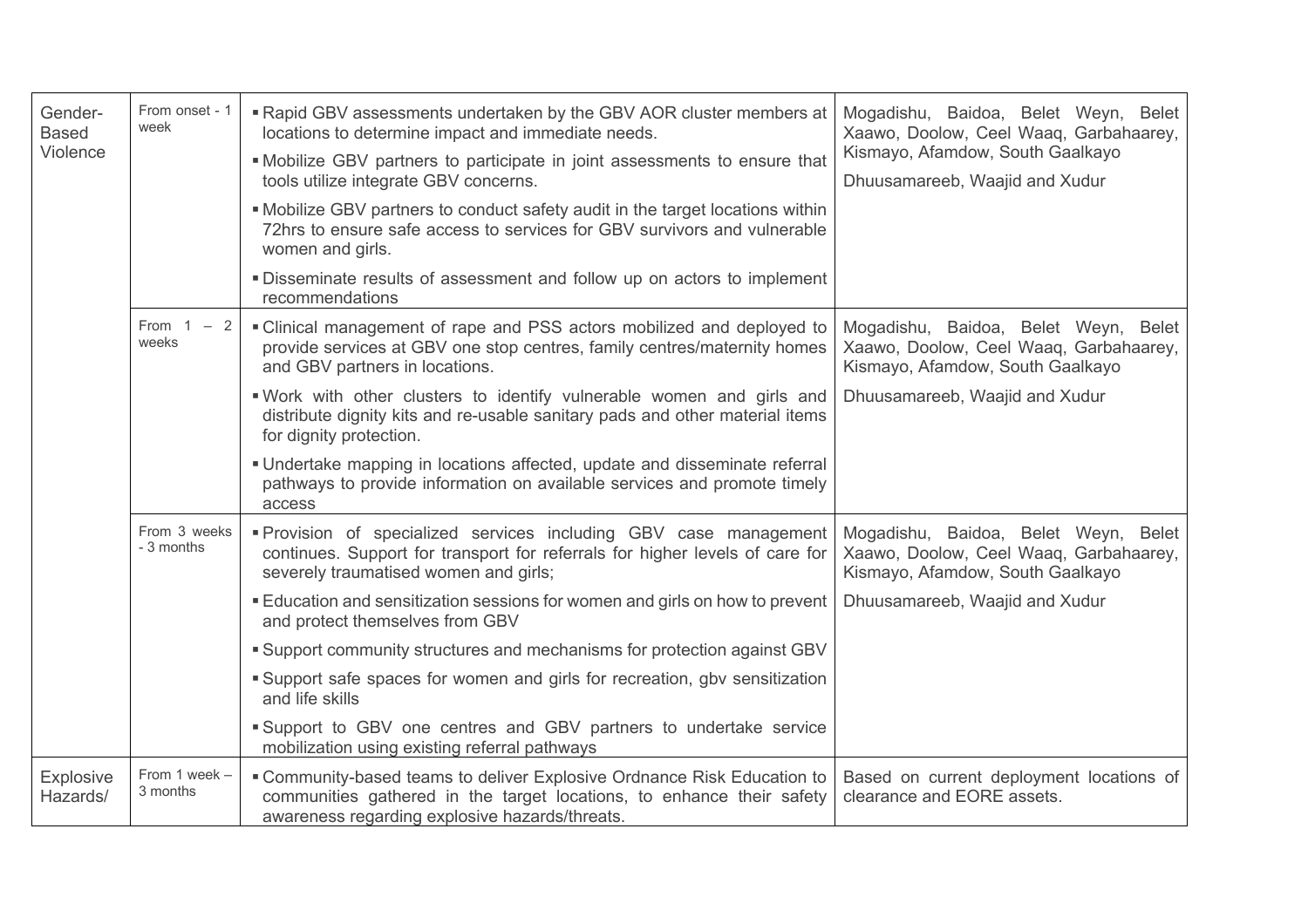| Mine<br>Action<br><b>AOR</b> |                            | "Community-based Explosive Ordnance Disposal/Clearance Teams on<br>standby to respond to explosive hazards, with the exception of IEDs, if<br>encountered/identified in targeted locations. | Clearance: Galgaduud, S/Mudug, Hiraan,<br>Banadir, Gedo, Elbarde, Beletwyene, Yeed,<br>Abudwaq, Mataban, Galdogob |
|------------------------------|----------------------------|---------------------------------------------------------------------------------------------------------------------------------------------------------------------------------------------|-------------------------------------------------------------------------------------------------------------------|
|                              |                            | . NB: Deployment of community-based assets dependent upon conducive<br>security environment.                                                                                                | Risk Education: Liberated districts in four<br>FMS (Jubaland, Southwest, Hirshabelle and<br>Galmudug) and Banadir |
| Logistics                    | From onset - 1<br>week     | . Mobilization of emergency air transport for cargo and humanitarian staff;<br>road transport to be prioritized if/wherever possible.                                                       | Based on requirement of programmatic<br>clusters                                                                  |
|                              | From 1<br>$-2$<br>weeks    | . Mobilization of emergency air transport for cargo and humanitarian staff;<br>road transport to be prioritized if/wherever possible.                                                       |                                                                                                                   |
|                              | From 3 weeks<br>- 3 months |                                                                                                                                                                                             |                                                                                                                   |

# **3.2.3 Worse-case scenario multi-sector response strategy**

| <b>Scenario</b><br>2: Worse<br>Case | An estimated 652,000 people are displaced in the hotspot areas of Mogadishu, Jubaland, South West State, Hirshabelle, Galmudug<br>and Puntland. |                                                                                                                                                                       |                                   |
|-------------------------------------|-------------------------------------------------------------------------------------------------------------------------------------------------|-----------------------------------------------------------------------------------------------------------------------------------------------------------------------|-----------------------------------|
| <b>Cluster</b>                      | <b>Response</b><br><b>Timeframe</b>                                                                                                             | <b>Activities</b>                                                                                                                                                     | <b>Locations Targeted</b>         |
| <b>OCHA</b><br><b>FCU</b>           | From onset - 1<br>week                                                                                                                          | ad-hoc<br><b>RICCG</b><br>$\blacksquare$ Convene<br>coordinate<br>multi-cluster/sector<br>to<br>assessment<br>• Monitor the developing situation as per the scenarios | All states and districts affected |
|                                     | From $1 - 2$<br>weeks                                                                                                                           | • Follow-up response, monitor the activities, gap analysis<br>• Provide inputs to flash alerts                                                                        |                                   |
|                                     | From 3 weeks<br>- 3 months                                                                                                                      | • Follow-up response, monitor the activities, gap analysis<br>• Provide inputs to flash alerts                                                                        |                                   |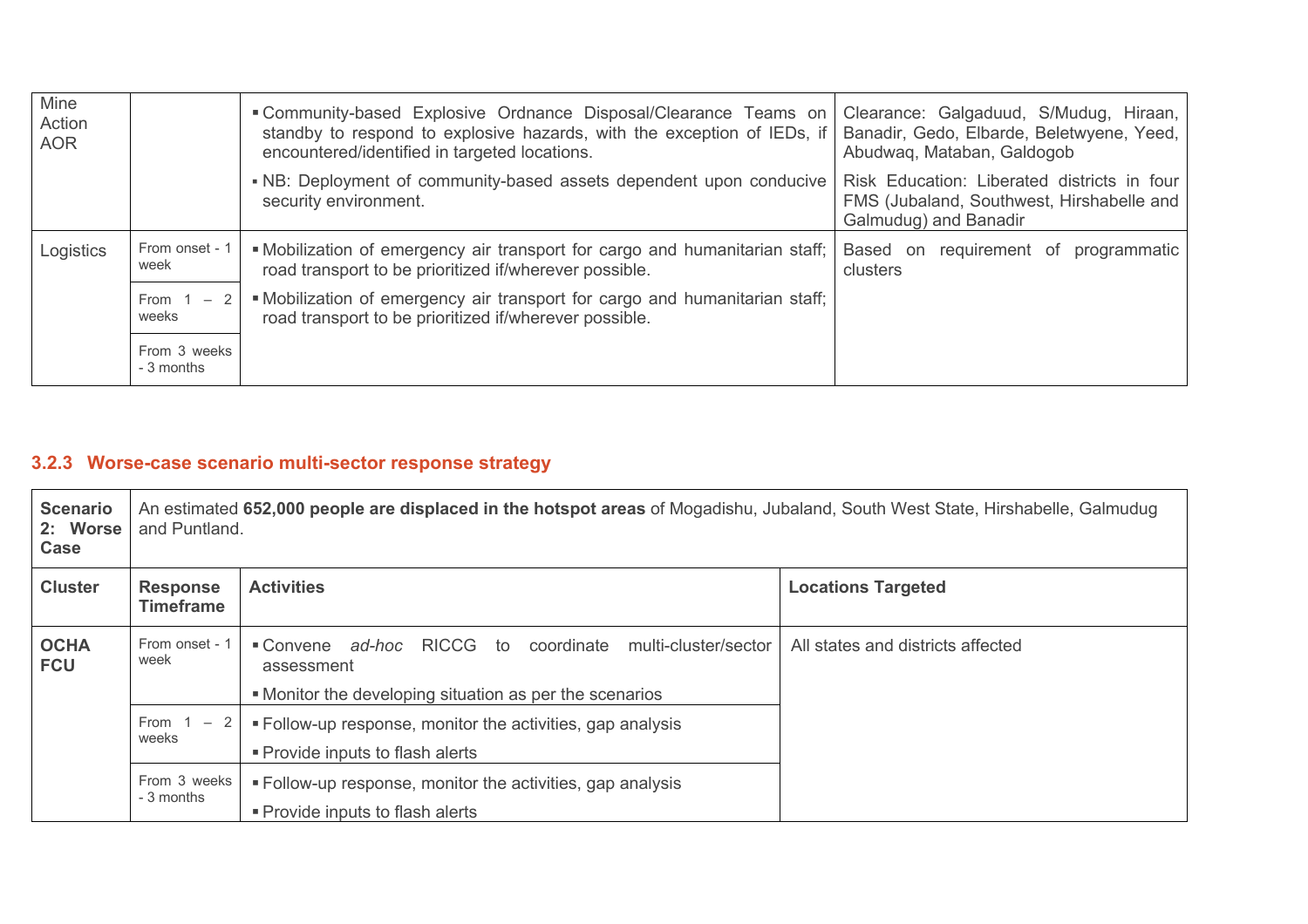| <b>FSL</b>  | From onset - 1<br>week<br>From $1 - 2$ | . Objective: To improve immediate access to food through mostly<br>All states and districts affected<br>unconditional transfers (e.g. cash/food assistance), to displaced<br>populations for three months.                                                                                                                                                                 |
|-------------|----------------------------------------|----------------------------------------------------------------------------------------------------------------------------------------------------------------------------------------------------------------------------------------------------------------------------------------------------------------------------------------------------------------------------|
|             | weeks<br>From 3 weeks<br>- 3 months    | Prioritize those experiencing significant consumption gaps.<br>This will be established through rapid food security<br>assessments.                                                                                                                                                                                                                                        |
|             |                                        | Ensure market analysis, harmonized transfer values and local<br>$\circ$<br>coordination guide partners' cash and market-based<br>responses.                                                                                                                                                                                                                                |
|             |                                        | Regularly adapt the type and scale of response based on the<br>$\circ$<br>severity of food insecurity. Particular attention needs to be<br>paid to households with at-risk members like persons with<br>disability or older persons through interventions which are<br>safe, appropriate and accessible, and minimize risk.                                                |
|             |                                        | Strengthen partners' ability to target people most in need,<br>$\circ$<br>including socially marginalized groups, and their accountability<br>to affected populations. The cluster is working with partners to<br>strengthen inclusion, including through the use of community-<br>based targeting approaches, to ensure targeting is inclusive of<br>marginalized groups. |
|             |                                        | Promote the common use of tools that facilitate beneficiary<br>$\circ$<br>information management and coordination of assistance to<br>those most in need (e.g. SCOPE platform and mobile money<br>transfer).                                                                                                                                                               |
|             |                                        | Jointly analyse, plan and integrate food security responses<br>with Nutrition, WASH and Health Clusters.                                                                                                                                                                                                                                                                   |
| <b>WASH</b> | Within<br>72                           | Belet Xaawo, Doloow, Garbaharey, Kismayo,<br>■ Emergency water trucking to affected population.                                                                                                                                                                                                                                                                            |
|             | hours                                  | Afmadow, Galkacyo, Dusamareeb, Adado, Banadir,<br>• Hygiene promotion campaigns focusing on hand washing with soap<br>Afgooye, Xudur, Waajid, Qansax Dheere, Marka,<br>and hygiene kits distribution<br>Afmadow, Galkacyo, Dusamareeb and Adado                                                                                                                            |
|             |                                        | Caseload 518,641                                                                                                                                                                                                                                                                                                                                                           |
|             |                                        | O IDPs 441,301                                                                                                                                                                                                                                                                                                                                                             |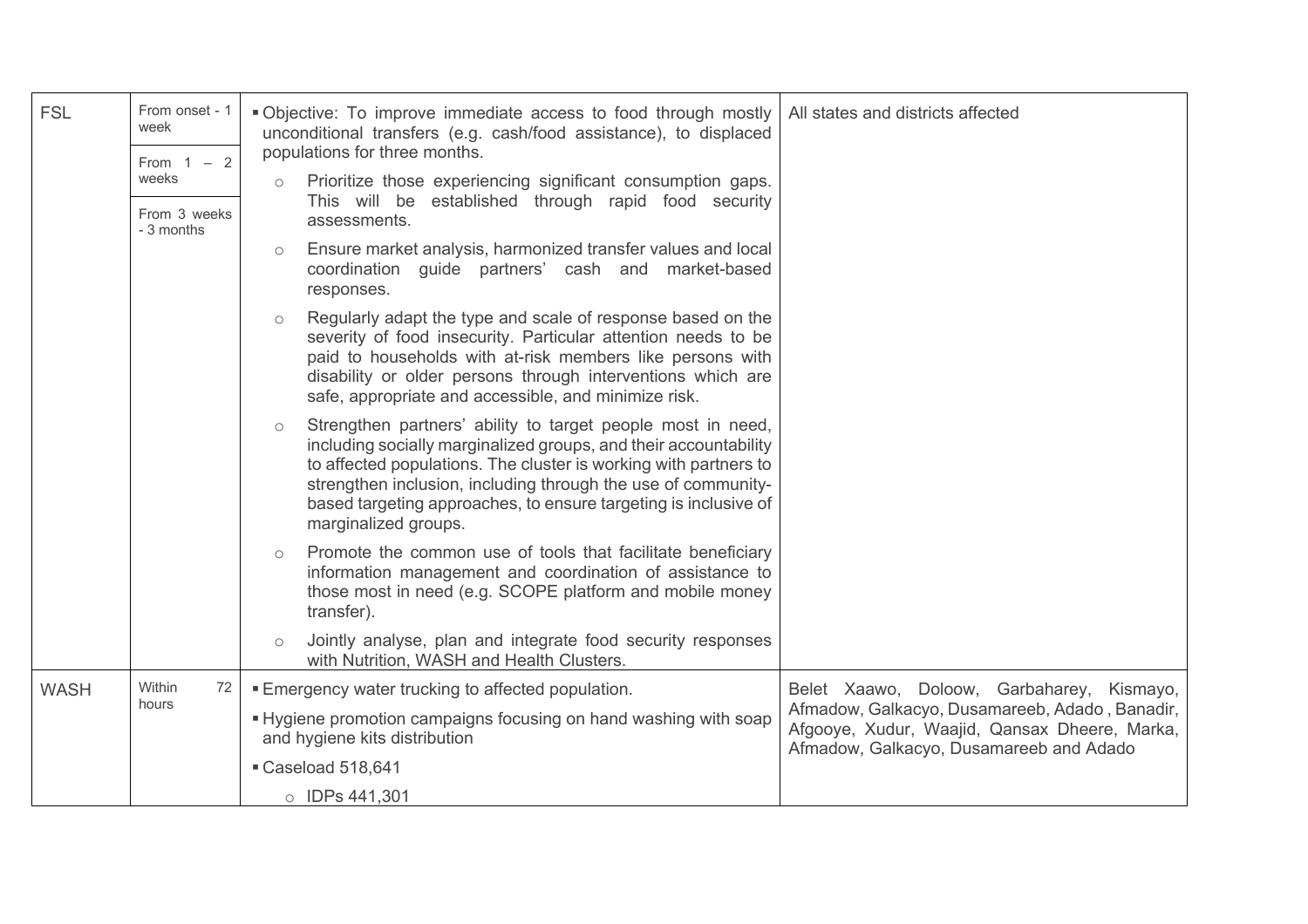|                  |                             | o Host 77,340                                                                                                                                               |                                                                                                                                                                                         |
|------------------|-----------------------------|-------------------------------------------------------------------------------------------------------------------------------------------------------------|-----------------------------------------------------------------------------------------------------------------------------------------------------------------------------------------|
|                  |                             | Reach 60 percent in Banadir. Kismayo, Dusamareeb, Adado,<br>Belet Xaawo, Doloow 40 percent in Garbaharey, Afamdow,<br>Galkacyo, Afgooye 30 percent the rest |                                                                                                                                                                                         |
|                  | $1 -$<br>From<br>2<br>weeks | · Improve access to safe sites /settlements/ communities Installation/<br>rehabilitation of temporary water points                                          | Belet Xaawo, Doloow, Garbaharey, Kismayo,<br>Afmadow, Galkacyo, Dusamareeb, Adado, Banadir,<br>Afgooye, Xudur, Waajid, Qansax Dheere, Marka,<br>Afmadow, Galkacyo, Dusamareeb and Adado |
|                  |                             | <b>Emergency water trucking to affected population.</b>                                                                                                     |                                                                                                                                                                                         |
|                  |                             | " Construction of emergency sanitation facilities                                                                                                           |                                                                                                                                                                                         |
|                  |                             | • Hygiene promotion campaigns focusing on hand washing with soap<br>and hygiene kits distribution.                                                          |                                                                                                                                                                                         |
|                  |                             | Reach 80 percent in Banadir. Kismayo, Dusamareeb, Adado, Belet<br>Xaawo, Doloow 60 percent in Garbaharey, Afamdow, Galkacyo,<br>Afgooye 30 percent the rest |                                                                                                                                                                                         |
|                  | 2 weeks $-3$                | . Rehabilitation and/or extension water infrastructures.                                                                                                    | Belet Xaawo, Doloow, Garbaharey, Kismayo,                                                                                                                                               |
|                  | months                      | ■ Construction of new water infrastructures                                                                                                                 | Afmadow, Galkacyo, Dusamareeb, Adado, Banadir,<br>Afgooye, Xudur, Waajid, Qansax Dheere, Marka,<br>Afmadow, Galkacyo, Dusamareeb & Adado                                                |
|                  |                             | <b>Establishment of water management structures</b>                                                                                                         |                                                                                                                                                                                         |
|                  |                             | • Construction of new sanitation facilities in settlements hosting new<br>displaced population.                                                             |                                                                                                                                                                                         |
|                  |                             | - Hygiene promoters training and hygiene promotion                                                                                                          |                                                                                                                                                                                         |
|                  |                             | Reach 100 percent in Banadir. Kismayo, Dusamareb, Adado, Belet<br>Xaawo, Dolow 80 percent in Garbaharey, Afamdow, Galkacyo,<br>Afgooye 60 percent the rest  |                                                                                                                                                                                         |
| <b>Nutrition</b> | From onset - 1              | Same activities with scale up                                                                                                                               | Belet Xaawo, Doolow, Ceel Waaq, Garbahaarey,                                                                                                                                            |
|                  | week                        | IDP: Children Under 5 years (U5): 68,807, Pregnant and Lactating Women<br>(PLW): 30,963<br>HC: U5: 29,003 PLW: 13,051                                       | Kismayo, Afmadow, Jamaame, Sakow, Buale,<br>South Gaalkacyo, Dhuusamareeb, Guriceel,<br>Cadaado, North Gaalkacyo, Hodan, Hawlwadag,<br>Wardhigley, Waberi, Wadajir, Bondhere, Shibis,   |
|                  |                             | 75 percent will be reached                                                                                                                                  | Yaaqshid, Karaan, Afgooye, Marka, Xudur, Waajid,<br>Diinsoor. Qansax Dheere                                                                                                             |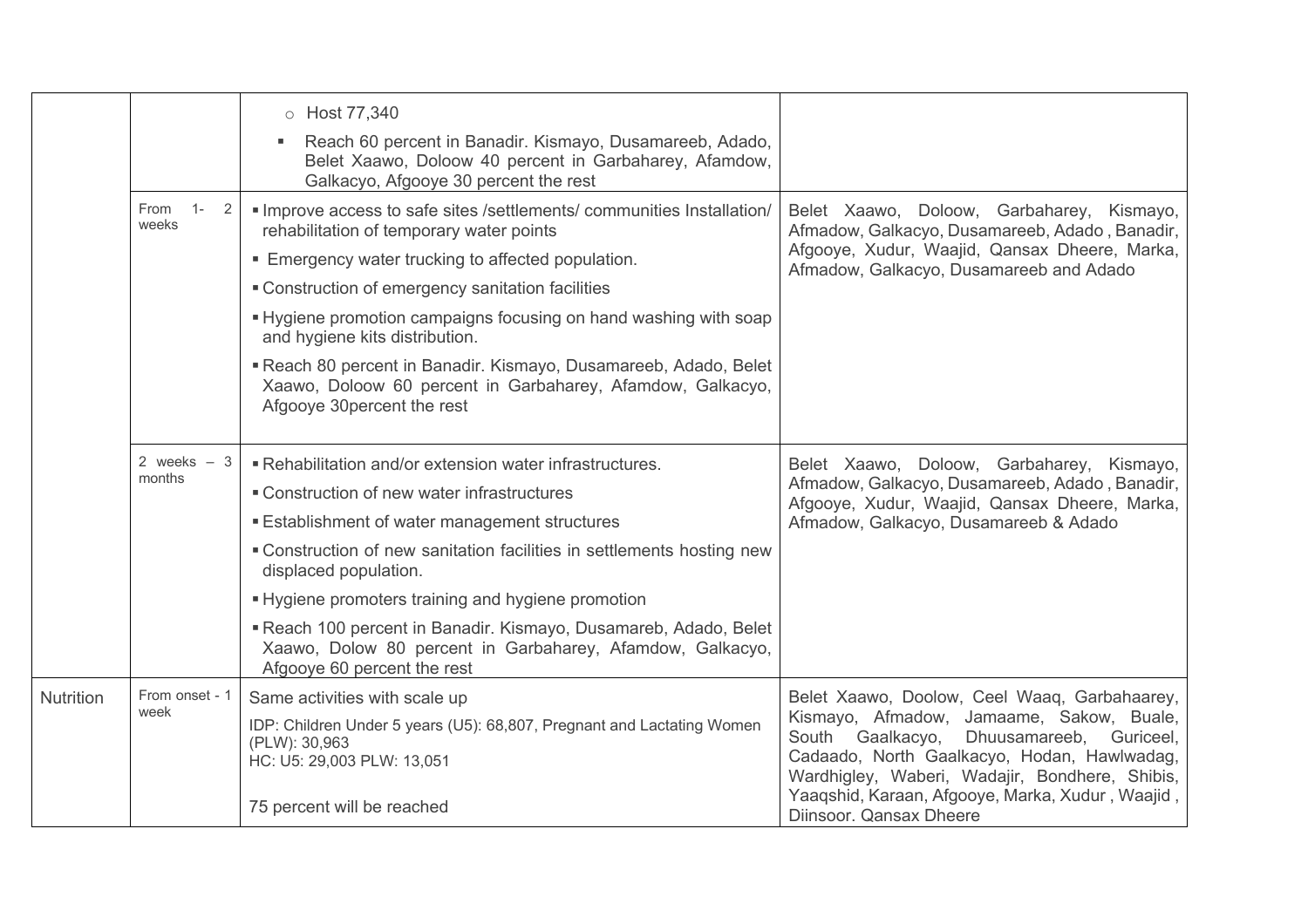|                | From $1 - 2$<br>weeks      | IDP: U5: 82,568, PLW: 37,155<br>HC: U5: 34,803 PLW: 15,661                                                                                                                                                                         | Belet Xaawo, Doolow, Ceel Waaq, Garbahaarey,<br>Kismayo, Afmadow                                                                                                                                                                                                         |
|----------------|----------------------------|------------------------------------------------------------------------------------------------------------------------------------------------------------------------------------------------------------------------------------|--------------------------------------------------------------------------------------------------------------------------------------------------------------------------------------------------------------------------------------------------------------------------|
|                |                            | 90 percent will be reached                                                                                                                                                                                                         | Jamaame, Sakow, Buale, South Gaalkacyo,<br>Cadaado,<br>Dhuusamareb.<br>Guriceel,<br><b>North</b><br>Gaalkacyo, Hodan, Hawlwadag, Wardhigley,<br>Waberi, Wadajir, Bondhere, Shibis, Yaaqshid,<br>Karaan, Afgooye, Marka, Xudur, Waajid, Diinsoor.<br><b>Qansax Dheere</b> |
|                | From 3 weeks<br>- 3 months | IDP: U5: 91742, PLW: 41,284<br>HC: U5: 38,670 PLW: 17,401                                                                                                                                                                          | Belet Xaawo, Doolow, Ceel Waaq, Garbahaarey,<br>Kismayo, Afmadow                                                                                                                                                                                                         |
|                |                            | 100 percent will be reached                                                                                                                                                                                                        | Jamaame, Sakow, Buale, South Gaalkacyo,<br>Dhuusamaereb,<br>Guriceel,<br>Cadaado,<br>North<br>Gaalkacyo, Hodan, Hawlwadag, Wardhigley,<br>Waberi, Wadajir, Bondhere, Shibis, Yaaqshid,<br>Karaan, Afgooye, Marka, Xudur, Waajid, Diinsoor.<br><b>Qansax Dheere</b>       |
| <b>Shelter</b> | From onset - 1<br>week     | " Rapid assessment (cluster specific/multi-cluster).<br>Registration of beneficiaries.<br>. Distribution of NFI kits to 6,000 people.                                                                                              | Hodan, Hawlwadag, Wardhigley, Waberi, Wadajir,<br>Bondhere, Shibis, Yaaqshid and Karaan                                                                                                                                                                                  |
|                | From $1 - 2$<br>weeks      | Rapid assessment (cluster specific/multi-cluster).<br>Registration of beneficiaries.<br>. Distribution of NFI kits to 30,000 people.<br>. Distribution of shelter kits to 12,000 people with basic sit planning<br>where feasible. | Hodan, Hawlwadag, Wardhigley, Waberi, Wadajir,<br>Bondhere, Shibis, Yaaqshid, Karaan, Kismayo,<br>South Galkayo, North Galkayo, Beletweyn, Afgooye,<br><b>Dollow</b>                                                                                                     |
|                | From 3 weeks<br>- 3 months | " Rapid assessment (cluster specific/multi-cluster).<br>Registration of beneficiaries.<br>. Distribution of NFI kits to 300,000 people.                                                                                            | Hodan, Hawlwadag, Wardhigley, Waberi, Wadajir,<br>Bondhere, Shibis, Yaaqshid, Karaan, Kismayo,<br>South Galkayo, North Galkayo, Beletweyn, Afgooye,<br><b>Dollow</b>                                                                                                     |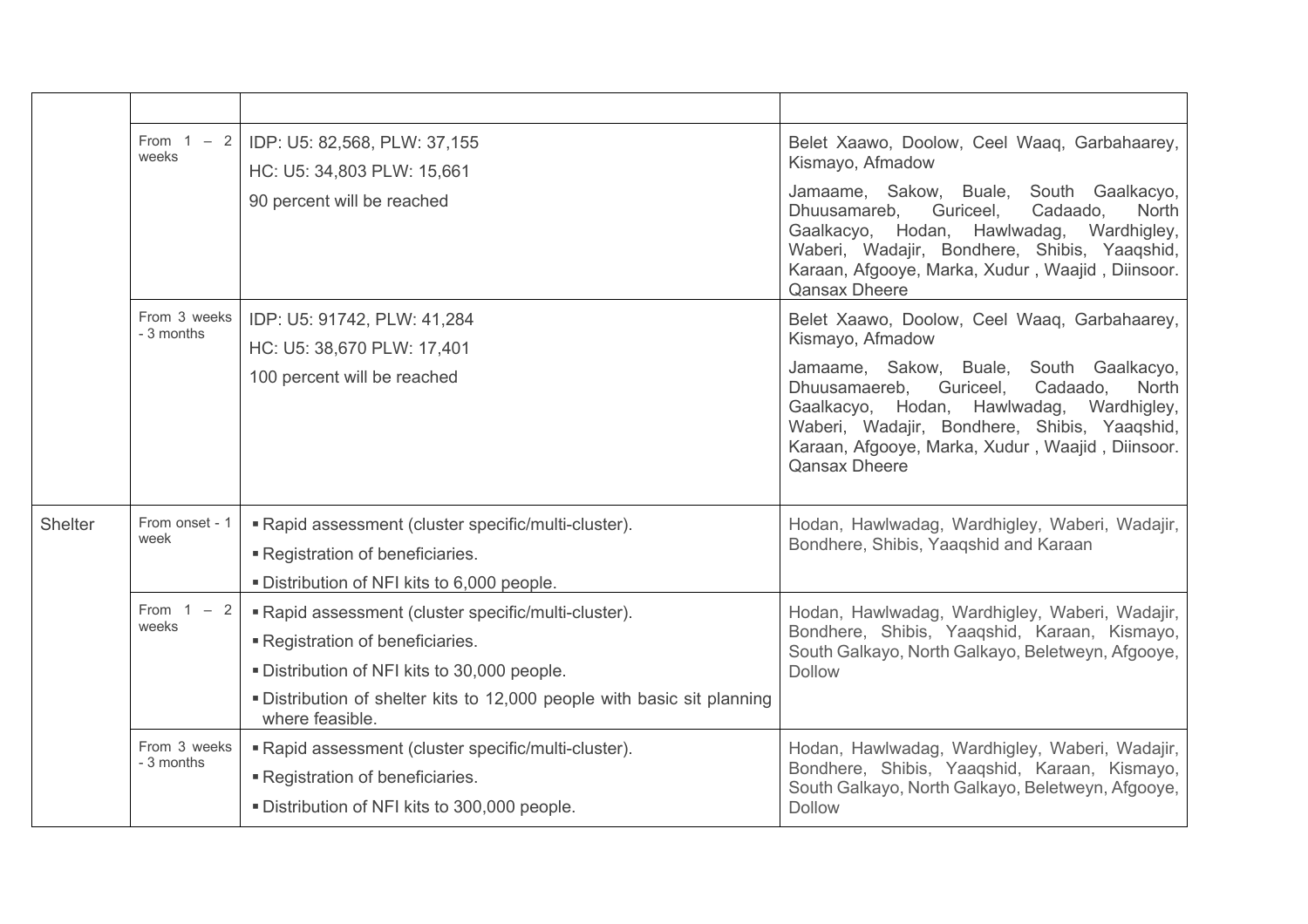|             |                            | . Distribution of shelter kits to 200,000 people with basic sit planning<br>where feasible.                      |                                                          |
|-------------|----------------------------|------------------------------------------------------------------------------------------------------------------|----------------------------------------------------------|
| Health      | From onset - 1<br>week     | Ambulance services referrals for 1,180 likely to affected to nearest<br><b>HCF</b>                               | All districts in 3.1                                     |
|             |                            | • Mass causality management (MCM) and trauma care for 10,600                                                     |                                                          |
|             |                            | "Rapid response teams (RRT) deployment                                                                           |                                                          |
|             |                            | • Medical supplies dispatch from warehouses                                                                      |                                                          |
|             |                            | " Local actor's coordination meeting                                                                             |                                                          |
|             |                            | <b>Gender-Based Violence/Case Management referral.</b>                                                           |                                                          |
|             |                            | • Mental Health and Psycho-Social Support (MHPSS)-Psychosocial<br>First Aid (PFA)                                |                                                          |
|             | From 1<br>$-2$<br>weeks    | " PHC - Case Management through Mobile medical team for 30,000                                                   | All districts in 3.1                                     |
|             |                            | "Rapid response teams (RRT) deployment for referrals and active<br>case surveillance                             |                                                          |
|             |                            | • Mass causality management (MCM) and trauma care                                                                |                                                          |
|             |                            | Ambulance services for referral.                                                                                 |                                                          |
|             |                            | • MHPSS-PFA                                                                                                      |                                                          |
|             | From 3 weeks<br>- 3 months | . PHC - Case Management through Mobile medical team for 120,000                                                  | All districts in 3.1                                     |
|             |                            | • Surveillance -early warning, response (EWAR) activation                                                        |                                                          |
|             |                            | • Physical rehabilitation                                                                                        |                                                          |
|             |                            | ■ Vaccination campaigns                                                                                          |                                                          |
|             |                            | Risk Communication and Community Engagement (RCCE)                                                               |                                                          |
|             |                            | • MHPSS-PFA                                                                                                      |                                                          |
|             |                            | COVID-19 screening                                                                                               |                                                          |
| <b>CCCM</b> | From onset - 1<br>week     | • Conduct remote service monitoring assessment to capture the<br>evolving needs of all targeted IDP sites (144). | Kabasa/Qansaxley IDP<br>sites, Doloow, Gedo,<br>Jubaland |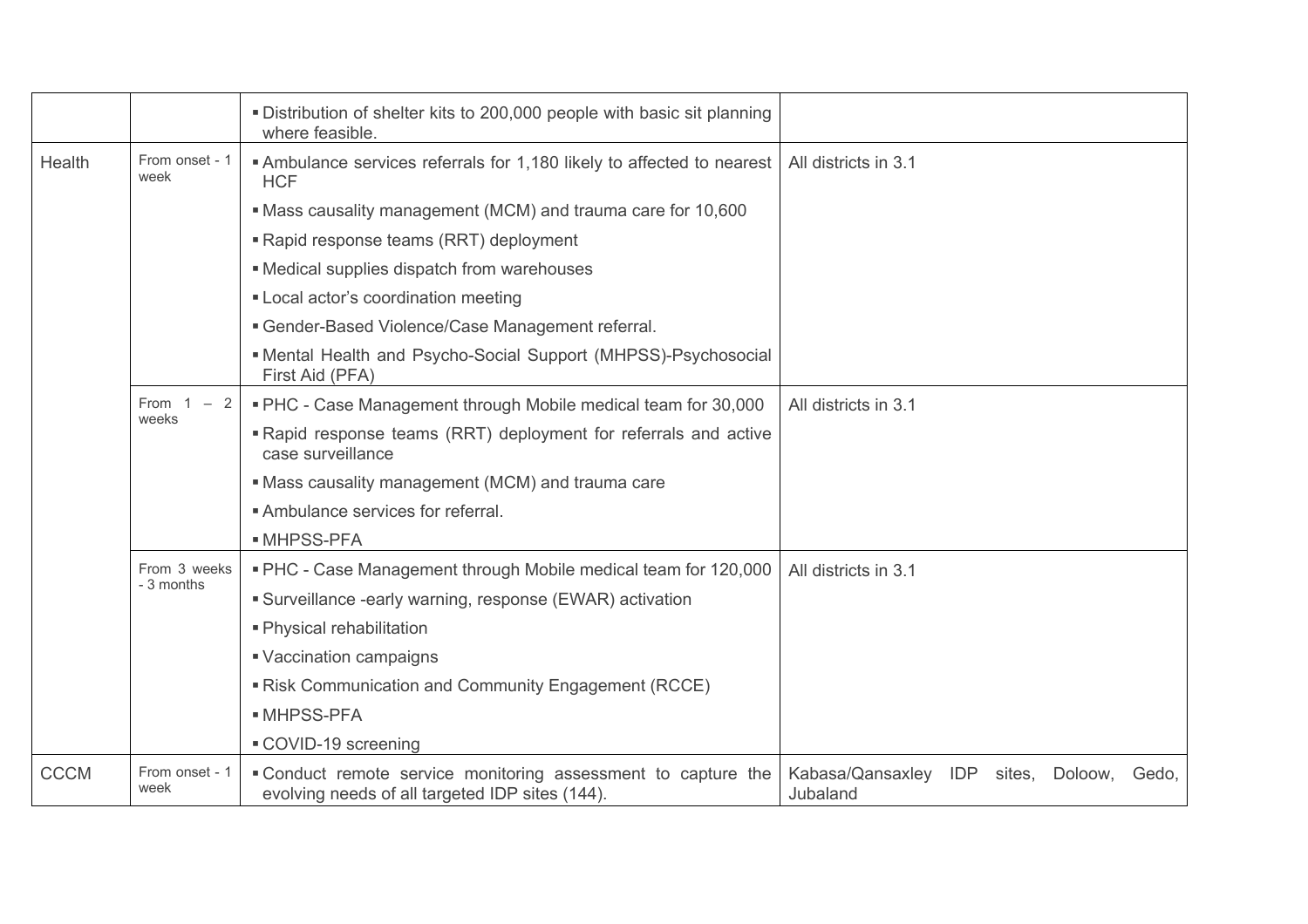|           |                            | -Receive situation updates on the number of new arrivals,<br>age/gender demographic data and specific vulnerabilities of this<br>caseload. This information will be reported back to service providers<br>to prompt a targeted response. | Kismayo (all four sectors of the city, Lower Juba,<br>Jubaland<br>Daynile/Kahda, Banadir, Beletweyne, Hirshabelle |
|-----------|----------------------------|------------------------------------------------------------------------------------------------------------------------------------------------------------------------------------------------------------------------------------------|-------------------------------------------------------------------------------------------------------------------|
|           |                            | -Service mapping/service monitoring capturing changes to the IDP<br>site landscape.                                                                                                                                                      | Diinsoor, Bay, South West State<br>Galkaayo, Dhusamareeb, Cadado, Galmudug                                        |
|           |                            | . Meet with local authorities to agree on locations and advocate for<br>secured land tenure for plots allocated to new arrivals on the<br>periphery of established IDP site                                                              | Garbahaarey IDP sites, Jubaland                                                                                   |
|           | From $1 - 2$<br>weeks      | Site-level coordination meetings held allowing for camp<br>management committees, service providers and local authorities to                                                                                                             | Kabasa/Qansaxley IDP sites, Doloow, Gedo,<br>Jubaland                                                             |
|           |                            | further discuss systemic gaps and plans for responding to these<br>challenges                                                                                                                                                            | Kismayo (all four sectors of the city, Lower Juba,<br>Jubaland                                                    |
|           |                            | · Joint assessment conducted to determine specific needs and<br>challenges affecting new arrivals                                                                                                                                        | Daynile/Kahda, Banadir, Beletweyne, Hirshabelle                                                                   |
|           |                            |                                                                                                                                                                                                                                          | Diinsoor, Bay, South West State                                                                                   |
|           |                            |                                                                                                                                                                                                                                          | Galkaayo, Dhusamareeb, Cadado, Galmudug                                                                           |
|           |                            |                                                                                                                                                                                                                                          | Garbahaarey IDP sites, Jubaland                                                                                   |
|           | From 3 weeks<br>- 3 months | "Toolkits that were provided to site maintenance committees and<br>camp management committees to be used facilitating site<br>improvement activities, coordinated remotely                                                               | Kabasa/Qansaxley IDP sites, Doloow, Gedo,<br>Jubaland                                                             |
|           |                            |                                                                                                                                                                                                                                          | Kismayo (all four sectors of the city, Lower Juba,<br>Jubaland                                                    |
|           |                            |                                                                                                                                                                                                                                          | Daynile/Kahda, Banadir, Beletweyne, Hirshabelle                                                                   |
|           |                            |                                                                                                                                                                                                                                          | Diinsoor, Bay, South West State                                                                                   |
|           |                            |                                                                                                                                                                                                                                          | Galkaayo, Dhusamareeb, Cadado, Galmudug                                                                           |
|           |                            |                                                                                                                                                                                                                                          | Garbahaarey IDP sites, Jubaland                                                                                   |
| Education | From onset - 1<br>week     |                                                                                                                                                                                                                                          |                                                                                                                   |
|           | From $1 - 2$<br>weeks      | · Distribution of recreational materials                                                                                                                                                                                                 | Belet Hawa, Doloow, Garbaharey,<br>Afmadow,<br>Xudur,<br>Daynille,<br>Baidoa,<br>Kahda,<br>Heliwa,                |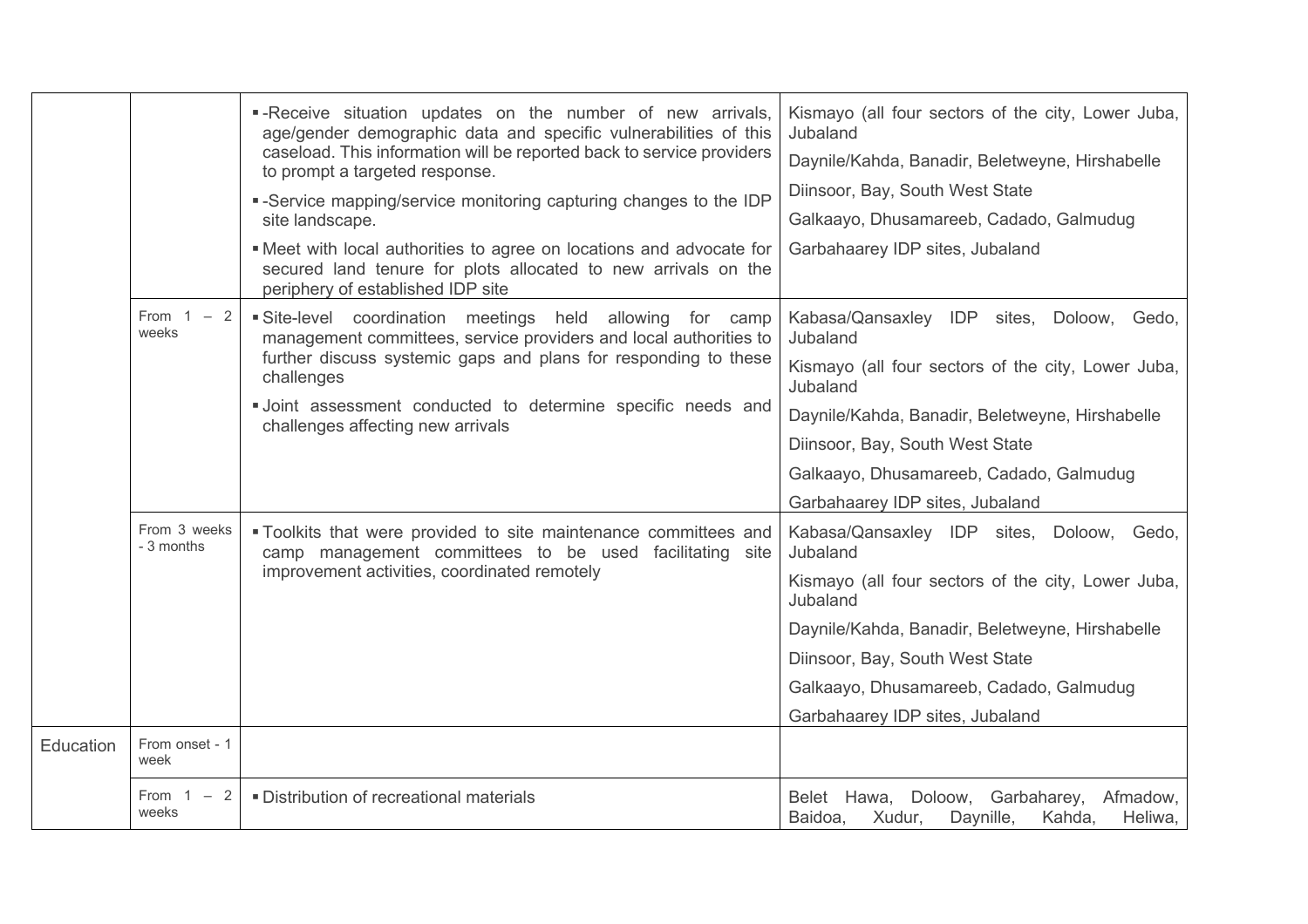|            |                            | . Distribution of teaching and learning materials<br>• Provision of safe drinking water<br>• Provision of emergency school feeding                                                                                                                                                                                                                                                                                                                                                                                                            | Dharkeynley,<br>Afgooye,<br>Galkayo,<br>South<br>Dhusamareeb, Cadaado, Jowhar, Belet Weyn, Bulo<br><b>Burte</b>                                                                                                    |
|------------|----------------------------|-----------------------------------------------------------------------------------------------------------------------------------------------------------------------------------------------------------------------------------------------------------------------------------------------------------------------------------------------------------------------------------------------------------------------------------------------------------------------------------------------------------------------------------------------|--------------------------------------------------------------------------------------------------------------------------------------------------------------------------------------------------------------------|
|            | From 3 weeks<br>- 3 months | <b>Establishment of temporary learning space</b><br>• Construction of school latrines<br>. Distribution of teaching and learning materials<br>• Provision of safe drinking water<br>• Provision of emergency school feeding<br>" Provision of emergency teacher incentives<br>"Provision of Teacher training in the TiCC inclusive Education,<br>Protection and Socio-Emotional Learning (Module 1+2)                                                                                                                                         | Belet Hawa, Doloow, Garbaharey, Afmadow,<br>Baidoa,<br>Xudur,<br>Daynille,<br>Kahda,<br>Heliwa,<br>Dharkeynley,<br>Afgooye,<br>South<br>Galkayo,<br>Dhusamareeb, Cadaado, Jowhar, Belet Weyn, Bulo<br><b>Burte</b> |
| Protection | From onset - 1<br>week     | Provision of psychosocial support<br>. Twelve rapid protection assessments conducted within 72 hours by<br>48 protection monitors (8 monitors and 2 team leaders in each of the<br>6 target districts/hotspots)                                                                                                                                                                                                                                                                                                                               | Mogadishu,<br>South<br>West<br>State,<br>Jubaland,<br>Hirshabelle, Galmudug and Puntland                                                                                                                           |
|            | From 1<br>$-2$<br>weeks    | . Protection monitoring activities are initiated within the first two-<br>weeks to monitor trends and patterns of violation of rights.<br><b>Approximately 600 key informants will be interviewed across the</b><br>target districts/hotspots by the 48 protection monitors.<br>• Provision of Psychological First Aid (PFA) by protection monitors to<br>respond to individuals in mental distress due to the recent<br>displacement; referral to basic and specialized services; cash grant<br>for extremely vulnerable individuals (EVIs). |                                                                                                                                                                                                                    |
|            | From 3 weeks<br>- 3 months | . Protection monitoring activities continue to monitor trends and<br>patterns of violation of rights and protection risk for the population of<br>concern to inform effective programming and advocacy.                                                                                                                                                                                                                                                                                                                                       |                                                                                                                                                                                                                    |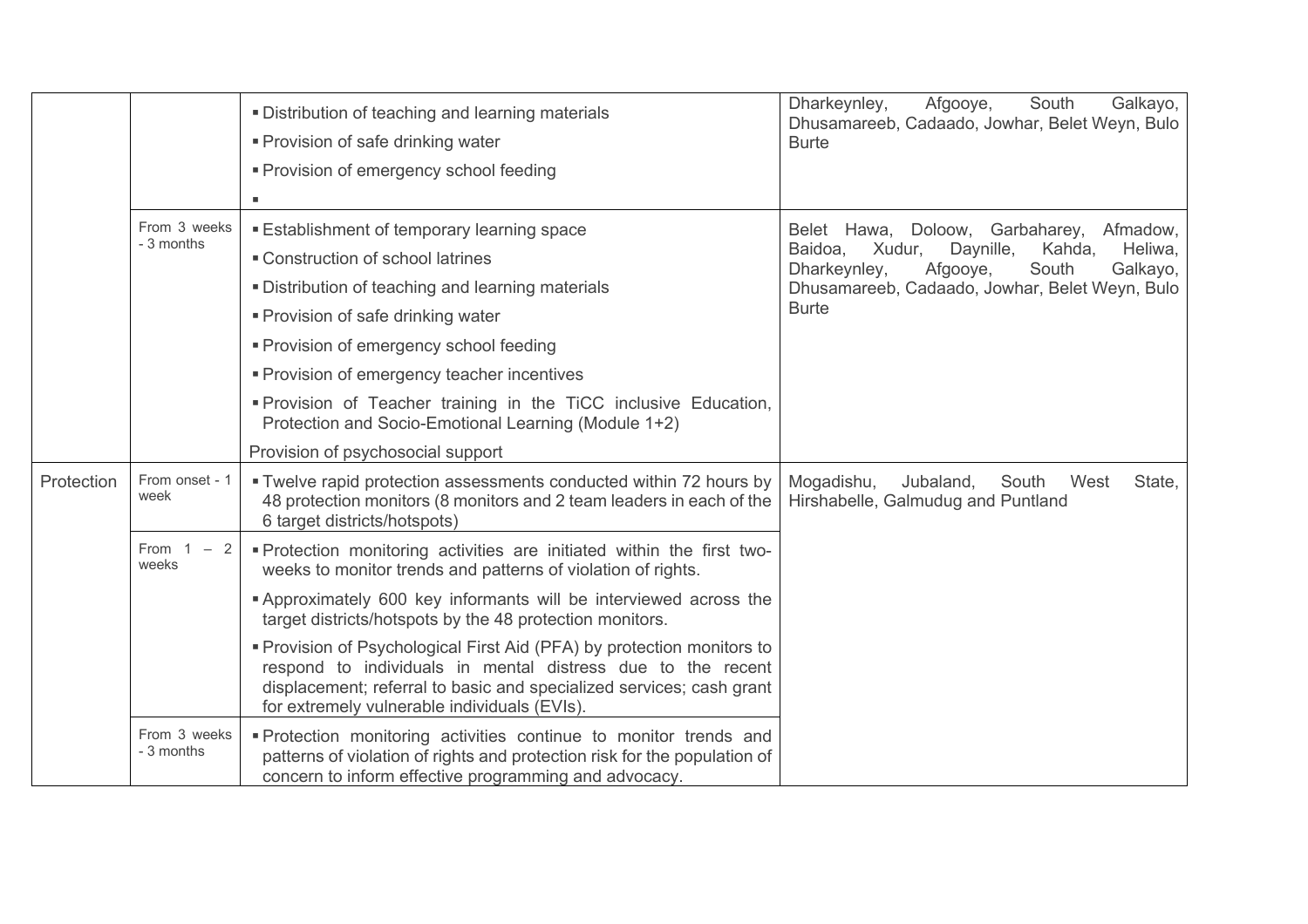|                     |                        | <b>Approximately 1,200 key informants will be interviewed across the</b>                                                                                                                                                                                      |                                                                                          |
|---------------------|------------------------|---------------------------------------------------------------------------------------------------------------------------------------------------------------------------------------------------------------------------------------------------------------|------------------------------------------------------------------------------------------|
|                     |                        | targeted districts/hotspots by 48 protection monitors.                                                                                                                                                                                                        |                                                                                          |
|                     |                        | • Provision of Psychological First Aid (PFA) by protection monitors to<br>respond to individuals in mental distress due to the recent<br>displacement; referral to basic and specialized services; cash grant<br>for extremely vulnerable individuals (EVIs). |                                                                                          |
| Child<br>Protection | From onset - 1<br>week | Support distribution of key protection messaging (specifically<br>ensuring that women/children/mobility restrictions are specifically<br>targeted                                                                                                             | Mogadishu,<br>South<br>West<br>State,<br>Jubaland,<br>Hirshabelle, Galmudug and Puntland |
|                     |                        | • Monitor, report and respond to the needs of survivors of grave child<br>rights violations.                                                                                                                                                                  |                                                                                          |
|                     |                        | Activate and deploy rapid response team immediately to identify<br>sites affected by the emergency from the Protection Sector standby<br>emergency list                                                                                                       |                                                                                          |
|                     |                        | . Mobilize community first-responders for rapid PFA; assessment;<br>identification and basic support to survivors                                                                                                                                             |                                                                                          |
|                     |                        | Activate Child Protection screening desks at the different distribution<br>points, IDP sites, as well as pop-up desks                                                                                                                                         |                                                                                          |
|                     |                        | . Conduct family tracing and reunification for Unaccompanied and<br>Separated Children (UASC) & referral to interim care                                                                                                                                      |                                                                                          |
|                     |                        | "Provision of PSS and Psychological First Aid (PFA) by child<br>protection staff to respond to children and families in mental distress<br>due to the recent displacement; referral to basic and specialized<br>services;                                     |                                                                                          |
|                     | From $1 - 2$<br>weeks  | Assess, identify and reinforce safe spaces and outreach for those<br>most vulnerable children in locations of displacement.                                                                                                                                   | Mogadishu,<br>Jubaland,<br>South<br>West<br>State,<br>Hirshabelle, Galmudug and Puntland |
|                     |                        | • Monitor, report and respond to the needs of survivors of grave child<br>rights violations.                                                                                                                                                                  |                                                                                          |
|                     |                        | . Children at risk, including unaccompanied and separated children,<br>are identified, and provided case management services as required.                                                                                                                     |                                                                                          |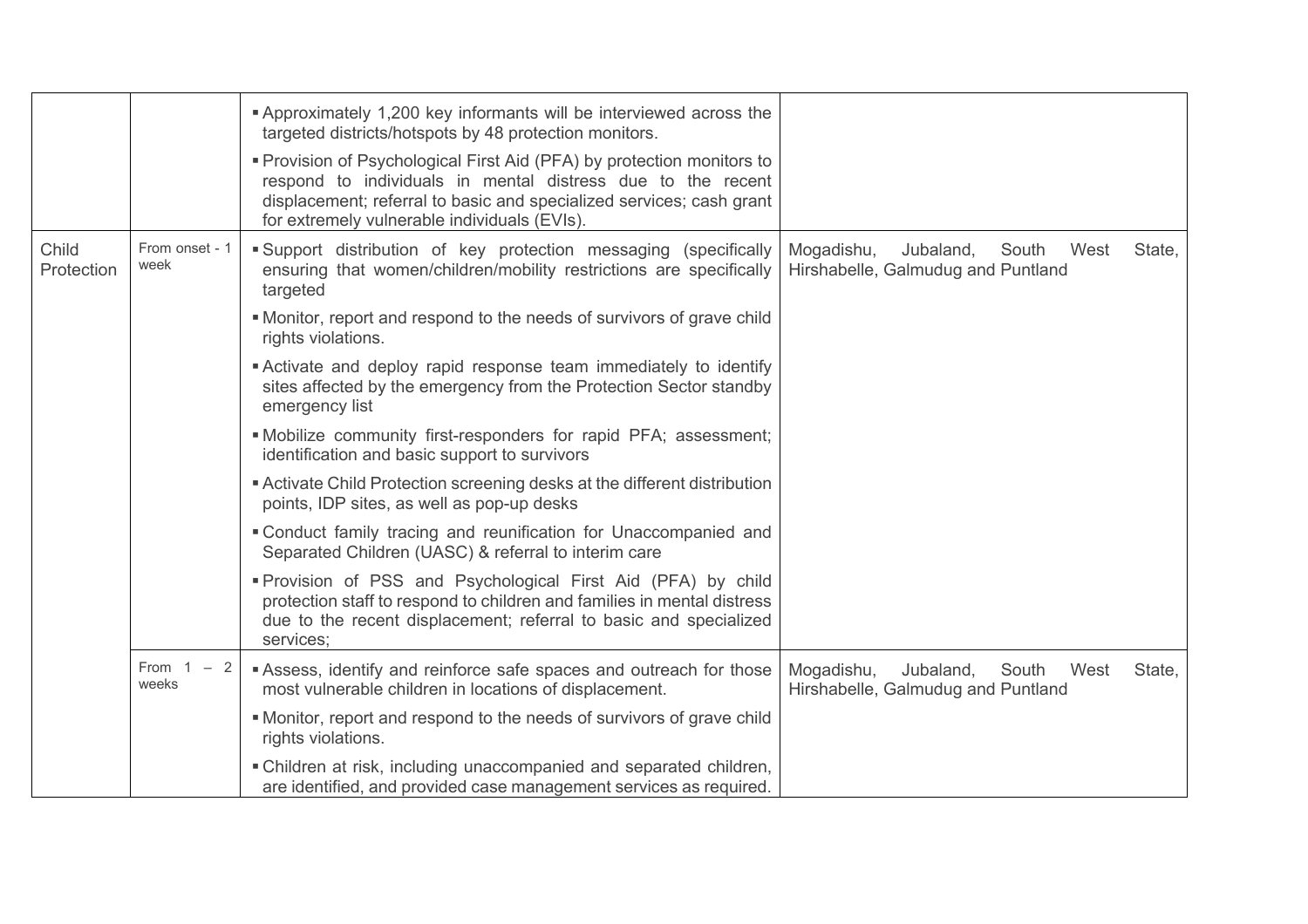|                         |                                | • Children, women, adolescent girls and other vulnerable people are<br>provided with psychosocial support services through structured<br>community-based psychosocial support interventions and through<br>trained social/case workers. |                                                                                          |
|-------------------------|--------------------------------|-----------------------------------------------------------------------------------------------------------------------------------------------------------------------------------------------------------------------------------------|------------------------------------------------------------------------------------------|
|                         | From 3 weeks<br>- 3 months     | Re-establish links to community structures and mechanisms, in<br>addition to links with emergency service points                                                                                                                        | Mogadishu,<br>Jubaland,<br>South<br>West<br>State,<br>Hirshabelle, Galmudug and Puntland |
|                         |                                | • Monitor, report and respond to the needs of survivors of grave child<br>rights violations.                                                                                                                                            |                                                                                          |
|                         |                                | Support community mechanisms focused on rapid child protection<br>response and life-saving assistance                                                                                                                                   |                                                                                          |
|                         |                                | • Children at risk, including unaccompanied and separated children,<br>are identified, and provided case management services as required.                                                                                               |                                                                                          |
|                         |                                | • Children, women, adolescent girls, and other vulnerable people are<br>provided with psychosocial support services through structured<br>community-based psychosocial support interventions and through<br>trained social/case workers |                                                                                          |
|                         |                                | . Child Survivors of GBV, including SEA, are identified and referred<br>for multi-sector response services as required                                                                                                                  |                                                                                          |
| Gender-<br><b>Based</b> | From onset - 1<br>week         | Rapid GBV assessments undertaken by the GBV AOR cluster<br>members at locations to determine impact and immediate needs.                                                                                                                | Gedo, Mogadishu, Baidoa, Hirshabelle, Puntland                                           |
| Violence                |                                | . Mobilize GBV partners to participate in joint assessments to ensure<br>that tools utilize integrate GBV concers.                                                                                                                      |                                                                                          |
|                         |                                | . Disseminate results of assessment and follow up on actors to<br>implement recommendations                                                                                                                                             |                                                                                          |
|                         | From 1<br>$ \,$<br>-2<br>weeks | . Clinical management of rape and PSS actors mobilized and<br>deployed to provide services at GBV one stop centres, family<br>centres/maternity homes and GBV partners in locations.                                                    | Gedo, Mogadishu, Baidoa, Hirshabelle, Puntland                                           |
|                         |                                | . Work with other clusters to identify vulnerable women and girls and<br>distribute dignity kits and re-usable sanitary pads and other material<br>items for dignity protection.                                                        |                                                                                          |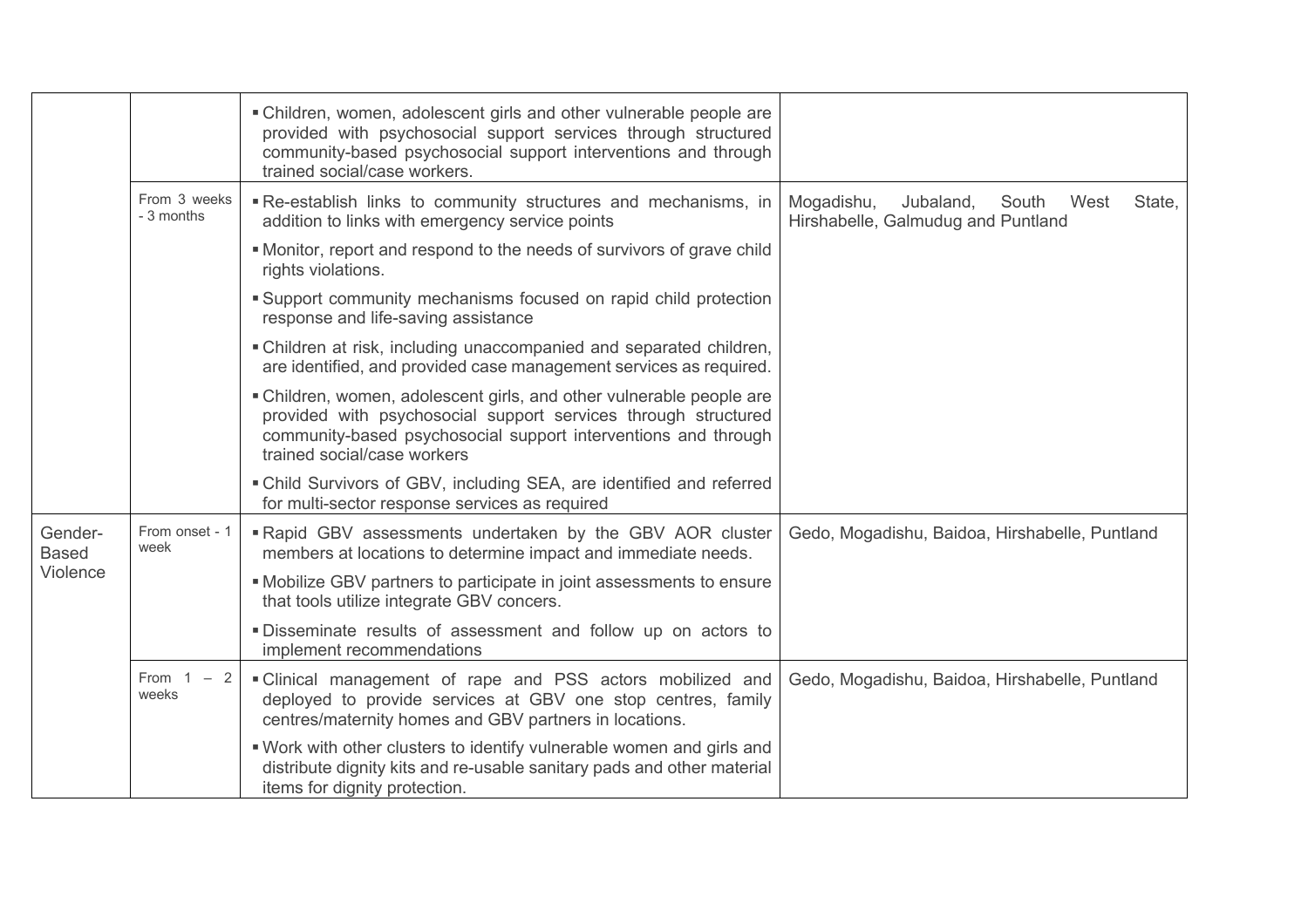|                                 |                            | . Undertake mapping in locations affected, update and disseminate<br>referral pathways to provide information on available services and<br>promote timely access                           |                                                                                             |
|---------------------------------|----------------------------|--------------------------------------------------------------------------------------------------------------------------------------------------------------------------------------------|---------------------------------------------------------------------------------------------|
|                                 | From 3 weeks<br>- 3 months | " Provision of specialized services including GBV case management<br>continues. Support for transport for referrals for higher levels of care<br>for severely traumatised women and girls; | Gedo, Mogadishu, Baidoa, Hirshabelle, Puntland                                              |
|                                 |                            | Education and sensitization sessions for women and girls on how to<br>prevent and protect themselves from GBV                                                                              |                                                                                             |
|                                 |                            | Support community structures and mechanisms for protection<br>against GBV                                                                                                                  |                                                                                             |
| Housing<br>Land and<br>Property | From onset - 1<br>week     | • Support HLP specific advocacy as part of key protection messaging<br>(specifically forced evictions and moratorium extension to cover the<br>election period                             | South<br>West<br>State,<br>Mogadishu,<br>Jubaland,<br>Hirshabelle, Galmudug<br>and Puntland |
| (HLP)                           |                            | <b>Undertake eviction Risk assessment</b>                                                                                                                                                  |                                                                                             |
|                                 |                            | . Conduct a rapid HLP mapping including analyses                                                                                                                                           |                                                                                             |
|                                 | From 1<br>$-2$<br>weeks    | " Conduct information sessions and awareness campaigns on HLP<br>rights and remedies within the context of elections                                                                       | Mogadishu,<br>Jubaland,<br>South<br>West<br>State,<br>Hirshabelle, Galmudug                 |
|                                 |                            | Strengthen Community based dispute resolution mechanisms to<br>mitigate HLP conflicts                                                                                                      | and Puntland                                                                                |
|                                 |                            | · Provide legal assistance                                                                                                                                                                 |                                                                                             |
|                                 |                            | and counselling services.                                                                                                                                                                  |                                                                                             |
|                                 | From 3 weeks<br>- 3 months | Strengthen HLP specific advocacy as part of key protection<br>messaging (specifically forced evictions and moratorium extension<br>to cover the election period)                           | Mogadishu,<br>South<br>West<br>State,<br>Jubaland,<br>Hirshabelle, Galmudug<br>and Puntland |
|                                 |                            | Support Community based dispute resolution mechanisms<br>addressing HLP specific issues                                                                                                    |                                                                                             |
|                                 |                            | • Provide legal assistance and counselling services.                                                                                                                                       |                                                                                             |
|                                 |                            | ". Strengthen information sessions and awareness campaigns on<br>HLP rights and remedies within the context of elections                                                                   |                                                                                             |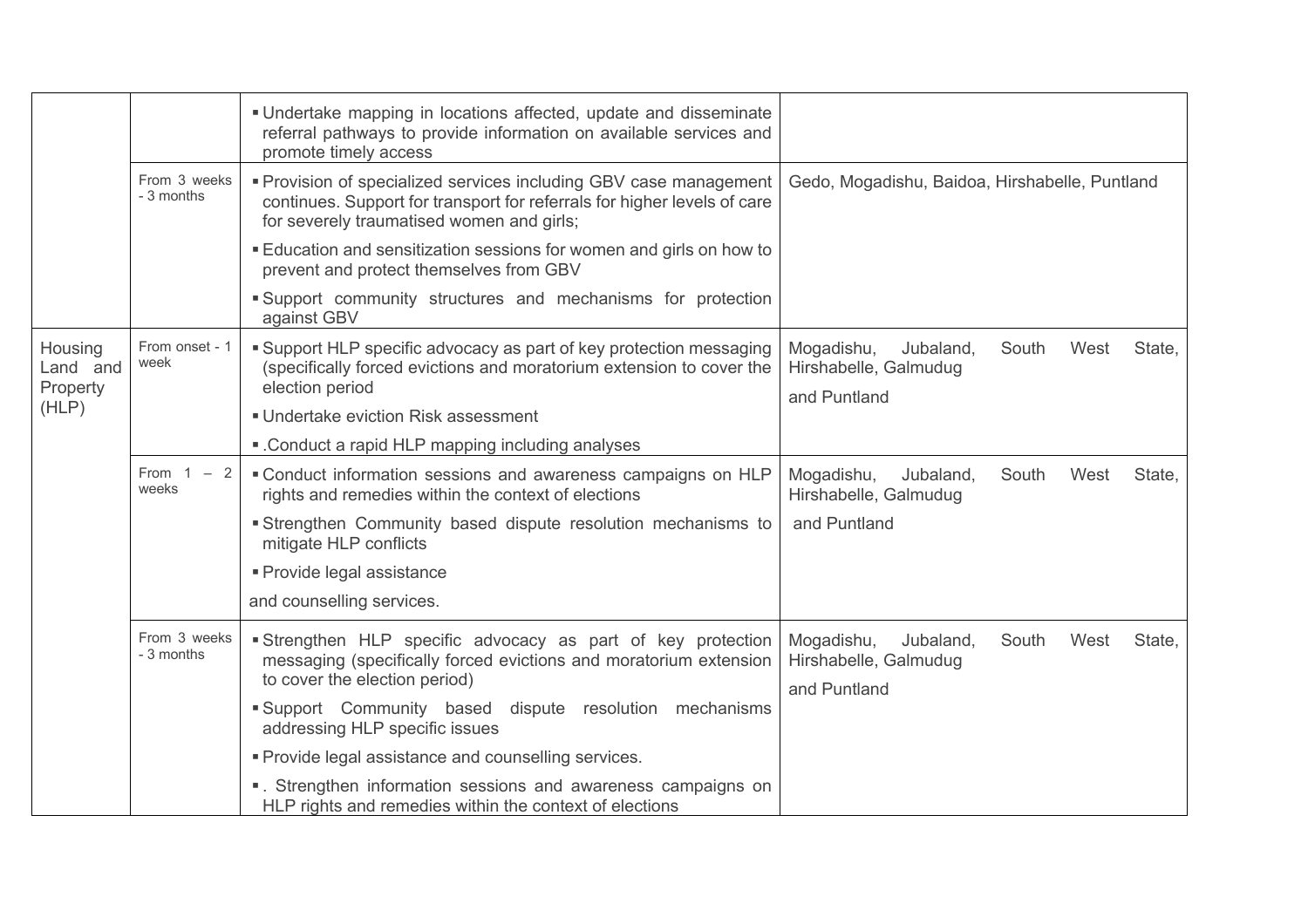| <b>Explosive</b><br>Hazards/<br>Mine Action<br><b>AOR</b> | From 1 week 3<br>months                                                         | "Community-based teams deliver emergency Explosive Ordnance<br>Risk Education to communities gathered in the target locations, in<br>response to explosive ordnance/landmine accident.<br>" Community-based Explosive Ordnance Disposal/Clearance Teams<br>respond to explosive ordnance/landmine accident, with the<br>exception of IEDs, if encountered/identified in targeted locations.<br>Survey of surrounding location to confirm presence of explosive<br>hazard contamination and carry out clearance, to prevent further<br>accidents.<br>. NB: Deployment of community-based assets dependent upon<br>conducive security environment. | <b>Based</b> on current deployment locations of<br>clearance and EORE assets.<br>S/Mudug,<br>Galgaduud,<br>■ Clearance:<br>Hiraan,<br>Banadir, Gedo, Elbarde, Beletwyene,<br>Yeed,<br>Abudwag, Mataban, Galdogob<br>"Risk Education: Liberated districts in four FMS<br>Southwest,<br>Hirshabelle<br>(Jubaland,<br>and<br>Galmudug) and Banadir |  |
|-----------------------------------------------------------|---------------------------------------------------------------------------------|--------------------------------------------------------------------------------------------------------------------------------------------------------------------------------------------------------------------------------------------------------------------------------------------------------------------------------------------------------------------------------------------------------------------------------------------------------------------------------------------------------------------------------------------------------------------------------------------------------------------------------------------------|-------------------------------------------------------------------------------------------------------------------------------------------------------------------------------------------------------------------------------------------------------------------------------------------------------------------------------------------------|--|
| Logistics                                                 | From onset - 1<br>week<br>From 1<br>$-2$<br>weeks<br>From 3 weeks<br>- 3 months | • Mobilisation of emergency air transport for cargo and humanitarian<br>staff; road transport to be prioritised if/wherever possible.<br>• Mobilisation of emergency air transport for cargo and humanitarian<br>staff; road transport to be prioritised if/wherever possible.                                                                                                                                                                                                                                                                                                                                                                   | Based on requirement of programmatic clusters                                                                                                                                                                                                                                                                                                   |  |

## **3.3 Preparedness and Stockpiles to meet the response requirements**

Similar to the response strategy, the preparedness and stockpiles below is planned with Scenario 1 (most likely scenario) as the primary preparedness scenario and Scenario 2 (worst-case scenario) includes scale-up preparedness activities built on Scenario 1.

## **3.4 Preparedness Activities**

| <b>Scenario 1: Most Likely</b>                                                                           |                                                                                           |
|----------------------------------------------------------------------------------------------------------|-------------------------------------------------------------------------------------------|
| <b>Cluster/Sector</b>                                                                                    | <b>Preparedness Activities</b>                                                            |
| . Coordinate and confirm multi-sector assessment for elections-related violence incidents<br><b>OCHA</b> |                                                                                           |
|                                                                                                          | • Prepare response monitoring and response monitoring templates, dashboard structures etc |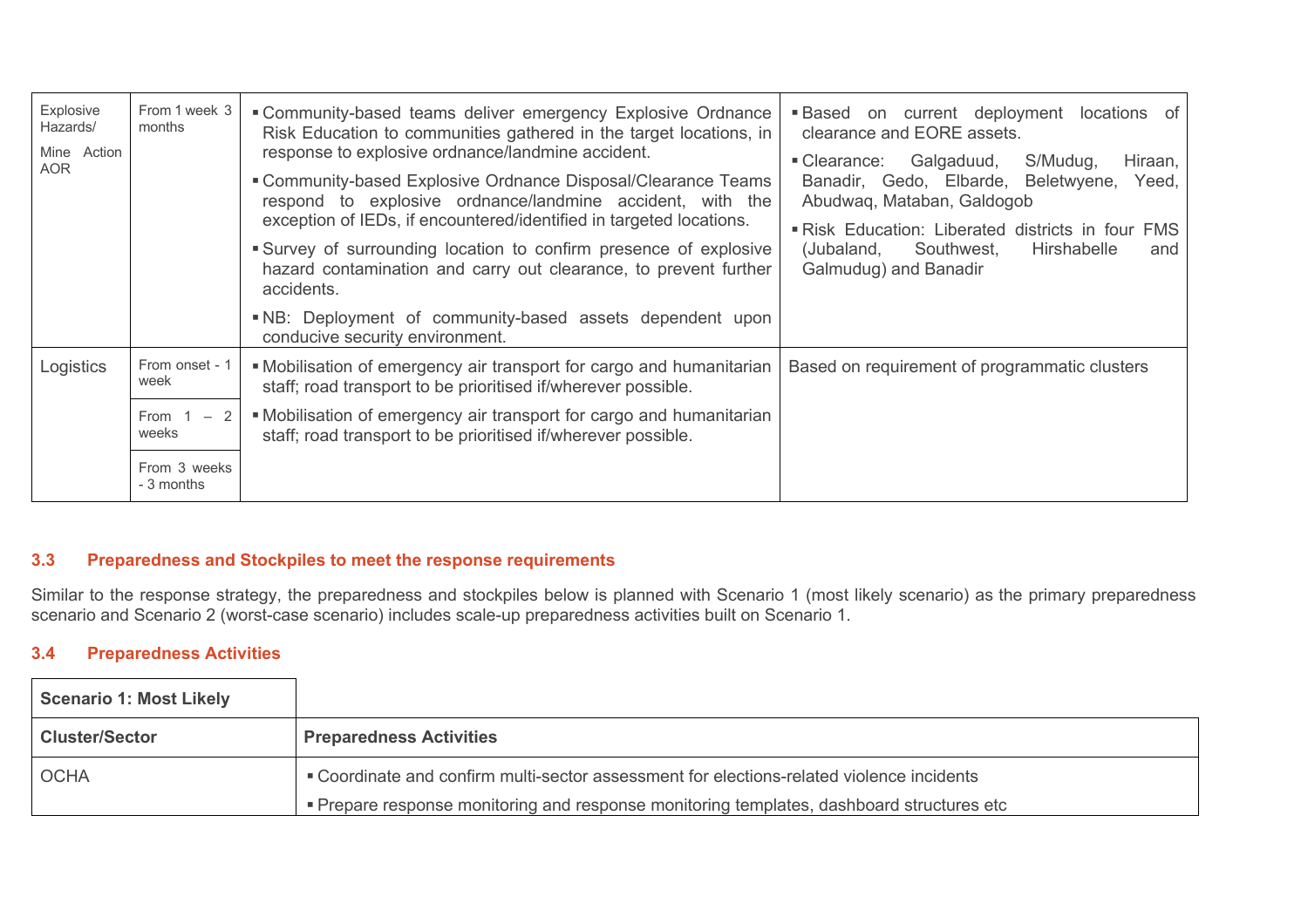|                  | • Map the pre-positioning and available resources at sub-national levels                                                                                                                                                                                                          |  |  |
|------------------|-----------------------------------------------------------------------------------------------------------------------------------------------------------------------------------------------------------------------------------------------------------------------------------|--|--|
| <b>FSL</b>       | • Cash response                                                                                                                                                                                                                                                                   |  |  |
|                  | Implementing partner selection<br>٠                                                                                                                                                                                                                                               |  |  |
|                  | Beneficiary mobilization<br>×,                                                                                                                                                                                                                                                    |  |  |
|                  | Beneficiary registration (through biometrics). Communities will be engaged throughout the project cycle. They<br>will be consulted during the mobilization and selection processes and will have the opportunity to provide<br>feedback and complaints throughout implementation. |  |  |
|                  | Weekly Market prices are monitoring<br>٠                                                                                                                                                                                                                                          |  |  |
|                  | Implementation monitoring including use of remote monitoring approaches (mVAM etc)                                                                                                                                                                                                |  |  |
| <b>WASH</b>      | • Pre-positioning of hygiene supplies at strategic warehouses in Doolow, Kismayo, Banadir, Adado, Luuq, Baidoa and<br>Afmadow.                                                                                                                                                    |  |  |
|                  | . Rapid WASH assessment in all potentially high-risk areas to map strategic water sources.                                                                                                                                                                                        |  |  |
|                  | • WASH partners' response capacity mapping and response gaps analysis                                                                                                                                                                                                             |  |  |
|                  | <b>Engagement with sub-national coordination and authorities</b>                                                                                                                                                                                                                  |  |  |
| <b>Nutrition</b> | • Partner's mapping, resource mapping including supplies, calculation and prepositioning of supplies for the initial<br>response and based on the scenarios, training of staff (if needed)                                                                                        |  |  |
| <b>Shelter</b>   | Assessment tools, strategy and guidelines are in place.                                                                                                                                                                                                                           |  |  |
|                  | • Sub-national coordination structures are in place.                                                                                                                                                                                                                              |  |  |
|                  | • Pre-positioning of NFI and shelter kits in key locations.                                                                                                                                                                                                                       |  |  |
| Health           | I Identification of RRT as surge staff                                                                                                                                                                                                                                            |  |  |
|                  | • Training of ambulance/ health care facility staff for mass causality management                                                                                                                                                                                                 |  |  |
|                  | Assessment/pre-planning health facilities available for referral including neighbouring countries                                                                                                                                                                                 |  |  |
|                  | • Preposition of medical supplies in accessible and near to hot spot areas                                                                                                                                                                                                        |  |  |
|                  | • Mapping all local actors                                                                                                                                                                                                                                                        |  |  |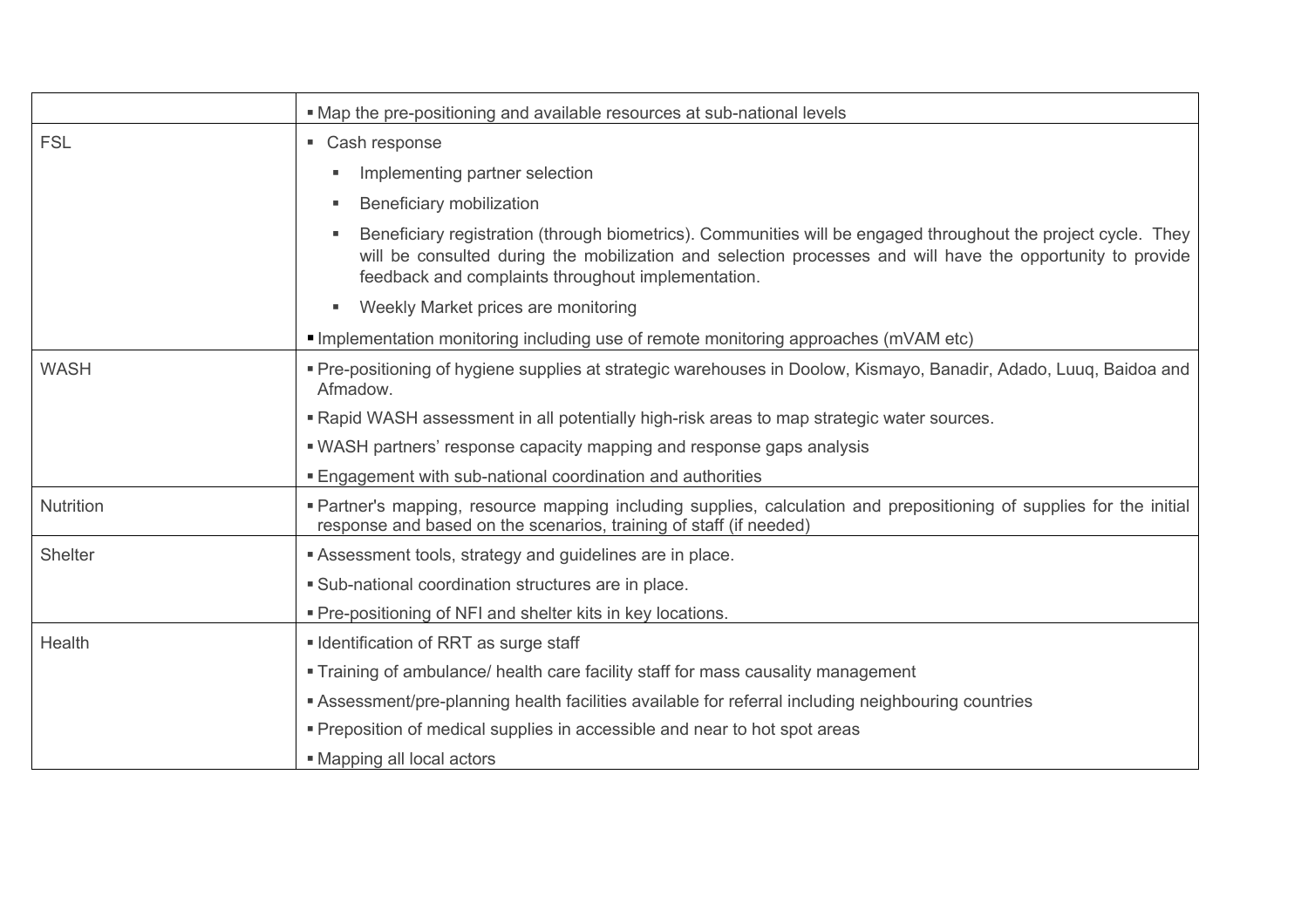| <b>CCCM</b>             | • CCCM partners to earmark site maintenance/DRR tool kits and equipment for site-level site maintenance committees<br>or camp management committees in case there is a need for remote operations. Toolkits should be located agency<br>warehouses located within the district of operation in case of the requirement to mobilize these resources.                                                                                                                                                                                                                                                                                                                                                                                                                                                                |  |  |
|-------------------------|--------------------------------------------------------------------------------------------------------------------------------------------------------------------------------------------------------------------------------------------------------------------------------------------------------------------------------------------------------------------------------------------------------------------------------------------------------------------------------------------------------------------------------------------------------------------------------------------------------------------------------------------------------------------------------------------------------------------------------------------------------------------------------------------------------------------|--|--|
|                         | . Thorough consultation with camp management committees (CMCs) in established CCCM sites regarding<br>administering remote activities such as service mapping, service monitoring and accessing service provider focal<br>points. This includes the translated service monitoring hardcopy template which should be available for CMCs to<br>communicate via phone to partner organizations.                                                                                                                                                                                                                                                                                                                                                                                                                       |  |  |
|                         | <b>Establishing data collection methods for camp management committees (CMC). CCCM partners should establish</b><br>referral systems for new arrivals to the IDP sites. These systems should include a simple headcount tool with<br>age/gender disaggregation in addition to ensuring that data collected for vulnerable new arrivals in obtained.<br>Moreover, CMC members should contact the site managing agency directly when cases of new arrivals arise with<br>CCCM partners deploying to such locations verifying needs and capturing data that may be relevant for other<br>emergency response sectors. CMC members should also have access to health and protection referral contact points<br>and should be trained on when to register a referral based on critical needs that new arrivals may have. |  |  |
|                         | • Administer camp management committee (CMC) trainings targeting modules such as emergency management of<br>IDP sites enabling the community governance structure to respond effectively to shocks caused by election turmoil.                                                                                                                                                                                                                                                                                                                                                                                                                                                                                                                                                                                     |  |  |
|                         | • Providing phone credit to CMC members or ensuring that all CMC members have reachable mobile devices, and<br>that service maps are updated for managed IDP sites.                                                                                                                                                                                                                                                                                                                                                                                                                                                                                                                                                                                                                                                |  |  |
|                         | Establish complaints feedback mechanism (CFM) hotlines at the site-level facilitating community awareness sessions<br>and broader advertisement to vulnerable members of the IDP community including PwDs.                                                                                                                                                                                                                                                                                                                                                                                                                                                                                                                                                                                                         |  |  |
|                         | • Provide solar chargers to camp management committees (CMCs) to assure that mobile devices can be fully charged<br>and that CCCM partners can conduct weekly/daily situation reports.                                                                                                                                                                                                                                                                                                                                                                                                                                                                                                                                                                                                                             |  |  |
|                         | • Create site-level plans in partnership with the camp management committees (CMCs) and local authorities when<br>possible on the appropriate locations and recourse for allocating shelter plots for new arrivals                                                                                                                                                                                                                                                                                                                                                                                                                                                                                                                                                                                                 |  |  |
| Protection              | - Hiring and training of protection monitors                                                                                                                                                                                                                                                                                                                                                                                                                                                                                                                                                                                                                                                                                                                                                                       |  |  |
|                         | - Hiring of vehicles for protection monitors                                                                                                                                                                                                                                                                                                                                                                                                                                                                                                                                                                                                                                                                                                                                                                       |  |  |
|                         | • Purchasing of smart phone devices for the protection monitors                                                                                                                                                                                                                                                                                                                                                                                                                                                                                                                                                                                                                                                                                                                                                    |  |  |
|                         | • Mapping of existing services to ensure updated referral pathways                                                                                                                                                                                                                                                                                                                                                                                                                                                                                                                                                                                                                                                                                                                                                 |  |  |
| <b>Child Protection</b> | • Monitor, report and respond to grave child rights violations                                                                                                                                                                                                                                                                                                                                                                                                                                                                                                                                                                                                                                                                                                                                                     |  |  |
|                         | . Develop IEC materials to prevent family separation developed, identified and pre-positioned.                                                                                                                                                                                                                                                                                                                                                                                                                                                                                                                                                                                                                                                                                                                     |  |  |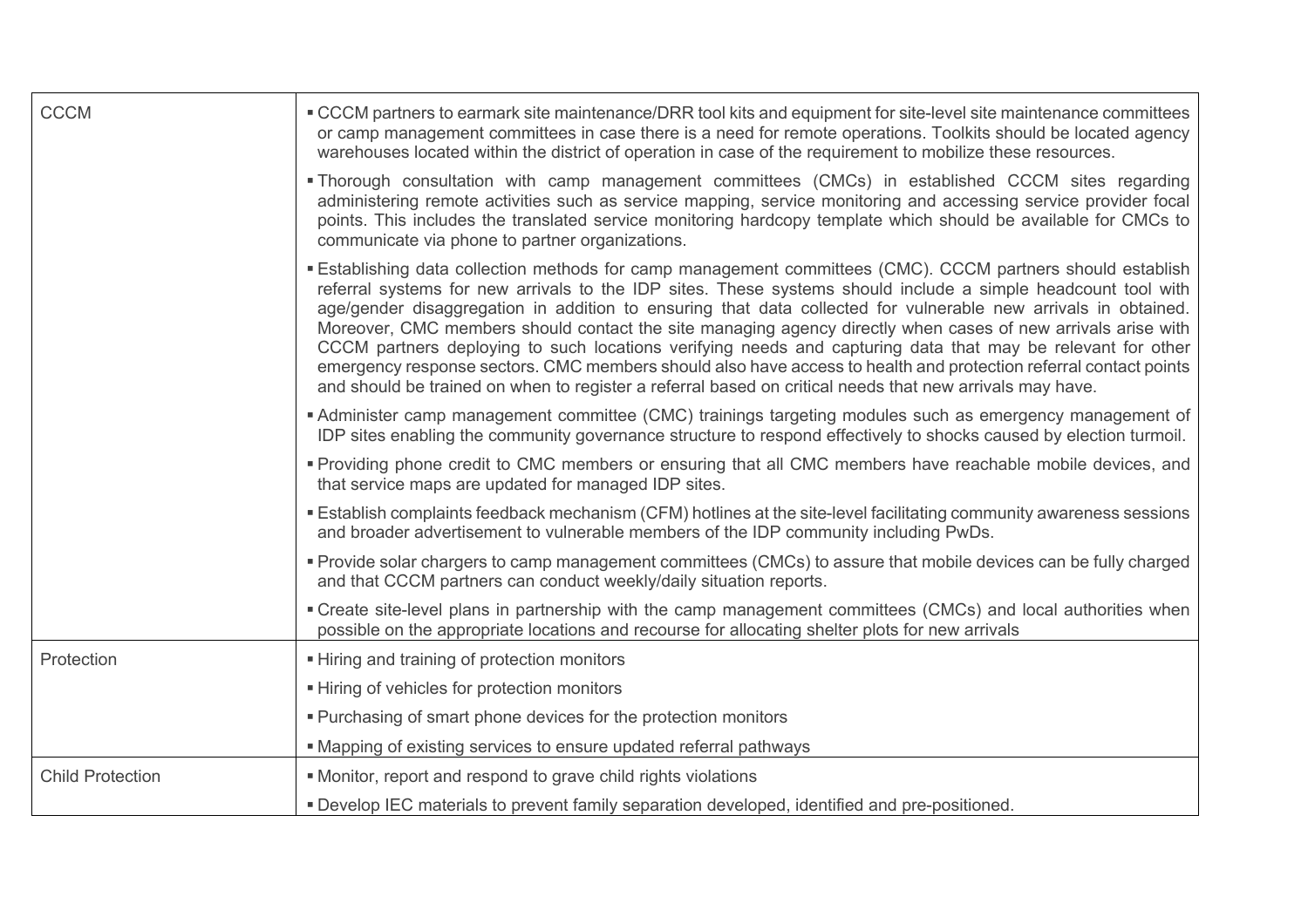|                                                                                                                 | I dentify, mobilise, activate community members in different locations to identify protection needs of children and risks<br>and referrals to service providers and in Psychological First Aid (PFA) |  |  |  |
|-----------------------------------------------------------------------------------------------------------------|------------------------------------------------------------------------------------------------------------------------------------------------------------------------------------------------------|--|--|--|
|                                                                                                                 | • Mobilise and deploy student social workers in affected communities to provide child protection services through help<br>desks                                                                      |  |  |  |
|                                                                                                                 | Train child protection staffs "first responders" on basic principles; identification & referral of urgent<br>needs/vulnerabilities                                                                   |  |  |  |
|                                                                                                                 | <b>Establish Emergency Referral Pathway based on Safe areas and teams available</b>                                                                                                                  |  |  |  |
|                                                                                                                 | • Pre-identification of emergency temporary care arrangement for people with needs (children, disabilities, elder) who<br>may be separated                                                           |  |  |  |
|                                                                                                                 | • Provide training for caregivers on Psychological First Aid, referral pathways, etc.                                                                                                                |  |  |  |
|                                                                                                                 | " Purchasing of Child Friendly Space kits                                                                                                                                                            |  |  |  |
| - Hiring of vehicles for child protection staff and case/social workers                                         |                                                                                                                                                                                                      |  |  |  |
| Housing land and property (HLP)                                                                                 | <b>Establish help desks to identify HLP specific issues at the onset of displacement</b>                                                                                                             |  |  |  |
|                                                                                                                 | " Mapping and analysis of HLP specific issues in target locations                                                                                                                                    |  |  |  |
|                                                                                                                 | • Capacity needs assessment of community-based dispute resolution mechanisms                                                                                                                         |  |  |  |
|                                                                                                                 | • Organise advocacy events with key actors and HLP stakeholders                                                                                                                                      |  |  |  |
|                                                                                                                 | <b>• Develop IEC materials on HLP and elective politics</b>                                                                                                                                          |  |  |  |
|                                                                                                                 | " Capacity building for right holders, decision makers and duty bearers                                                                                                                              |  |  |  |
|                                                                                                                 | " Provide information, counselling and legal services on HLP specific cases                                                                                                                          |  |  |  |
| <b>Explosive Hazards</b>                                                                                        | I dentify locations targeted for elections and carry out community liaison                                                                                                                           |  |  |  |
| " Community-based Teams informed to stand by for response to explosive hazard threats in the targeted locations |                                                                                                                                                                                                      |  |  |  |
| Logistics                                                                                                       | Support other Clusters with the prepositioning of items to potential key response locations, based on the need. Road<br>transport to be prioritized wherever possible, airlifts as a last resort.    |  |  |  |
| Education                                                                                                       | • Mapping capacities of functional schools in the hotspot locations.                                                                                                                                 |  |  |  |
|                                                                                                                 | . Prepositioning education supplies (teaching and learning materials, recreational materials, tents).                                                                                                |  |  |  |
|                                                                                                                 | " Developing action plan for Safe School Declaration.                                                                                                                                                |  |  |  |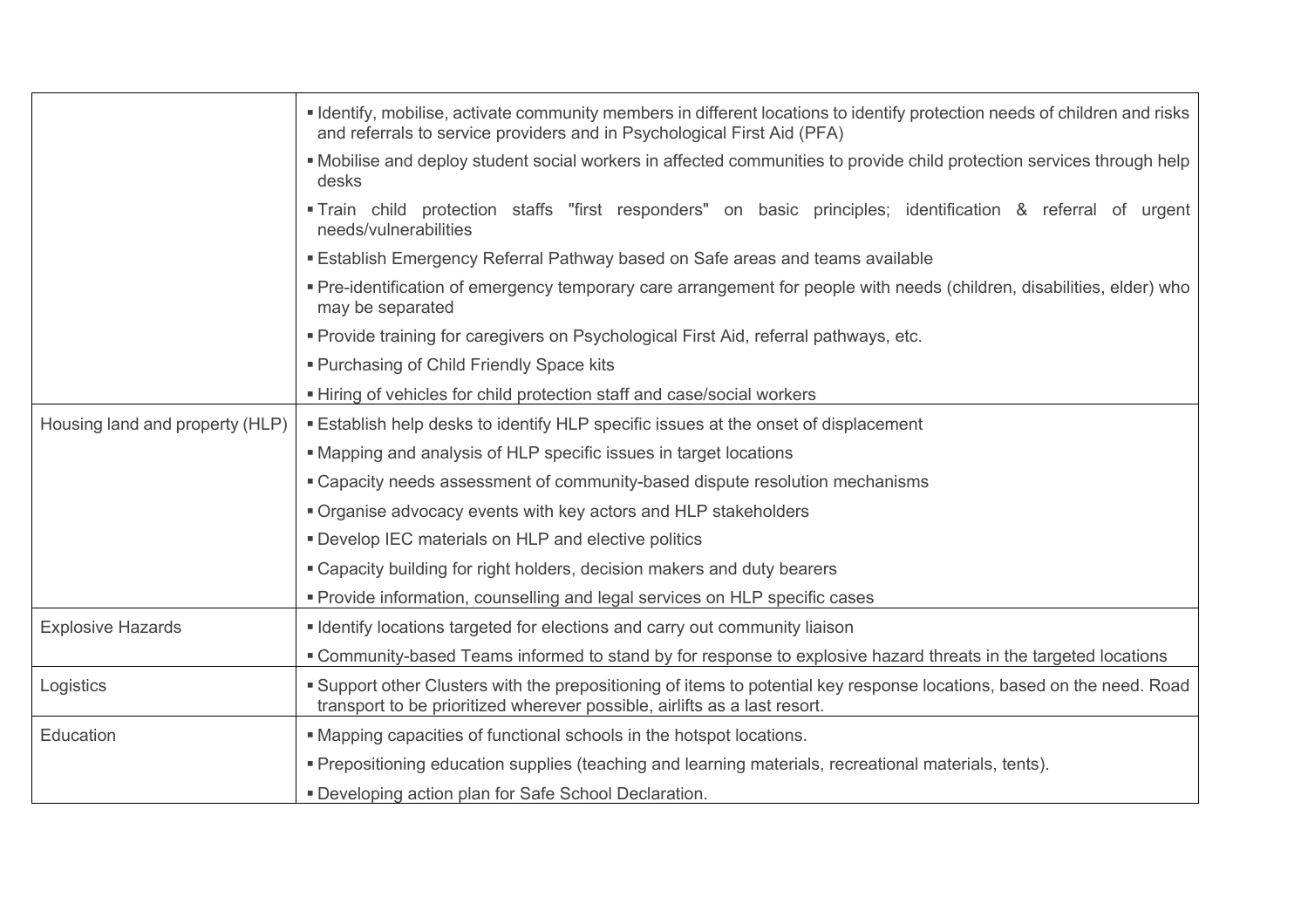| <b>Worst</b><br>Scenario 2:<br><b>Case Scenario</b> |                                                                                                                                                                                                                                                                                   |  |
|-----------------------------------------------------|-----------------------------------------------------------------------------------------------------------------------------------------------------------------------------------------------------------------------------------------------------------------------------------|--|
| <b>Cluster</b>                                      | <b>Preparedness Activities</b>                                                                                                                                                                                                                                                    |  |
| <b>OCHA</b>                                         | . Coordinate and confirm multi-sector assessment form elections related violence incidents                                                                                                                                                                                        |  |
|                                                     | " Prepare response monitoring and response monitoring templates, dashboard structures etc                                                                                                                                                                                         |  |
|                                                     | • Map the pre-positioning and available resources at sub-national levels                                                                                                                                                                                                          |  |
| <b>FSL</b>                                          | ■ Cash response                                                                                                                                                                                                                                                                   |  |
|                                                     | Implementing partner selection<br>٠                                                                                                                                                                                                                                               |  |
|                                                     | Beneficiary mobilization<br>п.                                                                                                                                                                                                                                                    |  |
|                                                     | Beneficiary registration (through biometrics). Communities will be engaged throughout the project cycle. They will be<br>consulted during the mobilization and selection processes and will have the opportunity to provide feedback and<br>complaints throughout implementation. |  |
|                                                     | Weekly Market prices are monitoring                                                                                                                                                                                                                                               |  |
|                                                     | Implementation monitoring including use of remote monitoring approaches (mVAM etc)                                                                                                                                                                                                |  |
| <b>WASH</b>                                         | Pre-positioning of hygiene supplies at strategic warehouses in Doolow, Kismayo, Banadir, Adado, Luuq, Baidoa and<br>Afmadow.                                                                                                                                                      |  |
|                                                     | • Setting temporary facilities to store additional hygiene supplies                                                                                                                                                                                                               |  |
|                                                     | • Replenishment of hygiene supplies at the strategic warehouses                                                                                                                                                                                                                   |  |
|                                                     | . Rapid WASH assessment in all potentially high-risk areas to map strategic water sources.                                                                                                                                                                                        |  |
|                                                     | " WASH partners' response capacity mapping and response gaps analysis                                                                                                                                                                                                             |  |
|                                                     | <b>Engagement with sub-national coordination and authorities to support/ coordinate response</b>                                                                                                                                                                                  |  |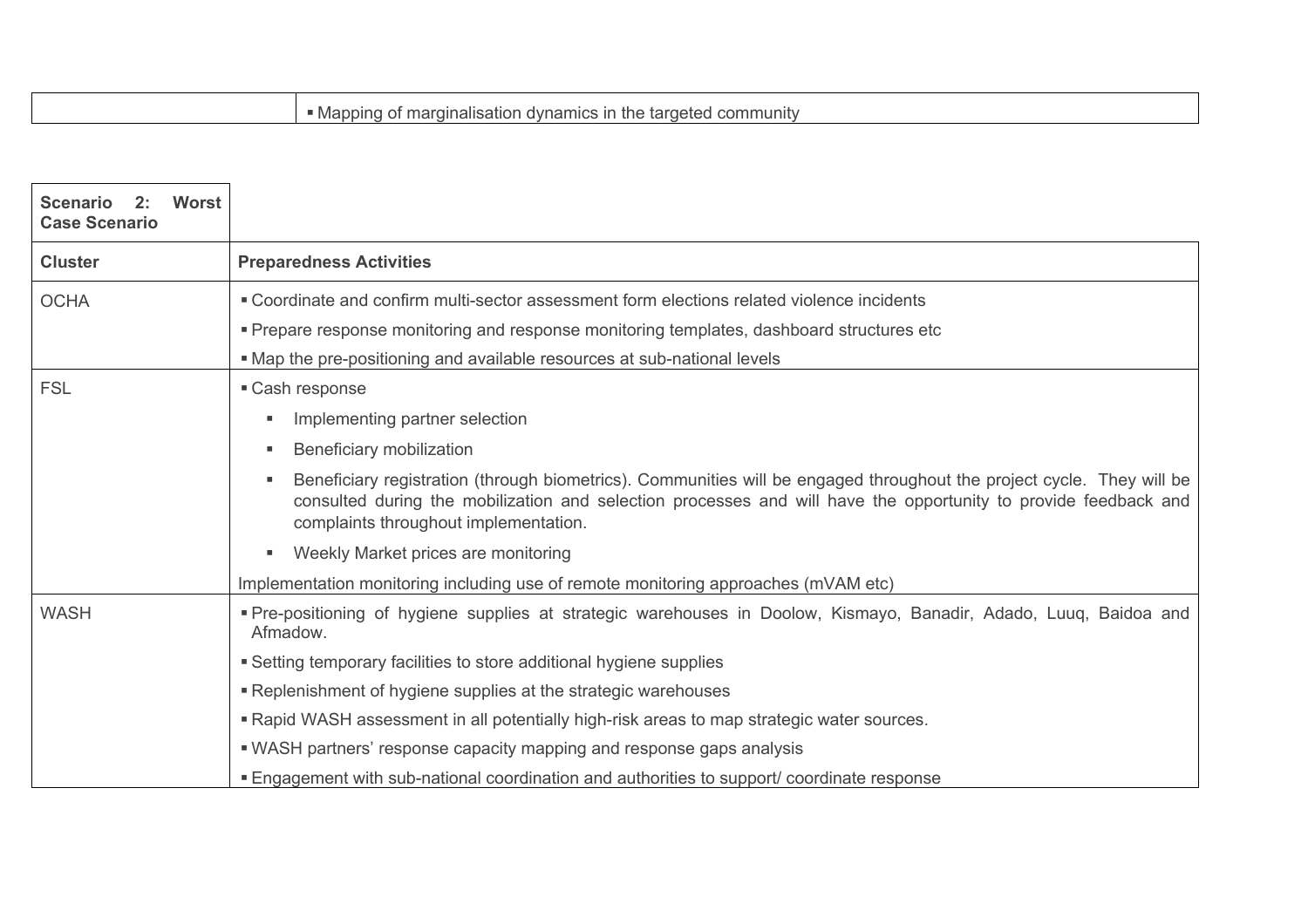| Nutrition   | " Partner's mapping, resource mapping including supplies, calculation and prepositioning of supplies for the initial response<br>and based on the scenarios, training of staff (if needed)                                                                                                                                                                                                                                                                                                                                                                                                                                                                                                                                                                                                                  |  |  |
|-------------|-------------------------------------------------------------------------------------------------------------------------------------------------------------------------------------------------------------------------------------------------------------------------------------------------------------------------------------------------------------------------------------------------------------------------------------------------------------------------------------------------------------------------------------------------------------------------------------------------------------------------------------------------------------------------------------------------------------------------------------------------------------------------------------------------------------|--|--|
| Shelter     | Assessment tools, strategy and guidelines are in place.                                                                                                                                                                                                                                                                                                                                                                                                                                                                                                                                                                                                                                                                                                                                                     |  |  |
|             | • Sub-national coordination structures are in place.                                                                                                                                                                                                                                                                                                                                                                                                                                                                                                                                                                                                                                                                                                                                                        |  |  |
|             | • Pre-positioning of NFI and shelter kits in key locations.                                                                                                                                                                                                                                                                                                                                                                                                                                                                                                                                                                                                                                                                                                                                                 |  |  |
| Health      | I Identification of RRT as surge staff                                                                                                                                                                                                                                                                                                                                                                                                                                                                                                                                                                                                                                                                                                                                                                      |  |  |
|             | • Training of ambulance/ health care facility staff for mass causality management                                                                                                                                                                                                                                                                                                                                                                                                                                                                                                                                                                                                                                                                                                                           |  |  |
|             | <b>Assessment/pre-planning health facilities available for referral including neighbouring countries</b>                                                                                                                                                                                                                                                                                                                                                                                                                                                                                                                                                                                                                                                                                                    |  |  |
|             | • Preposition of medical supplies in accessible and near to hot spot areas                                                                                                                                                                                                                                                                                                                                                                                                                                                                                                                                                                                                                                                                                                                                  |  |  |
|             | • Mapping all local actors                                                                                                                                                                                                                                                                                                                                                                                                                                                                                                                                                                                                                                                                                                                                                                                  |  |  |
| <b>CCCM</b> | • CCCM partners to provide site maintenance/DRR tool kits and equipment to site-level site maintenance committees or camp<br>management committees in case there is a need for remote operations. Toolkits should be in community centers or with a<br>designated CMC member who will be responsible for these items.                                                                                                                                                                                                                                                                                                                                                                                                                                                                                       |  |  |
|             | • Thorough consultation with camp management committees (CMCs) in established CCCM sites regarding administering<br>remote activities such as service mapping, service monitoring and accessing service provider focal points. This includes the<br>translated service monitoring hardcopy template which should be available for CMCs to communicate via phone to partner<br>organizsations.                                                                                                                                                                                                                                                                                                                                                                                                               |  |  |
|             | Establishing data collection methods for camp management committees (CMC). CCCM partners should establish referral<br>systems for new arrivals to the IDP sites. These systems should include a simple headcount tool with age/gender<br>disaggregation in addition to ensuring that data collected for vulnerable new arrivals in obtained. Moreover, CMC members<br>should contact the site managing agency directly when cases of new arrivals arise with CCCM partners deploying to such<br>locations verifying needs and capturing data that may be relevant for other emergency response sectors. CMC members<br>should also have access to health and protection referral contact points and should be trained on when to register a referral<br>based on critical needs that new arrivals may have. |  |  |
|             | Administer camp management committee (CMC) trainings targeting modules such as emergency management of IDP sites<br>enabling the community governance structure to respond effectively to shocks caused by election turmoil.                                                                                                                                                                                                                                                                                                                                                                                                                                                                                                                                                                                |  |  |
|             | • Providing phone credit to CMC members or ensuring that all CMC members have reachable mobile devices, and that service<br>maps are updated for managed IDP sites.                                                                                                                                                                                                                                                                                                                                                                                                                                                                                                                                                                                                                                         |  |  |
|             | <b>Establish complaints feedback mechanism (CFM) hotlines at the site-level facilitating community awareness sessions and</b><br>broader advertisement to vulnerable members of the IDP community including PwDs.                                                                                                                                                                                                                                                                                                                                                                                                                                                                                                                                                                                           |  |  |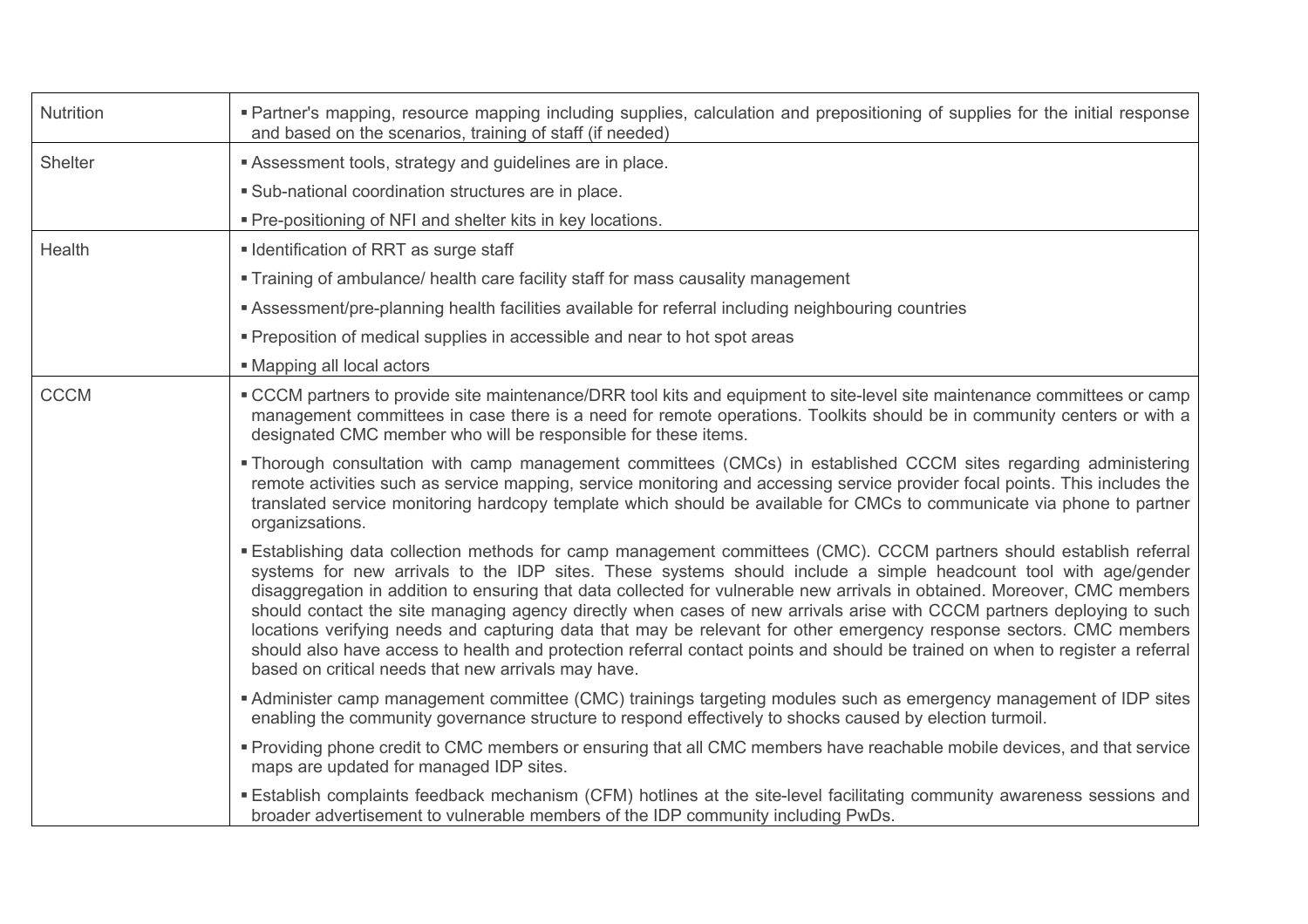|                         | • Provide solar chargers to camp management committees (CMCs) to assure that mobile devices can be fully charged and that<br>CCCM partners can conduct weekly/daily situation reports.                             |  |  |
|-------------------------|--------------------------------------------------------------------------------------------------------------------------------------------------------------------------------------------------------------------|--|--|
|                         | • Create site-level plans in partnership with the camp management committees (CMCs) and local authorities when possible on<br>the appropriate locations and recourse for allocating shelter plots for new arrivals |  |  |
| Protection              | - Hiring and training of protection monitors                                                                                                                                                                       |  |  |
|                         | ■ Hiring of vehicles for protection monitors                                                                                                                                                                       |  |  |
|                         | • Purchasing of smart phone devices for the protection monitors                                                                                                                                                    |  |  |
|                         | • Mapping of existing services to ensure updated referral pathways                                                                                                                                                 |  |  |
| <b>Child Protection</b> | • Monitor, report and respond to grave child rights violations                                                                                                                                                     |  |  |
|                         | . Develop IEC materials to prevent family separation developed, identified and pre-positioned.                                                                                                                     |  |  |
|                         | I dentify community members in different locations to be trained to identify protection needs of children and risks and referrals<br>to service providers and in Psychological First Aid (PFA)                     |  |  |
|                         | . Mobilise and deploy student social workers in affected communities to provide child protection services through help desks                                                                                       |  |  |
|                         | • Train child protection staff as "first responders" on basic principles; identification & referral of urgent needs/vulnerabilities                                                                                |  |  |
|                         | <b>Establish Emergency Referral Pathway based on Safe areas and teams available</b>                                                                                                                                |  |  |
|                         | • Pre-identification of emergency temporary care arrangement for people with needs (children, disabilities, elder) who may be<br>separated                                                                         |  |  |
|                         | " Provide training for caregivers on Psychological First Aid, referral pathways, etc.                                                                                                                              |  |  |
|                         | • Purchasing of Child Friendly Space kits and play and recreational materials                                                                                                                                      |  |  |
|                         | - Hiring of vehicles for child protection staff and case/social workers                                                                                                                                            |  |  |
| Housing<br>Land<br>and  | <b>Establish help desks to identify HLP specific issues at the onset of displacement</b>                                                                                                                           |  |  |
| Property                | • Mapping and analysis of HLP specific issues in target locations                                                                                                                                                  |  |  |
|                         | • Capacity needs assessment of community-based dispute resolution mechanisms                                                                                                                                       |  |  |
|                         | " Organise advocacy events with key actors and HLP stakeholders                                                                                                                                                    |  |  |
|                         | . Develop IEC materials on HLP and elective politics                                                                                                                                                               |  |  |
|                         | • Capacity building for right holders, decision makers and duty bearers                                                                                                                                            |  |  |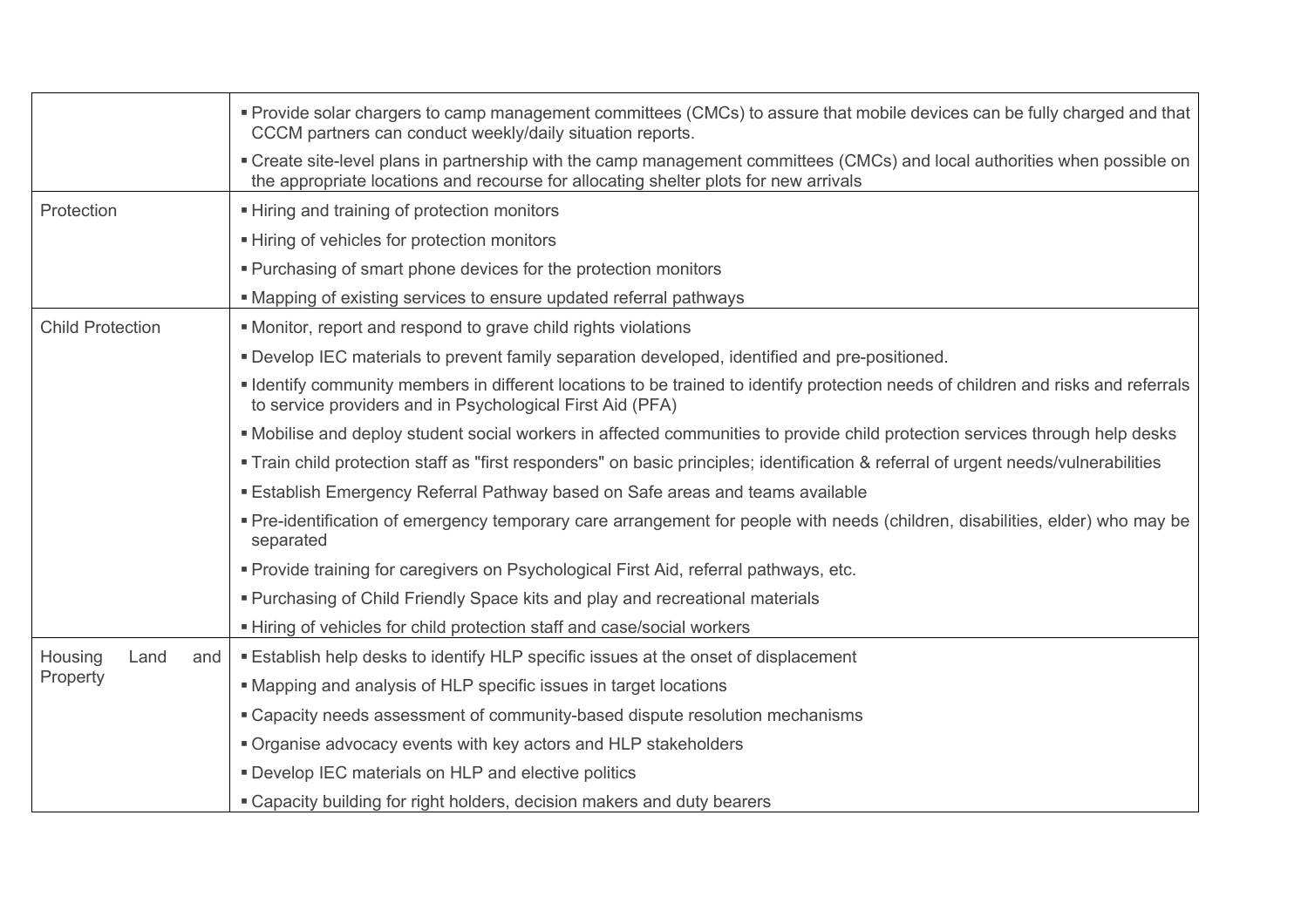|                          | • Provide information, counselling and legal services on HLP specific cases                                                                                                                         |  |  |
|--------------------------|-----------------------------------------------------------------------------------------------------------------------------------------------------------------------------------------------------|--|--|
| <b>Explosive Hazards</b> | • Identify/travel to elections locations for community liaison                                                                                                                                      |  |  |
|                          | • Community-based Teams deployed in response to occurrence of explosive ordnance/landmine accident(s) in the targeted<br>locations                                                                  |  |  |
| Logistics                | • Support other Clusters with the prepositioning of items to potential key response locations, based on the need. Road transport<br>to be prioritized wherever possible, airlifts as a last resort. |  |  |
| Education                | . Mapping capacities of functional schools in the hotspot locations.                                                                                                                                |  |  |
|                          | " Prepositioning education supplies (teaching and learning materials, tents).                                                                                                                       |  |  |
|                          | " Developing action plan for Safe School Declaration.                                                                                                                                               |  |  |
|                          | • Mapping of marginalization dynamics in the targeted community                                                                                                                                     |  |  |
|                          | <b>• Developing key messaging on enrolment campaigns.</b>                                                                                                                                           |  |  |

## **3.4.1 Prepositioning**

The pre-positioning materials section indicates the number of materials currently available in Somalia and the amount needed to pre-position to meet the response requirements stated above for most-likely scenario; and the scale-up required for the worst-case scenario if the situation escalates. The primary pre-positioning stock is for the Scenario 1 (most likely) pre-positioning stock that is stated below. The second pre-positioning stock related to the further stock scale-up required should the situation deteriorate to Scenario 2 – Worst Case.

#### **3.4.1.1 Current available resources in Somalia**

| <b>Cluster</b> | <b>Preposition Stock Type and Amount</b>                                                                                                                                |
|----------------|-------------------------------------------------------------------------------------------------------------------------------------------------------------------------|
| <b>FSL</b>     | Cash-based response = no pre-positioned stock                                                                                                                           |
| <b>WASH</b>    | 45,000* hygiene kits can be allocated to emergencies if needed from regular response (7,000 in Adado, 7500 in Luuq, 1,300 Elwak,<br>7,400 in Dobley, 18,000 in Banadir) |
| Nutrition      | Earmarked material with partners and can be allocated for emergencies (if can be replenished)                                                                           |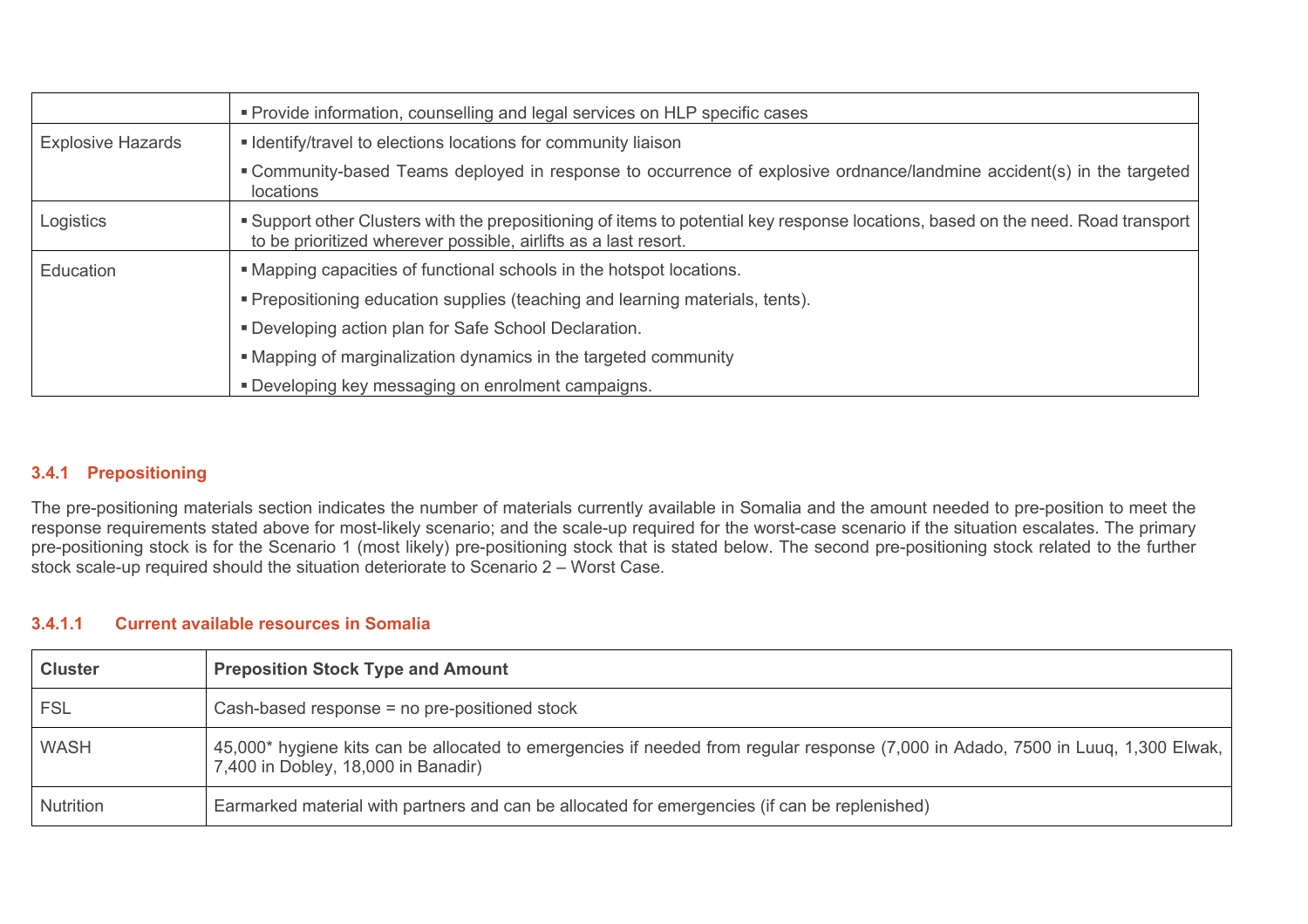| Shelter     | NFI kits: 2,551 NFI kits located in Mogadishu and Kismayo which can be allocated to election related displacement if needed from<br>current response? |
|-------------|-------------------------------------------------------------------------------------------------------------------------------------------------------|
| Health      | No materials                                                                                                                                          |
| <b>CCCM</b> | No materials                                                                                                                                          |
| Protection  | GBV: Kit 3 (rape kits) in Mogadishu, 6000 re-usable sanitary pads in Mogadishu, 1,000 dignity kits prepositioned in Hargeisa.                         |
| Logistics   | All necessary logistics assets are in place to support whenever required                                                                              |
| Education   | No materials                                                                                                                                          |

## **3.4.1.2 Pre-positioning resources needed for Contingency Plan**

| <b>Scenario 1: Most Likely</b> |                                                                                                          |                        |                                                            |  |
|--------------------------------|----------------------------------------------------------------------------------------------------------|------------------------|------------------------------------------------------------|--|
| <b>Cluster</b>                 | <b>Preposition Stock Type</b>                                                                            | <b>Number of items</b> | Location                                                   |  |
| <b>FSL</b>                     | No pre-positioning of materials due to cash-based response strategy                                      | <b>NA</b>              | <b>NA</b>                                                  |  |
| WASH                           | Hygiene kits                                                                                             | 60,000 kits            | Kismayo,<br>Doolow,<br>Elwak,                              |  |
|                                | Water systems (pipes, pumps)                                                                             | 28,000 units           | Dobley, Adado, Banadir                                     |  |
|                                | IEC materials for RCCE (hygiene promotion)                                                               |                        |                                                            |  |
| <b>Nutrition</b>               | BSFP supplies, TSFP supplies, OTP and SC supplies, awareness raising and<br>social mobilization material |                        | Jubaland, Galmuduug, Banadir,<br>Hirshabelle<br>South West |  |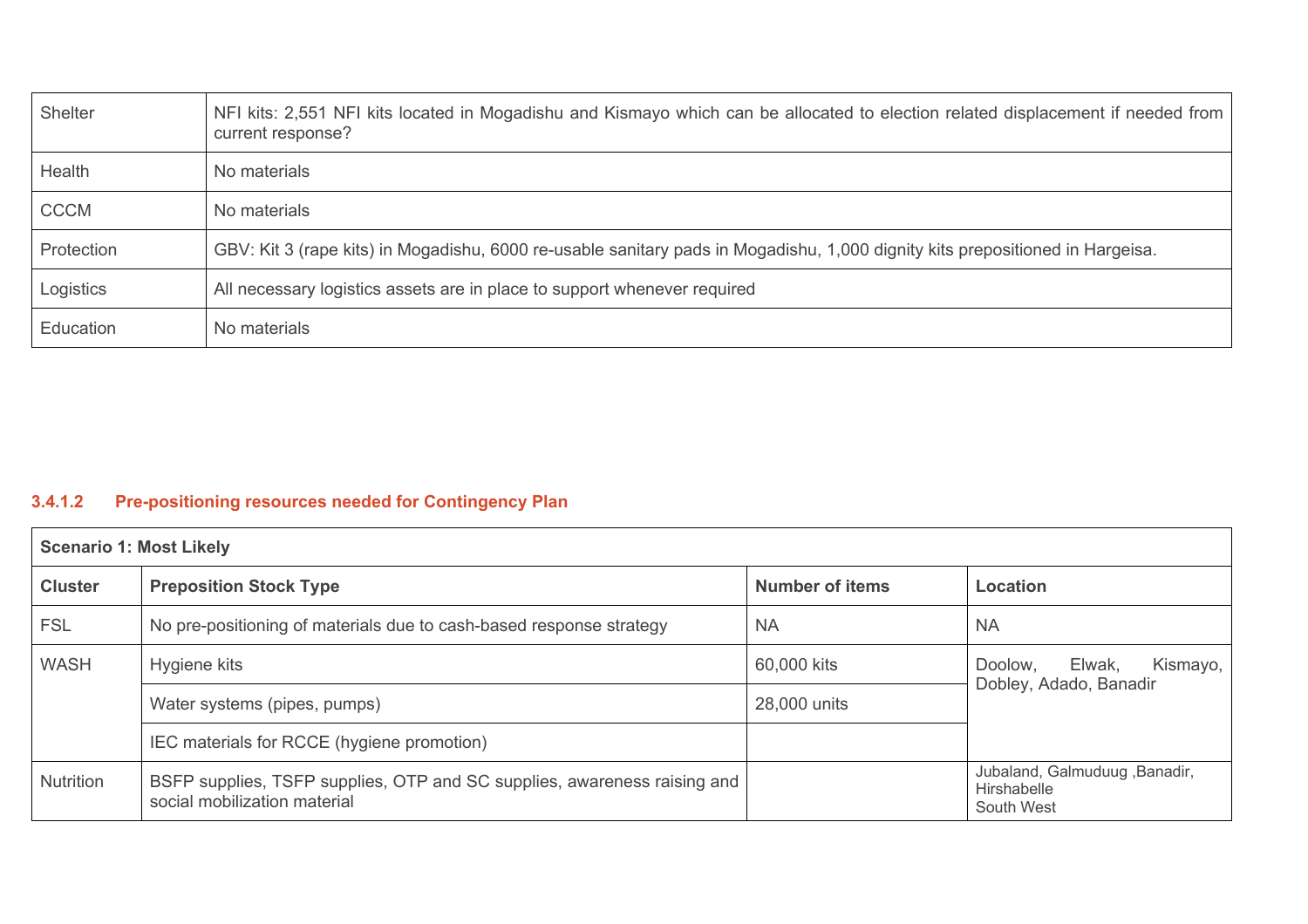| Shelter     | <b>NFI kits</b>                                                                          | 22,000         | Mogadishu, Kismayo, Doolow,                                     |  |  |
|-------------|------------------------------------------------------------------------------------------|----------------|-----------------------------------------------------------------|--|--|
|             | Shelter kits                                                                             | 22,000         | Bossaso, Gaalkacyo and Belet<br>Weyne.                          |  |  |
| Health      | Interagency Emergency Health Kit (IEHK) Complete, with malaria module                    | $\overline{7}$ | Doolow, Kismayo J, Banadir,,                                    |  |  |
|             | Trauma care Kit and Mass casualty management (MCM)                                       | 16             | South Gaalkacyo,<br>Dhuusamareeb - Galmudug,                    |  |  |
|             | MISP (RH Kits) Community Level/Health Post                                               | 5              | Belet Weyne, -Hirshabele                                        |  |  |
|             | MISP (RH Kits) Primary health care level                                                 | $\overline{2}$ |                                                                 |  |  |
| <b>CCCM</b> | Site maintenance/DRR tool kits prepositioned at the district level in agency<br>offices. | 96 Toolkits    | Kabasa/Qansaxley IDP<br>sites,<br>Dollow, Gedo, Jubbaland       |  |  |
|             | Tool Kit composition:                                                                    |                | Kismayo (all four sectors of the<br>city, Lower Juba, Jubbaland |  |  |
|             | Pickaxe                                                                                  |                |                                                                 |  |  |
|             | Shovel                                                                                   |                | Daynile/Kahda, Banadir                                          |  |  |
|             | Digging bar (1.2 m)                                                                      |                | Belet weyne, Hirshabelle                                        |  |  |
|             | Claw hammer                                                                              |                | Diinsor, Bay, South West State                                  |  |  |
|             | Carpentry saw (bone-saw)                                                                 |                | Gaalkacyo,<br>Dhusamareeb,<br>Cadado, Galmudug                  |  |  |
|             | Trowel for plastering                                                                    |                | Belet Weyne, Hirshabelle                                        |  |  |
|             | Spirit level (600 mm)                                                                    |                | Garbahaarey IDP sites,                                          |  |  |
|             | Wheelbarrow                                                                              |                | Jubaland                                                        |  |  |
|             | Steel measuring tape (5m)                                                                |                |                                                                 |  |  |
|             | Pliers (combination - medium)                                                            |                |                                                                 |  |  |
|             | Pliers (long nose)                                                                       |                |                                                                 |  |  |
|             | Hand Saw - Metal (aka Hacksaw)                                                           |                |                                                                 |  |  |
|             | Cutters (diagonal or wire)                                                               |                |                                                                 |  |  |
|             | All IDP sites managed by CCCM partners, if not all IDP sites in at-risk districts        |                |                                                                 |  |  |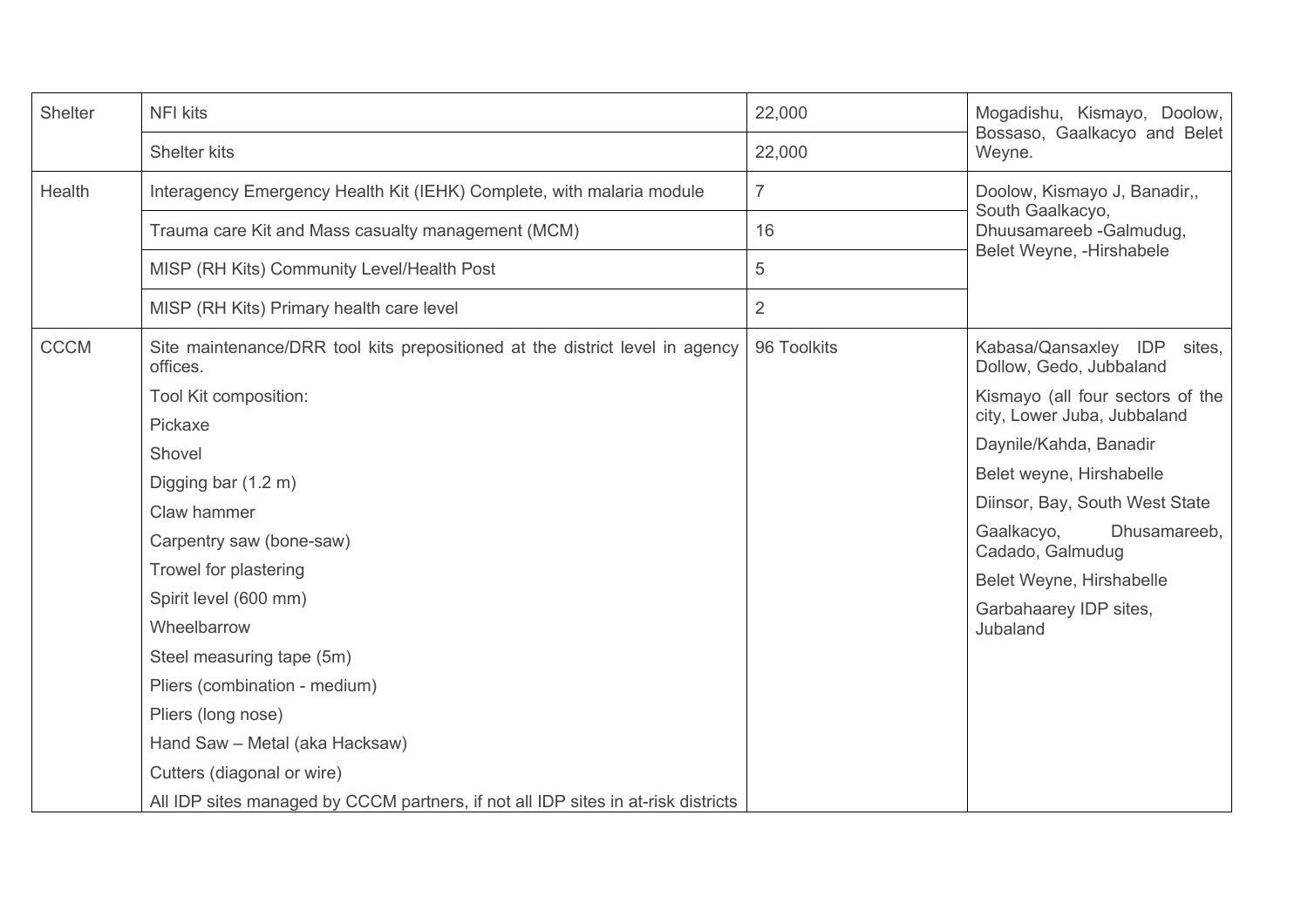|                                    | Assurance that CMC focal points have access to service monitoring/service<br>mapping tools in paper version. Prepositioned at the site level |                                                                                                                             |                                                                                                                                                                                     |
|------------------------------------|----------------------------------------------------------------------------------------------------------------------------------------------|-----------------------------------------------------------------------------------------------------------------------------|-------------------------------------------------------------------------------------------------------------------------------------------------------------------------------------|
|                                    | Phone credit provided available at district-level, prepositioned in agencies<br>offices.                                                     | Airtime with a value of \$5<br>supplied to each CMC<br>leader/focal<br>point<br>in<br>targeted IDP sites (96 IDP<br>sites). |                                                                                                                                                                                     |
| Protection                         | Child Protection: CFS kits, tent, child friendly NFI, dignity kits,                                                                          | CFS kits-100                                                                                                                |                                                                                                                                                                                     |
|                                    |                                                                                                                                              | light<br>weight,<br>Tent,<br>rectangularo42m <sup>2</sup> -30                                                               |                                                                                                                                                                                     |
|                                    |                                                                                                                                              | Dignity kits: 1000                                                                                                          |                                                                                                                                                                                     |
| <b>Explosive</b><br><b>Hazards</b> | One EORE Facilitator per district<br>One Community Liaison Officer per region<br>One Clearance/EOD team, dependent on task site              |                                                                                                                             | Galgaduud,<br>Clearance:<br>Banadir,<br>Hiraan,<br>S/Mudug,<br>Gedo, Elbarde,<br>Beletwyene,<br>Yeed,<br>Abudwaq,<br>Mataban,<br>Galdogob<br>Education:<br><b>Risk</b><br>Liberated |
|                                    |                                                                                                                                              |                                                                                                                             | districts in four FMS (Jubaland,<br>Southwest, Hirshabelle<br>and<br>Galmudug) and Banadir                                                                                          |
| Logistics                          | n/a - transport / storage support can be provided                                                                                            | $n/a$ – transport / storage<br>support can be provided                                                                      | Storage:<br>Doolow,<br>Kismayo<br>Dhushamareeb,<br>Gaalkacyo,<br>Mogadishu, Bossaso, Berbera,<br>Hargeisa                                                                           |
| Education                          | <b>Education Supplies</b>                                                                                                                    |                                                                                                                             | Doolow, Kismayo, Baidoa, Hudur<br>& Marka, South West State,<br>Jowhar and<br>Belet Weyne,<br>Dhusamareeb,<br>Hirshabelle,<br>Gaalkacyo, Galmudug state,                            |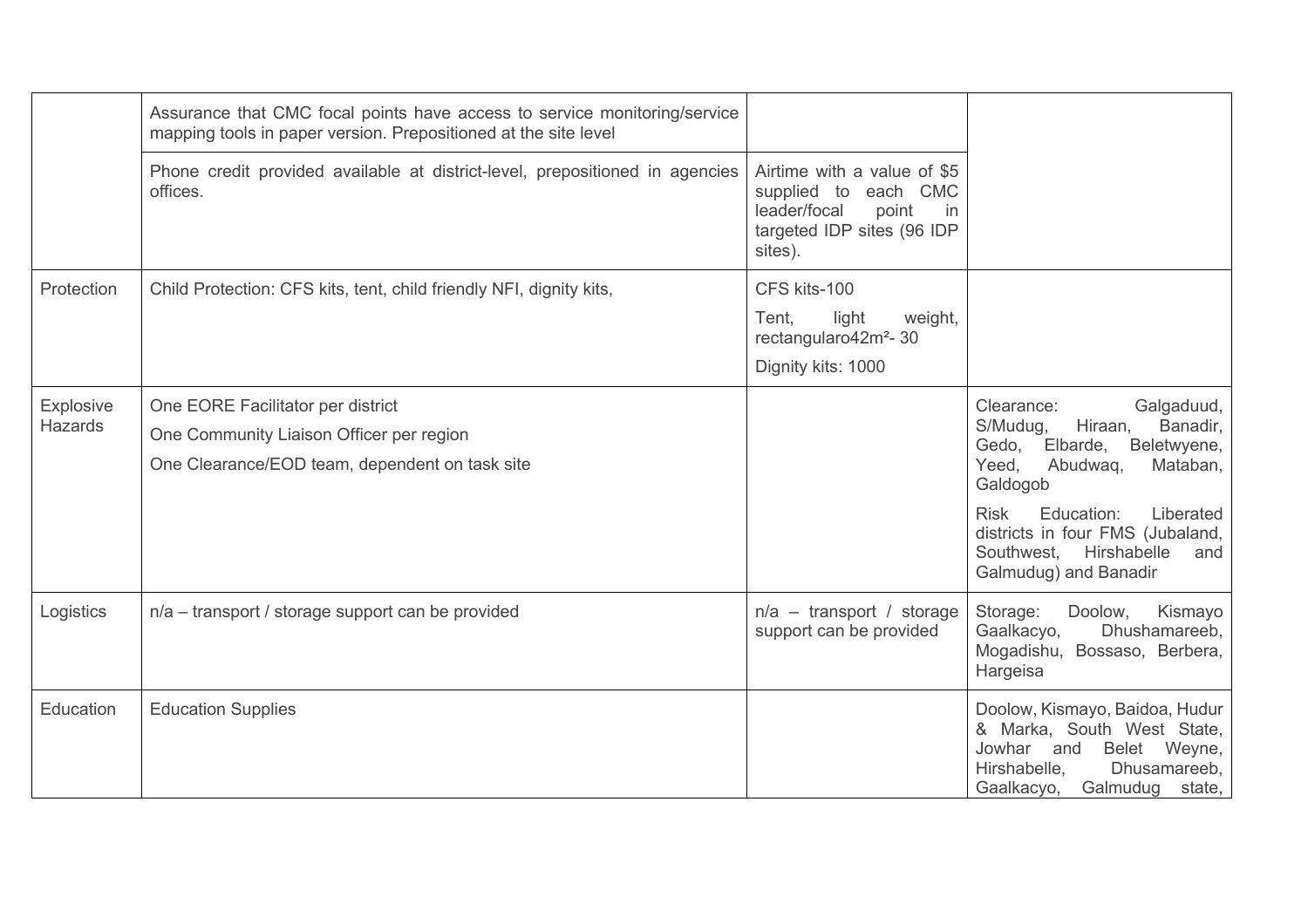| <b>Garowe</b><br>and<br>Puntland.<br>$\sim$<br>J088880.<br>.<br>Vloqadıshu |
|----------------------------------------------------------------------------|
|----------------------------------------------------------------------------|

| Pre-positioning scale up for worse-case scenario (once scenario 1 stock is depleted or scenario 2 is triggered) |                                                                                                          |                        |                                                                      |  |  |  |  |
|-----------------------------------------------------------------------------------------------------------------|----------------------------------------------------------------------------------------------------------|------------------------|----------------------------------------------------------------------|--|--|--|--|
| <b>Cluster</b>                                                                                                  | <b>Preposition Stock Type</b>                                                                            | <b>Number of Items</b> | <b>Location (City, District, State)</b>                              |  |  |  |  |
| <b>FSL</b>                                                                                                      | No pre-positioning of materials due to cash-based<br>response                                            |                        |                                                                      |  |  |  |  |
| <b>WASH</b>                                                                                                     | Hygiene kits                                                                                             | 90,000Kits             | Elwak,<br>Doolow,<br>Kismayo,<br>Dobley, Adado, Banadir              |  |  |  |  |
|                                                                                                                 | Water systems (pipes, pumps)                                                                             | 28,000 units           |                                                                      |  |  |  |  |
|                                                                                                                 | IEC materials for RCCE( hygiene promotion)                                                               | 850,000                |                                                                      |  |  |  |  |
| Nutrition                                                                                                       | BSFP supplies, TSFP supplies, OTP and SC supplies,<br>awareness raising and social mobilization material |                        | Jubaland, Galmuduug, Banadir,<br>Hirshabelle, South West<br>Puntland |  |  |  |  |
| <b>Shelter</b>                                                                                                  | <b>NFI kits</b>                                                                                          | 21,845                 | Mogadishu, Kismayo, Dollow,                                          |  |  |  |  |
|                                                                                                                 | Shelter kits                                                                                             | 21,845                 | Bossaso, Gaalkacyo and Belet<br>Weyne.                               |  |  |  |  |
| Health                                                                                                          | Interagency Emergency Health Kit (IEHK) Complete, with<br>malaria module                                 | 18                     | Doolow, Belet Xaawo- Kismayo<br>JL                                   |  |  |  |  |
|                                                                                                                 | Trauma care and Mass casualty management (MCM)                                                           | 38                     | Banadir, South,<br>Gaalkacyo,<br>Dhuusamareeb - Galmudud             |  |  |  |  |
|                                                                                                                 | MISP (RH Kits) Community Level/Health Post<br>MISP (RH Kits) Primary health care level                   | 12                     | Bele Weyne, Hirshablele                                              |  |  |  |  |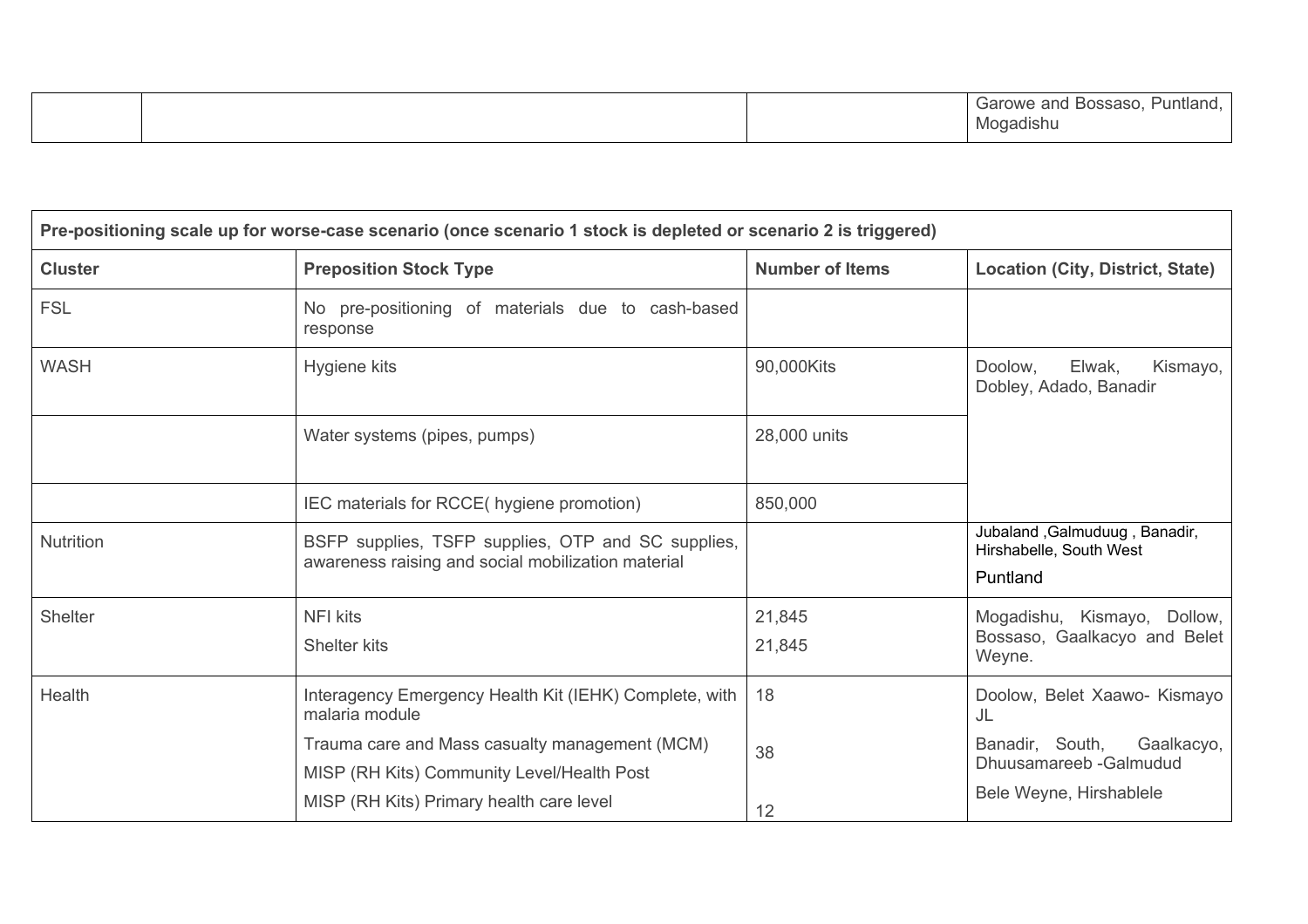|             |                                                                                                                                                 | 4                                                                                                                            |                                                                              |
|-------------|-------------------------------------------------------------------------------------------------------------------------------------------------|------------------------------------------------------------------------------------------------------------------------------|------------------------------------------------------------------------------|
| <b>CCCM</b> | Site maintenance/DRR tool kits prepositioned at the<br>district level in agency offices                                                         | 144 Toolkits                                                                                                                 | Kabasa/Qansaxley IDP sites,<br>Doo\low, Gedo, Jubaland                       |
|             | Tool Kit composition:<br>Pick axe                                                                                                               |                                                                                                                              | Kismayo IDP sites (all four<br>sectors of the city), Lower Juba,<br>Jubaland |
|             | Shovel                                                                                                                                          |                                                                                                                              | Daynile/Kahda IDP sites,                                                     |
|             | Digging bar (1.2 m)                                                                                                                             |                                                                                                                              | <b>Banadir</b>                                                               |
|             | Claw hammer                                                                                                                                     |                                                                                                                              | Gaalkacyo, Dhusamareeb,<br>Cadado, IDP sites Galmudug                        |
|             | Carpentry saw (bone-saw)                                                                                                                        |                                                                                                                              |                                                                              |
|             | Trowel for plastering                                                                                                                           |                                                                                                                              | Afgoye IDP sites, Afgoye, Lower<br>Shabelle, South West State                |
|             | Spirit level (600 mm)<br>Wheelbarrow                                                                                                            |                                                                                                                              | Xudur, Diinsoor IDP sites,<br>Bay/Bakool, South West State                   |
|             | Steel measuring tape (5m)                                                                                                                       |                                                                                                                              | Garbahaarey IDP sites,<br>Jubaland                                           |
|             | Pliers (combination - medium)                                                                                                                   |                                                                                                                              |                                                                              |
|             | Pliers (long nose)                                                                                                                              |                                                                                                                              |                                                                              |
|             | Hand Saw - Metal (aka Hacksaw)                                                                                                                  |                                                                                                                              |                                                                              |
|             | Cutters (diagonal or wire)                                                                                                                      |                                                                                                                              |                                                                              |
|             | Assurance that CMC focal points have access to service<br>monitoring/service mapping tools in paper version.<br>Prepositioned at the site-level | All IDP sites managed by<br>CCCM partners, if not all<br>IDP sites in at-risk districts                                      |                                                                              |
|             | Phone credit provided available at<br>district-level,<br>prepositioned in agencies offices.                                                     | Airtime with a value of \$5<br>supplied to each CMC<br>leader/focal<br>point<br>in<br>targeted IDP sites (144 IDP<br>sites). |                                                                              |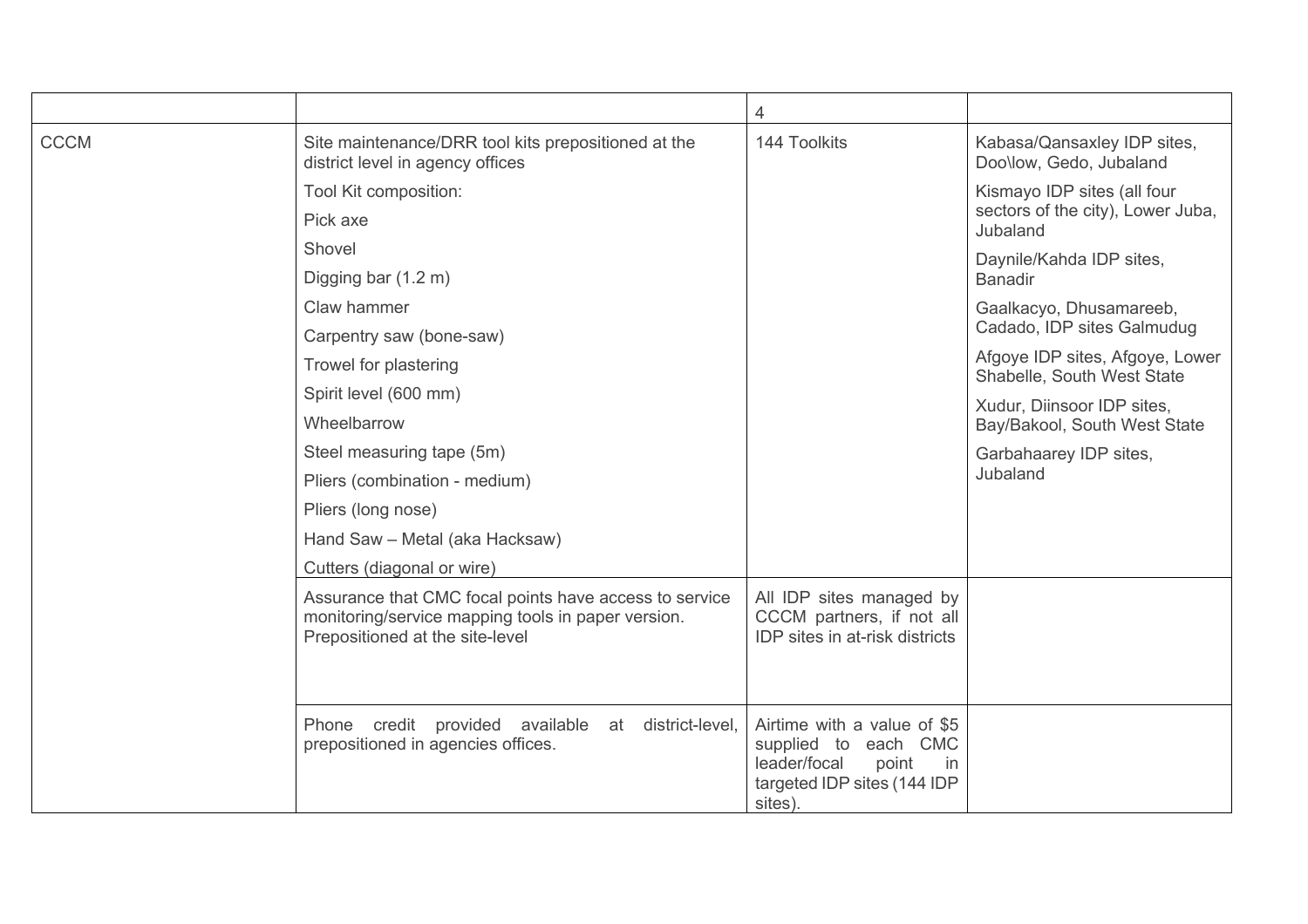| Protection | Child Protection: CFS kits, tent, child friendly NFI, dignity<br>kits, | CFS kits-100<br>Tent, light<br>weight, rectangular, 42m <sup>2</sup> -<br>30<br>Dignity kits: 1000 |                                                                                                                                                                                                                                                                                                                                                                                                     |
|------------|------------------------------------------------------------------------|----------------------------------------------------------------------------------------------------|-----------------------------------------------------------------------------------------------------------------------------------------------------------------------------------------------------------------------------------------------------------------------------------------------------------------------------------------------------------------------------------------------------|
| Logistics  | n/a - transport / storage support can be provided                      | $n/a$ – transport / storage<br>support can be provided                                             | Storage: Doolow, Kismayo<br>Gaalkacyo, Dhushamareeb,<br>Mogadishu, Bossaso, Berbera,<br>Hargeisa<br>Transport: Belet Xaawa,<br>Doolow, Garbarhey, Kismayo,<br>Afmadow, Galkayo,<br>Dhusamareeb, Cadaado,<br>Guriceel-Galgaduud, Daynille,<br>Kahda, Heliwa, Dharkeynley,<br>Belet Weyne, Jowar, Afgoye,<br>Marka, Xudur, Wajid, Dinsoor,<br>Qansadhere, Baidoa, Mataban,<br>Balad, Warsheikh, Adale |
| Education  | <b>Education Supplies</b>                                              |                                                                                                    | Doolow, Kismayo, Baidoa,<br>Hudur & Marka, South West<br>State, Jowhar and Belet weyne,<br>Hirshabelle, Dhusamareeb,<br>Gaalkacyo, Galmudug state,<br>Garowe and Bossaso, Puntland,<br>Mogadishu                                                                                                                                                                                                    |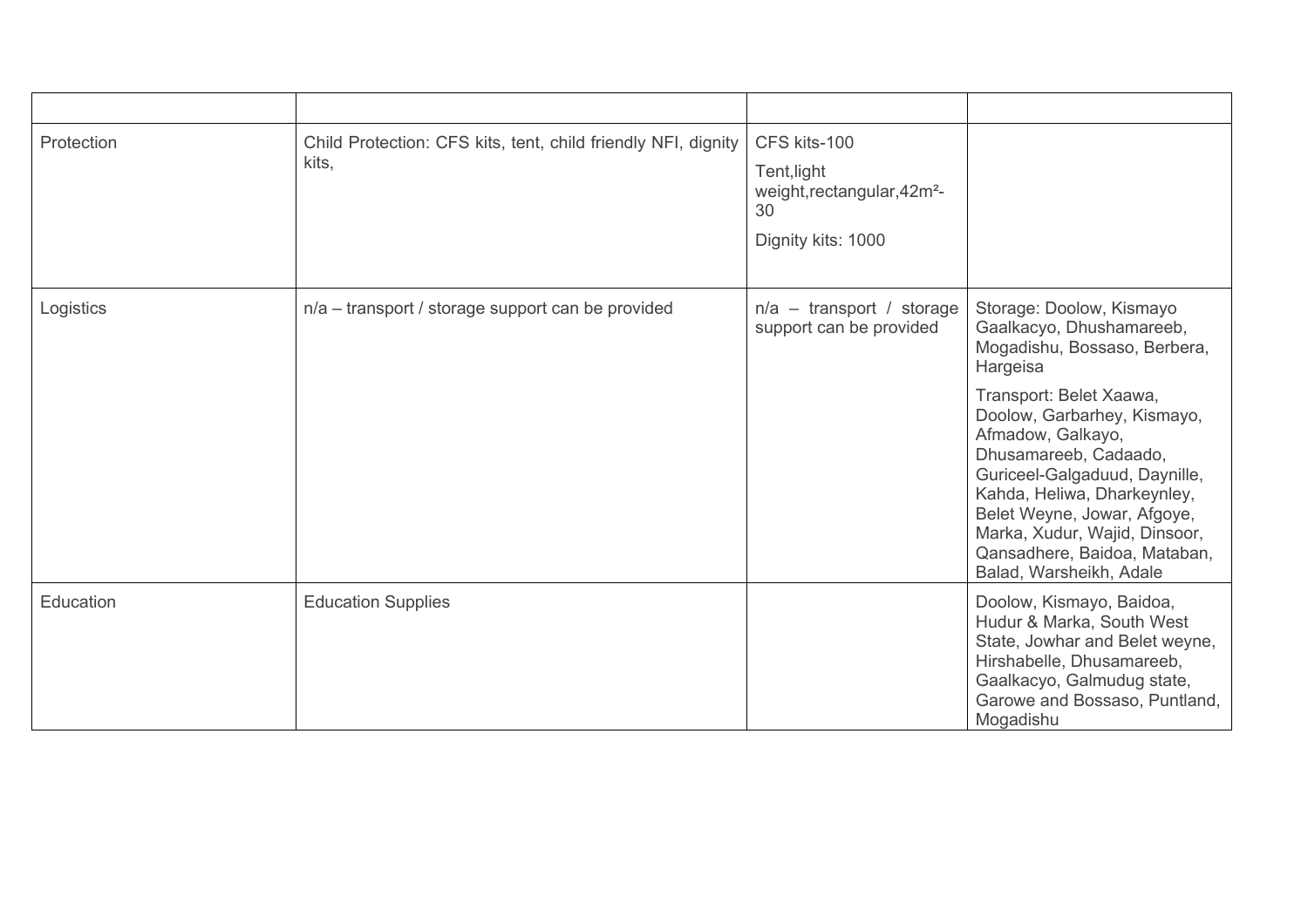## **3.4.2 Budget needed for Preparedness and Pre-positioning Activities (on top of planned HRP 2021 budget)**

The below budget reflects the budget amounts needed by each Sector to meet the response and preparedness measures as stated above in Part 3. The budget below is developed within the following considerations:

- The budget below **denotes the (gap) needed to deliver the appropriate response stated in Part 3 for three months, in addition to the budgeted activities under the upcoming HRP 2021 and ongoing emergency/relief programmes.**
- The budget for Scenario 1 is the primary budget needed for preparedness activities including pre-positioning for the upcoming elections for three months of response. The second part of the budget is the scale-up budget required if the situation deteriorates from 258,790 people being affected/displaced and an additional 393,210 people are added to the caseload. The total denotes the amount in need for full preparedness and scale-up for both scenarios to reach a 652,000 newly displaced and affected people with emergency life-saving assistance within a period of three months.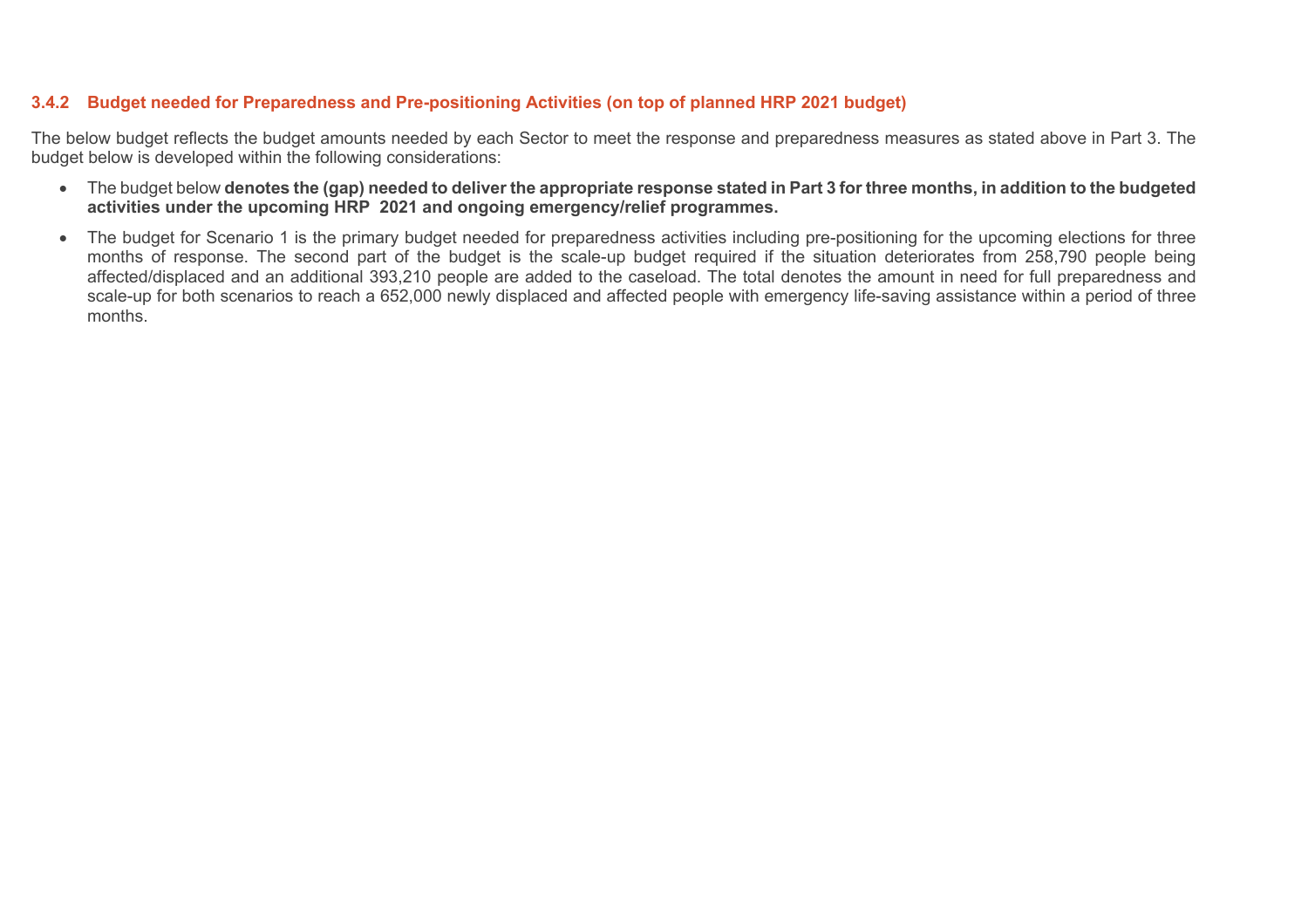|                                    | Scenario 1: Most Likely (for 258,790 people) response for 3 month |                                        |                                        |               | Scale-up (for Worse Case Scenario) from likely scenario (for additional<br>393,210 people) for 3 months |                                                   |                                   |                                             |              |                                                             |                                             |
|------------------------------------|-------------------------------------------------------------------|----------------------------------------|----------------------------------------|---------------|---------------------------------------------------------------------------------------------------------|---------------------------------------------------|-----------------------------------|---------------------------------------------|--------------|-------------------------------------------------------------|---------------------------------------------|
| <b>Sector</b>                      | Preparedness Activities Gap<br><b>Budget</b>                      |                                        |                                        |               | <b>Budget</b><br>needed for                                                                             | <b>Preparedness Activities Scale-</b><br>up       |                                   |                                             |              | <b>Budget</b><br>needed for<br>onset - 1                    | <b>Total Budget</b><br><b>Requirement</b>   |
|                                    | <b>Other</b><br><b>Preparedness</b><br>activities                 | Prepositioning<br><b>Materials Gap</b> | <b>Support</b><br><b>Budget</b><br>Gap | <b>Total</b>  | onset - 1<br>week (1<br>month for<br><b>WASH, FSL</b><br>and Shelter)                                   | <b>Other</b><br><b>Preparedness</b><br>Scale-up   | <b>Prepositioning</b><br>Scale-up | <b>Support</b><br><b>Budget</b><br>scale-up | <b>Total</b> | week (1<br>month for<br><b>WASH, FSL</b><br>and<br>Shelter) | for primary<br>preparedness<br>and scale-up |
| <b>FSL</b>                         |                                                                   | 13,198,290 (full cost recovery)        |                                        | 13,198,290.00 | 4,399,430*                                                                                              | 20,053,710(full cost recovery for 393,210 people) |                                   | 20,053,710                                  | 6,684,569*   | 33,252,000                                                  |                                             |
| <b>WASH</b>                        | 1.100.000                                                         | 2,130,000                              | 1,140,000                              | 4,370,000     | 1,748,000*                                                                                              | 1,800,000                                         | 1,960,000                         | 1,600,000                                   | 5,360,000    | 2,948,000*                                                  | 9,730,000                                   |
| Nutrition                          | 380,000                                                           | 912,000                                | 228,000                                | 1,520,000     | 532,000                                                                                                 | 853,000                                           | 2,047,000                         | 512,000                                     | 3,412,000    | 1,194,200                                                   | 4,932,000                                   |
| Shelter                            |                                                                   | 7,400,000                              | 1,850,000                              | 9,250,000     | 5,850,000*                                                                                              |                                                   | 8,500,000                         | 2,150,000                                   | 10,650,000   | 1,380,000*                                                  | 19,900,000                                  |
| Health                             | 860.400                                                           | 652,670                                | 114,720                                | 1,627,790     | 132,000                                                                                                 | 2,016,563                                         | 1,573,646                         | 268,875                                     | 3,859,084    | 333,000                                                     | 5,486,874                                   |
| <b>CCCM</b>                        | 9,226                                                             | 27,680                                 | 56,125                                 | 93,031        | 37,212                                                                                                  | 13,839                                            | 41,520                            | 84,187                                      | 139,546      | 55,818                                                      | 232,577                                     |
| Protection                         | 30,000                                                            |                                        | 135.000                                | 165,000       | 65,000                                                                                                  | 20,000                                            |                                   | 90,000                                      | 110,000      | 130,000                                                     | 275,000                                     |
| Child<br>Protection                | 30,000                                                            | 60,000                                 | 90,000                                 | 180,000       | 150,000                                                                                                 | 30,000                                            | 60,000                            | 150,000                                     | 240,000      | 200,000                                                     | 420,000                                     |
| <b>GBV</b>                         | 10,000                                                            | 30,000                                 | 25,000                                 | 65,000        | 40,000                                                                                                  | 25,000                                            | 30,000                            | 40,000                                      | 95,000       | 55,000                                                      | 160,000                                     |
| Housing<br>Land<br>and<br>Property | 90,000                                                            |                                        | 91,500                                 | 181,500       | 145,200                                                                                                 | 30,000                                            |                                   | 30,500                                      | 60,500       | 48,400                                                      | 242,000                                     |
| Education                          | 1,035,880                                                         | 621,528                                | 414,352                                | 2,071,760     | 621,528                                                                                                 | 2,358,540                                         | 1,415,124                         | 943,416                                     | 4,717,080    | 1,415,124                                                   | 6,788,840                                   |
| Logistics                          |                                                                   | 150,000                                | 150,000                                | 300,000       | 140,000                                                                                                 |                                                   | 200,000                           | 200,000                                     | 400,000      | 210,000                                                     | 700,000                                     |
| <b>TOTAL</b>                       | 3,545,506                                                         | 11,983,878                             |                                        | 33,022,371    | 13,860,370                                                                                              | 7,146,942                                         | 15,827,290                        |                                             | 49,096,920   | 14,654,112                                                  | 82,119,291                                  |

**\***DENOTES 1 MONTH RESPONSE INSTEAD OF 1 WEEK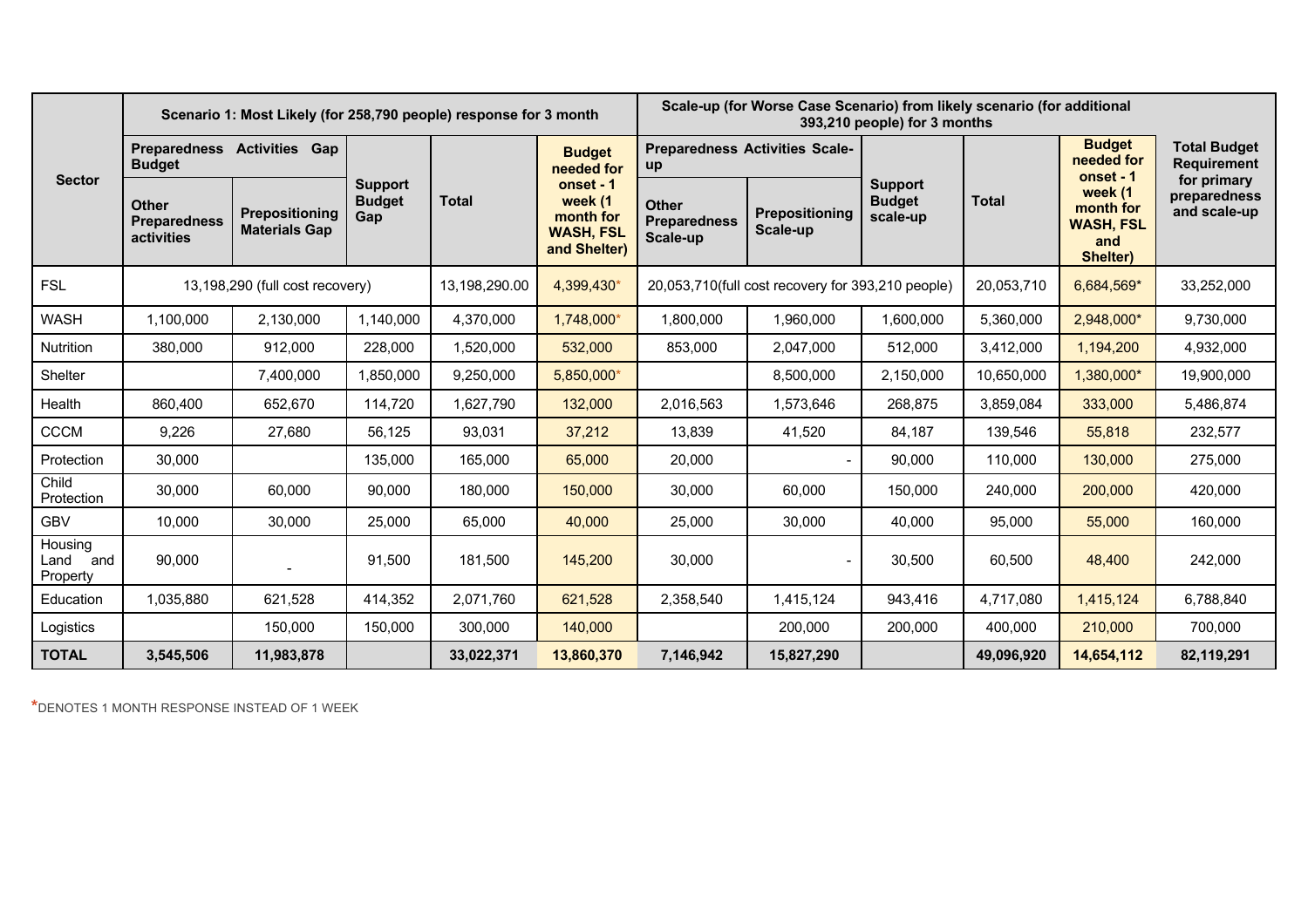# **PART 4: PRINCIPLES OF RESPONSE**

## Centrality of Protection

Centrality of Protection is a collective responsibility that aims to address the most significant protection risks and violations faced by affected populations. It articulates and identifies the complementary roles and responsibilities among humanitarian actors to contribute to protection outcomes, by using all available tools and mechanisms to effectively protect those affected by the complex humanitarian situation in Somalia. The primary responsibility for protection rests with the national authorities, in accordance with national and international legal instruments. In addition, non-state actors in situations of armed conflict are also obliged to protect persons affected during conflict as stipulated in International Humanitarian Law. Humanitarian actors have an essential role to protect and assist people in need by prioritizing interventions based on vulnerability and severity of need, acting according to humanitarian principles, ensuring interventions 'do no harm' and adhering to the principles of equality ('different needs-equal opportunities'), in their engagement with affected communities.

Three interlinked priority areas where protection is lacking in different parts of Somalia and poses a significant challenge to the entire humanitarian response are:

- Identifying and addressing differential risks of exclusion and discrimination, including those based on societal discrimination, power structures, vulnerability, age, and gender (and the need for inclusion of all relevant responders in order to prevent exclusion).
- Addressing critical protection concerns with the persistent displacement towards IDP sites, including heightened protection risks/threats that have emerged in the failure to end displacement through appropriate solutions (local integration, return, and settlement elsewhere).
- Enhancing the protection of communities in conflict zones, who are affected by indiscriminate and disproportionate targeting of civilians and civilian assets vital for survival, through engagement of these communities in their self-protection, and robust engagement with parties to the conflict.

## Do No Harm

The humanitarian community is cognizant of the high level of needs in Somalia should the likely or worse-case scenario trigger, both for existing IDPs and host communities. Equitable assistance and community-based approaches will be critical. To ensure a commitment to the do-no-harm principle, assistance given to the IDPs should be commensurate for all groups. When high capacity is identified to respond to IDPs, efforts will be made to re-direct this assistance to other people in need who may need additional support.

### Accountability to Affected Populations

All humanitarian actors across the sectors are accountable to the people they serve. Community-based approaches, even during emergency response, should be incorporated by all Clusters/Sectors to ensure the IDPs and host community members are involved in decision-making and services that impact their lives. All responding humanitarian actors should ensure that accountability, feedback and complaints mechanisms are included in their emergency response and most importantly that the communities in which they are working are aware of these mechanisms and understand how to safely access them.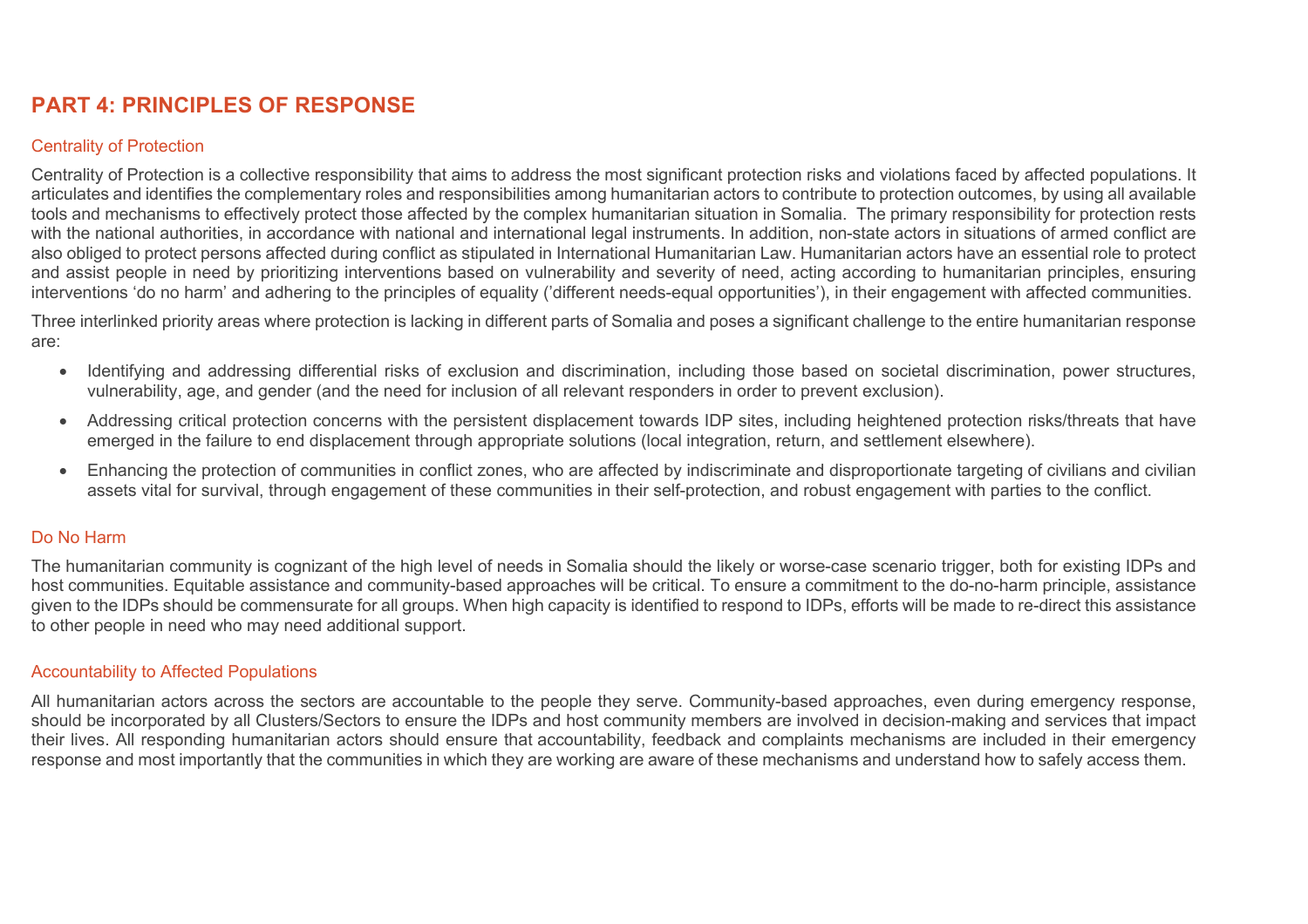# **PART 5: OPERATIONALISING RESPONSE**

#### Multi-Sector Rapid Needs Assessments

All OCHA sub-national offices have in place a generic Rapid Needs Assessment tool for initial investigation of any disaster / emergency to ascertain the nature of the disaster, the number of people impacted, the nature of the impact and the initial needs. OCHA will work with cluster focal points to gather this initial information and trigger an initial response. This is the same tool that cluster focal points have used for other emergencies. A more detailed assessment will be undertaken when the situation has improved and allows for humanitarian stakeholders to safely assess and provide adequate response.

### Humanitarian Access and Operational Challenges

The operational environment in Somalia is both challenging and unpredictable for humanitarian organisations. Insecurity hampers the ability of humanitarians to reach people in need and to sustain operations for the delivery of much-needed humanitarian assistance and protection services, while conversely also hampering people's ability to access basic services and assistance. Outside of major urban centres, the accessibility of some districts, particularly in southern and central regions of Somalia (including Jubaland and Hirshabelle), remains limited due to the insecurity along main supply routes as well as the presence and control of non-state armed groups including sanctioned groups such as Al Shabaab (and, in Puntland, ISIL). Clan-related hostilities which frequently erupt into violence also limit humanitarian operations across Somalia including Galmudug, Hirshabelle and in the disputed areas between Puntland and Somaliland. In Banadir, humanitarian access to districts at the outskirts of Mogadishu that host IDP camps is very challenging due to infrastructure and the security situation. In addition, bureaucratic and administrative challenges resulting from requirements set by various authorities at the federal, state, region and district level complicate the timely and unimpeded conduct of humanitarian operations, creating additional access challenges. Physical constraints related to the absence of, or poor condition of infrastructure such as roads and bridges also compound the already difficult access situation. Climatic events such as flooding during the rainy seasons and cyclones, further restrict humanitarian movements. In summary, the full spectrum of access constraints including safety and security concerns, movement restrictions, military operations and ongoing hostilities, interference in the implementation of humanitarian activities, physical constraints such as limited infrastructure and formal and informal policies instituted by some state and non-state actors continue to impact the operations of humanitarian organisations.

### Information Management during response

The Information Management Unit (IMU) has developed the basic principles for inter-agency and multi-cluster information management in response to emergencies. The document is intended to guide the suggested way forward for developing robust information management support to actors engaged in any response. Aligned with this contingency plan, the following measures are in place:

- Make ready platforms for information sharing and knowledge exchange, that can improve multi-lateral information flows without causing exchange fatigue, where the time or complexity burden of information sharing becomes too onerous:
- For internal use, using SharePoint as a simple platform or protocol for establishing exchange of data. For external use, the platform options could include existing platforms such as Dropbox, or HDX.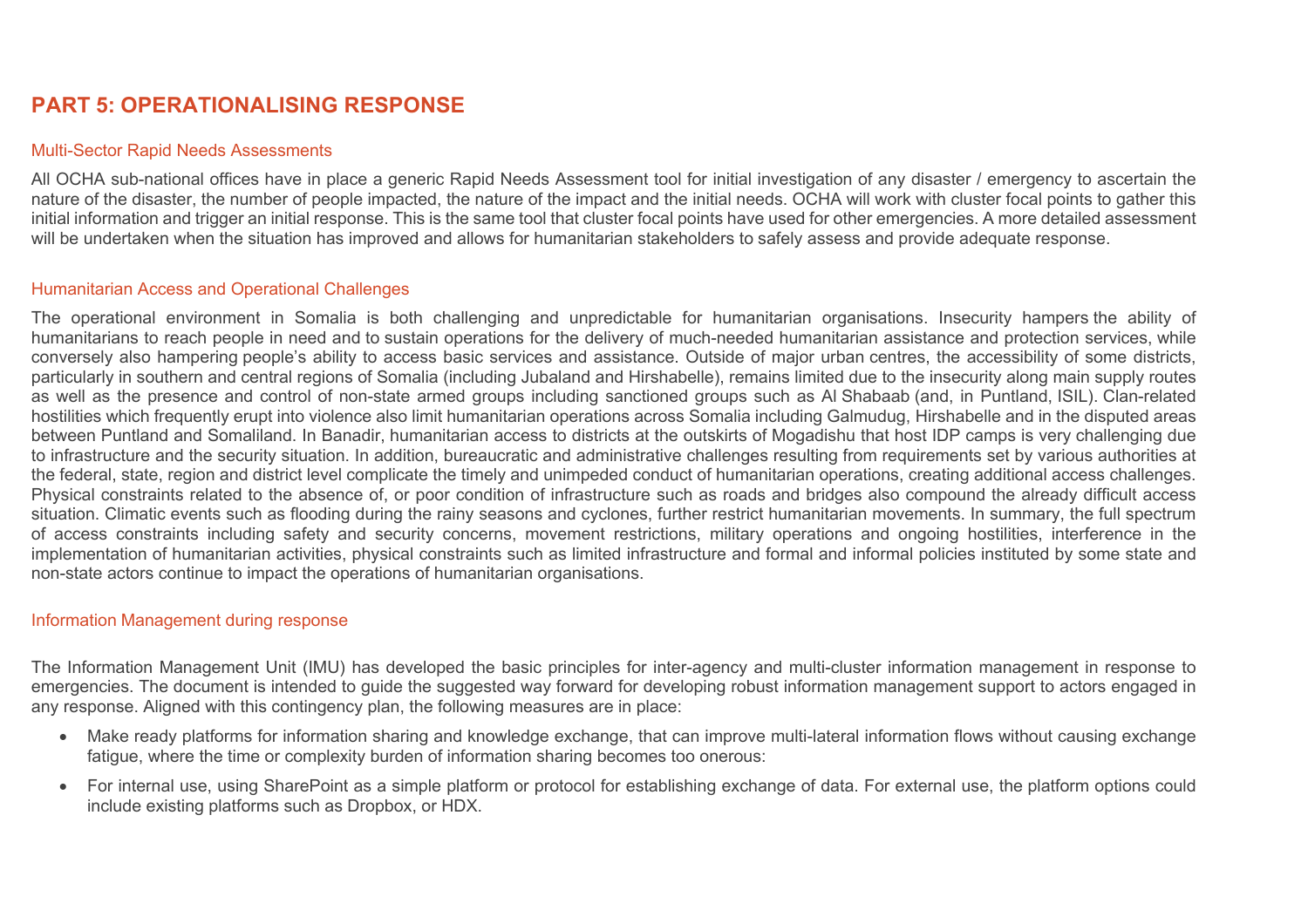- In the second stage this should include agreement on the use and sharing of data (i.e Information Sharing Protocol (ISP) that is in process.
- Requirement to engage key stakeholders through engagement in the IM Assessment Working Group (IMAWG). This would help in the identification of data availability, sharing needs, information needs and analysis by key information and response actors.
- Support multi-cluster rapid assessments and using existing tools and methodologies.
- Development of agreed minimal indicators for regular analysis by the IM Working Group (IMWG).
- Support in providing statistics on population within the IDP working group which operated under the IMAWG.
- Provide guidance and tools to harmonise ongoing data collection by humanitarian actors. This can include guidance on indicator coverage by sector, methodology support, assistance on mobile data collection, and trainings organised by the IMAWG on the above.
- Proactive development of a registry of assessments, and analysis of core indicator coverage by geographic area (district or below), including development of reliability and credibility scoring.
- Assist in publication of available reports and datasets, including tiered/ controlled access if this enables greater confidence in sharing.
- Update and consolidate CODs, bringing in Somali Statistical and Disaster Management authorities where relevant.
- The IMAWG commits to including progress on all objectives and action points within the regular meetings of the group.
- The IMWG will identify key emergency indicators, as outlined above, which will be analysed on a bi-weekly basis, depending on data availability. Where possible this analysis will be a joint enterprise by IMAWG members.
- The IMWG commits to appropriate control of usage and sharing of data from sources. Data will remain the property of sharing partners, all analysis, publication and sharing of data will be within the requirements of the owning agency.
- Providing interactive platforms for easy access to information.
- Make available all CODs, baseline data, P-codes, reference and thematic mapping, survey of surveys, population and population movement datasets.

## Coordination during response

OCHA has a network of field offices that work with stakeholders and partners on the ground to monitor and ascertain the emergency management. In the event that the situation deteriorates in a particular area when the crisis trigger has been activated:

The OCHA Head of Office is alerted and he in turn advices the Humanitarian Coordinator to trigger the activation of the Contingency Plan

- The Humanitarian Coordinator triggers the Contingency Plan and informs:
- The Humanitarian Country Team (HCT)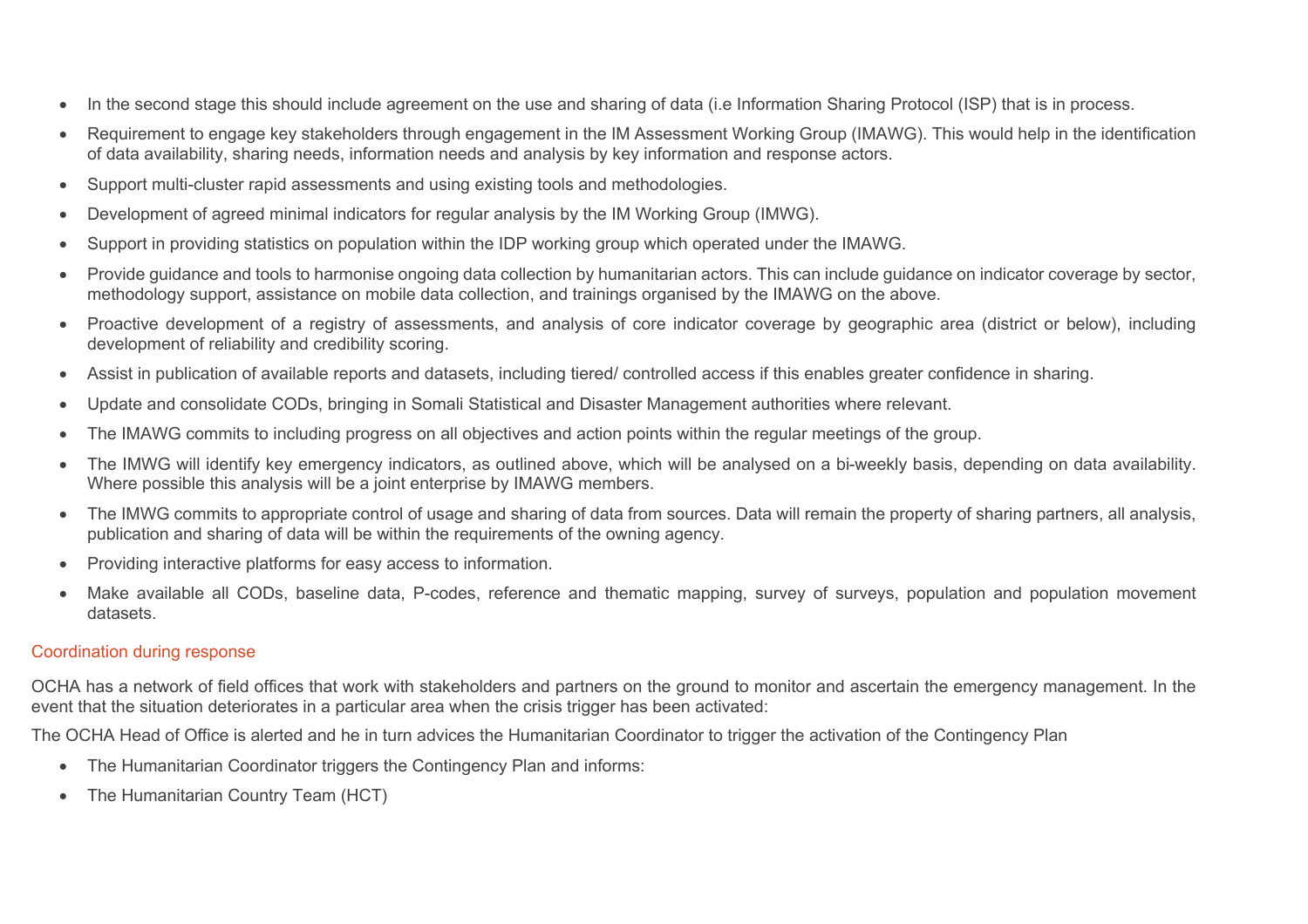- The Emergency Response Coordinator (ERC)
- Upon activation, OCHA and the Cluster Lead Agencies initiate the appropriate action to the emergency, based on the operating environment.
- Cluster Coordinators work with OCHA to coordinate assessments and response as appropriate. Since each Cluster Coordinator focuses on a particular sector, it ensures that all needs will be covered.
- Prior work has already been done to identify potential needs, prepositioning of stocks and related response contingencies based on planning assumptions.
- For accountability purposes, constant feedback / reporting goes to the cluster lead agencies who in turn update the Humanitarian Coordinator. At the same time Cluster Coordinators share information with OCHA, who consolidates it and shares a consolidated picture with the Humanitarian Coordinator. The HC in turn keeps the ERC appraised of the situation in Somalia.

## Funding Contingencies

The Somalia Humanitarian Response Plan (HRP) will be launched on 15 February. It outlines the funding requirements for 2021 which includes considerations for the elections within its plan in terms of planning scenarios but not the required funding. OCHA has alerted its headquarters of a possible Central Emergency Response Fund (CERF) rapid response request to provide seed money for immediate response to the elections, if required. In addition, the Humanitarian Coordinator has set aside a small emergency reserve in the SHF to complement any response and provide seed money for front line response through partners. In line with the funding strategy, the Humanitarian Coordinator and OCHA Head of Office have planned visits in February to traditional and non-traditional donors in Nairobi to highlight the situation and raise funds. During that trip, there will also be a dedicated meeting for Somalia Humanitarian Fund donors to emphasise the need for urgent funding and continued support.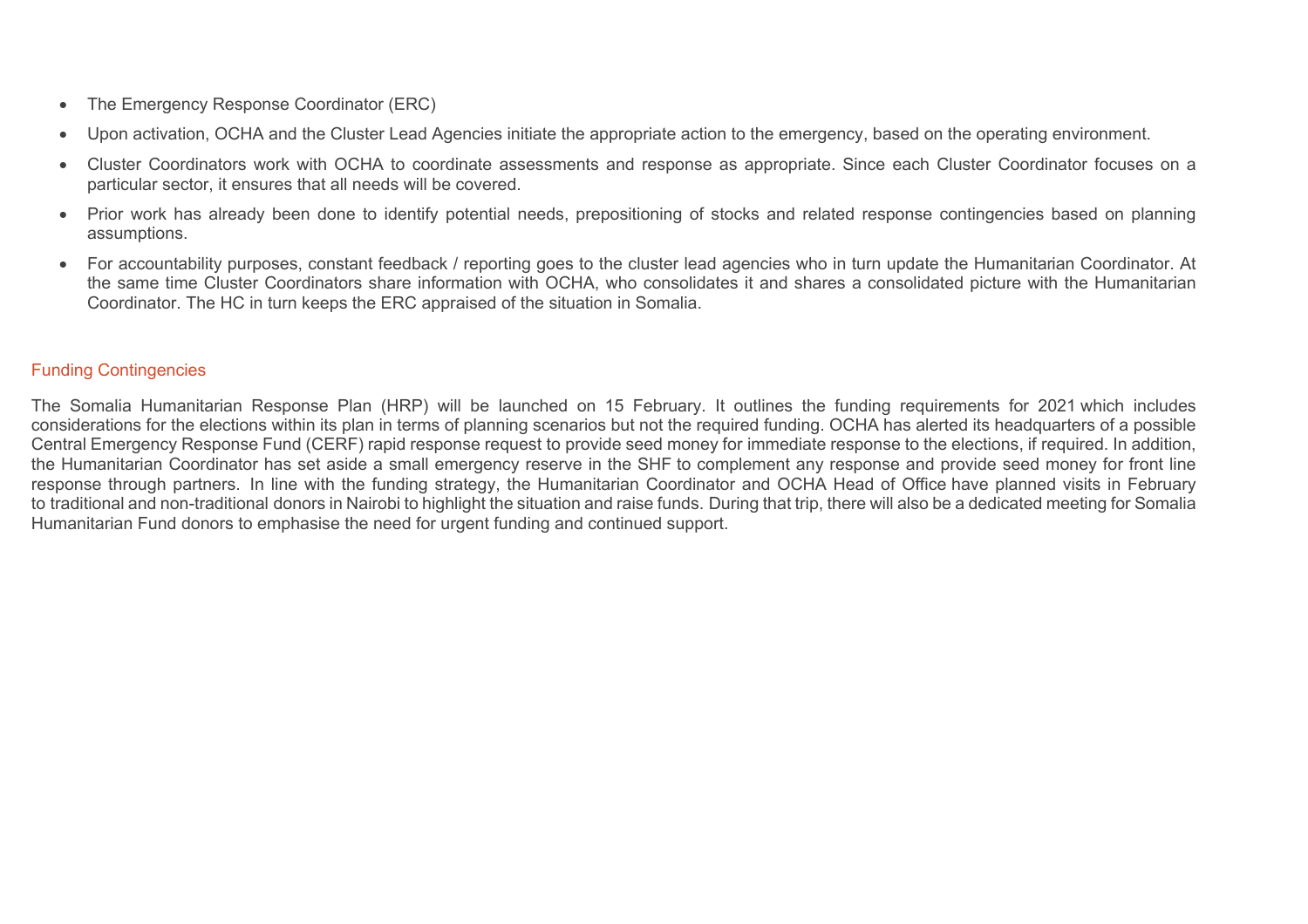# **PART 6: ADVOCACY STRATEGY**

## Key Advocacy Messages for all parties

- Tensions, violence and intensified pressures by NSAGs due to the ongoing election situation in Somalia expected to affect and displace about 258,000 people in the likely scenario and 652,000 people in the worst-case scenario, specifically in hotspot areas such as Mogadishu and Jubaland. Call on all parties to continue the dialogue and resolve elections related issues in a peaceful manner to eliminate and mitigate the risk and impact of possible violence on civilian population
- Encourage all parties to ensure compliance with and promotion of international humanitarian and human rights law and to ensure protection of civilians whilst resolving issues related to the elections. The primary responsibility for protection rests with the national authorities, in accordance with national and international legal instruments. In addition, non-state actors in situations of armed conflict are also obliged to protect persons affected during conflict as stipulated in International Humanitarian Law.
- Urge all parties to take all necessary measures to prevent security and safety instruments from perpetrating violence against women and girls, and to take appropriate steps to safely and comprehensively investigate all related allegations. Call on the Ministry of Defense and the Somali National Army to strengthen its mechanisms to prevent, mitigate and investigate civilian casualties, through working closely with the Ministry of Women and Human Rights Development.
- Protection of the most vulnerable, such as women and children, during armed conflicts should be prioritised by safety and security instruments of the government and private entities.
- Calls on Somali authorities to work with relevant partners to ensure protection for all from sexual and gender-based violence, including sexual exploitation and abuse and conflict-related sexual violence, to take appropriate steps to investigate allegations, strengthen legislation to support accountability. To prevent all grave violations against children in accordance with the 2020 Working Group Conclusions on Children and Armed Conflict in Somalia.
- To ensure and confirm unimpeded, principled and impartial access to humanitarian aid by those affected and civilian populations by any elections related conflict and violence
- To ensure that those displaced due to elections related violence and conflict should be granted the right to freedom of movement and choice of place of displacement
- To address the forced eviction situation in Somalia as an urgent matter at the forthcoming elections. Similarly, the authorities must act on the serious concerns raised by the International Community on Adequate Housing in respect of the ongoing and massive evictions in Somalia.
- Call for continued support from the UN, as well as renewed commitment from the Federal Government of Somalia and Member States to the implementation of the Arms Embargo as a means to cut off the supply chain of IED components, contributing to the reduction of the threat.